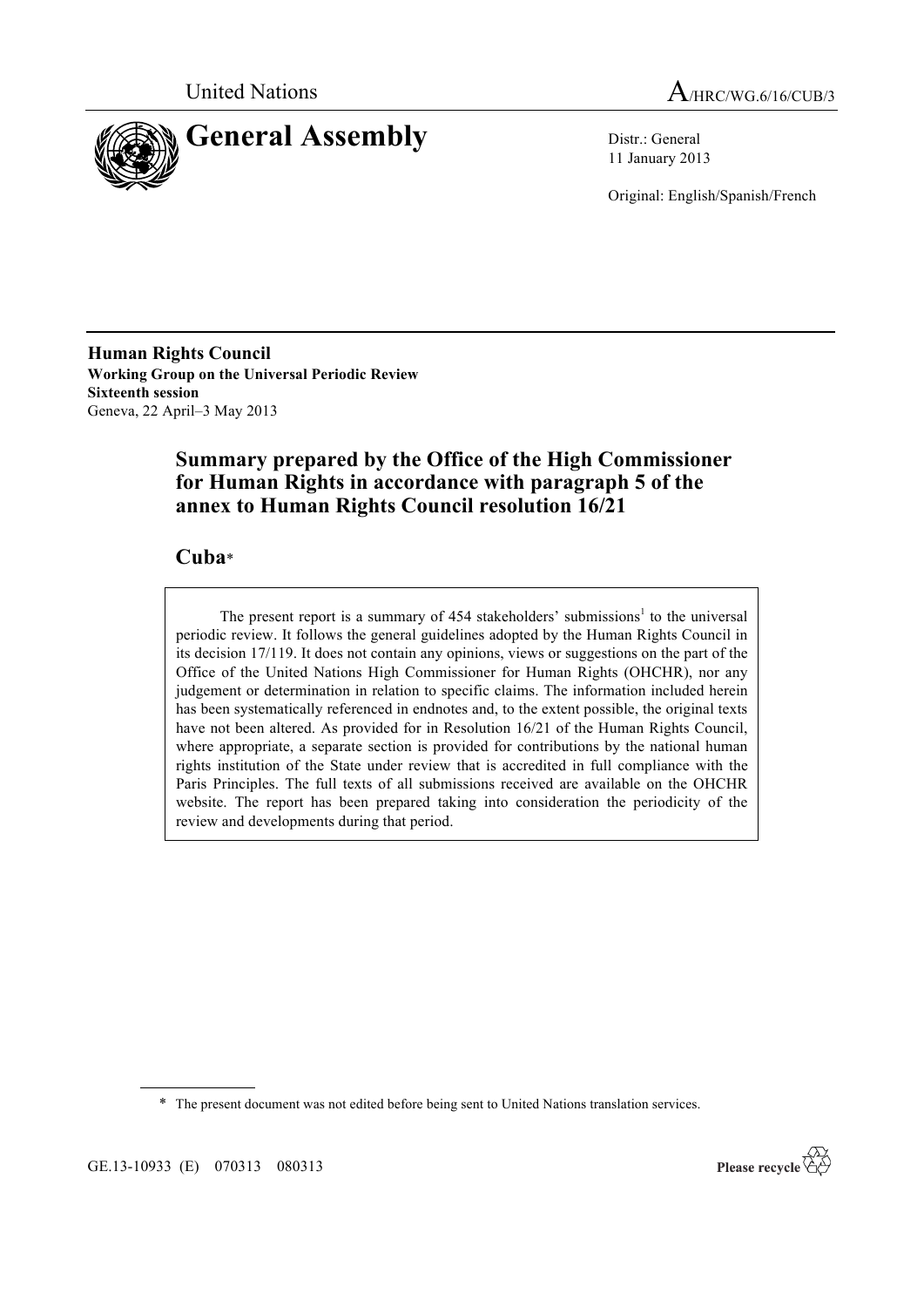# **I. Information provided by other stakeholders**

# **A. Background and framework**

# **1. Scope of international obligations**

1. Some 17 reports indicated that Cuba has ratified numerous international instruments, thereby demonstrating its commitment to the international system for the protection of human rights.<sup>2</sup>

2. Some 63 organizations pointed out that Cuba ratified the United Nations Convention against Corruption in 2008 and the International Convention for the Protection of All Persons from Enforced Disappearance in 2009 and that, in 2012, it submitted the International Labour Organization (ILO) HIV and AIDS Recommendation, 2010 (No. 200), to the competent national authorities. $3$ 

3. The Asociación Jurídica Cubana (Cuban Judicial Association) (AJC), Observatorio Cubano de Derechos Humanos (Cuban Human Rights Observatory) (OCDH), Amnesty International (AI), Human Rights Watch (HRW) and Reporters Without Borders (RWB) recommended that Cuba ratify, without reservations, the International Covenant on Civil and Political Rights and the International Covenant on Economic, Social and Cultural Rights.4

4. The Comisión Cubana de Derechos Humanos y Reconciliación Nacional (Cuban Commission on Human Rights and National Reconciliation) (CCDHRN) pointed out that Cuba has not ratified the Optional Protocol to the Convention against Torture and Other Cruel, Inhuman or Degrading Treatment or Punishment.<sup>5</sup>

# **2. Constitutional and legislative framework**

5. Approximately 77 reports mentioned that Cuba's constitutional and legislative framework recognized and guaranteed basic human rights and freedoms.<sup>6</sup> The Organización de Solidaridad de los Pueblos de África, Asia y América Latina (Organization for the Solidarity of African, Asian and Latin American Peoples) (OSPAAAL) drew attention to the existence of a legal framework for the protection and promotion of women's rights, including sexual and reproductive rights.<sup>7</sup>

6. AI indicated that the legal framework provides for certain rights and freedoms. However, according to AI, their exercise is criminalized if perceived to be contrary to Cuba's political system.<sup>8</sup> AJC, el Centro para la Apertura y el Desarrollo de América Latina (CADAL) and Christian Solidarity Worldwide (CSW) expressed similar concerns.<sup>9</sup> AI and AJC further stated that the description of a number of proscribed acts in the legislation is general and vague as is the case, for example, of article 91 of the Criminal Code which provides for sentences of ten to twenty years for anyone "who in the interest of a foreign state, commits an act with the objective of damaging the independence or territorial integrity of the Cuban state."<sup>10</sup> AI recommended Cuba to revoke or amend all laws that criminalize, or are used to criminalize freedom of expression, in particular Articles 53 and 62 of the Constitution, Article 91 of the Criminal Code and Law No. 88 for the Protection of National Independence and the Economy of Cuba.<sup>11</sup>

7. OCDH and CCDHRN reported that Cuba has not introduced reforms to harmonize its national legislation with its human rights obligations.<sup>12</sup> Joint Submission 7 (JS7) appealed to the State party to do so.<sup>13</sup> Welcoming the Cuban State's ratification of the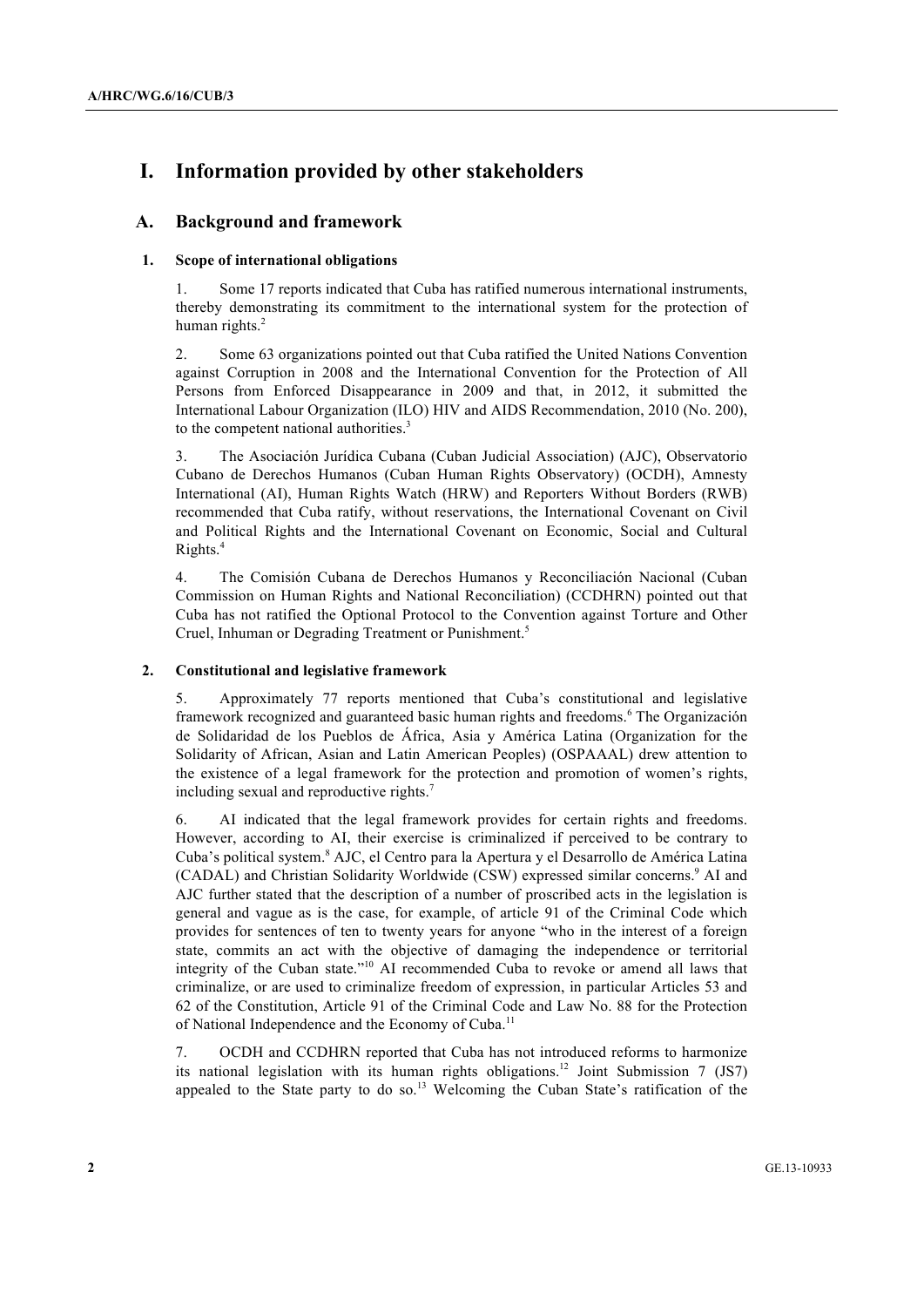International Convention for the Protection of All Persons from Enforced Disappearance, AJC urged it to align its legislation with that instrument.<sup>14</sup>

8. AJC, CCDHRN, OCDH and JS7 expressed concern about the term "pre-criminal social dangerousness" (*peligrosidad social pre-delectiva*) in the Criminal Code, which refer to "the dangerous situation associated with an individual's particular proclivity to commit crimes, as demonstrated by conduct that is manifestly contrary to the norms of socialist morality".<sup>15</sup> AJC, OCDH and HRW recommended eliminating it from the Criminal Code.<sup>16</sup>

9. Some 81 organizations drew attention to the fact that in 2011 the National Assembly had adopted economic and social policy guidelines designed to update the country's economic model and improve the population's quality of life.<sup>17</sup> Other organizations indicated that, as part of that process, the Assembly had adopted new legislative measures relating to land transfers, the expansion of social security coverage; employment; housing; and procedures for amending the Criminal, Family and Labour Codes.<sup>18</sup> Various reports pointed out that a participatory approach had been followed in adopting these measures.<sup>19</sup>

10. OSPAAAL, noting the efforts undertaken to promote and protect children's and adolescents' rights, stressed the need to continue to bring the country's legislation into line with the Convention on the Rights of the Child.<sup>20</sup>

#### **3. Institutional and human rights infrastructure and policy measures**

11. AI regretted that Cuba rejected the Universal Periodic Review (UPR) recommendations on the establishment of a national human rights institution in accordance with Paris Principles and to establish a system of review of its prisons.<sup>21</sup> The Fundación ProBono Venezuela (ProVene) indicated that there is no autonomous or independent public body for investigating human rights violations.<sup>22</sup> JS7 stated that there is an interinstitutional system in place for receiving complaints and for responding to them, which is mandatory. There is no obligation to initiate judicial proceedings or seek resolution if a complaint proves to be well-founded, however.<sup>23</sup> AJC recommended that an independent mechanism be created to ensure respect for human rights.<sup>24</sup>

12. The Federación Estudiantil Universitaria de Cuba (Federation of University Students of Cuba) (FEU), reported that Cuba has an effective inter-institutional system for protecting citizens' rights which allows for the participation of social and grass-roots organizations and which guarantees that complaints will be addressed. FEU added that this system has been systematically fine-tuned to enhance its effectiveness.<sup>25</sup>

13. CCDHRN reported that Cuba has neither published the outcome of the previous universal periodic review nor held regular and inclusive consultations, as it had agreed to do during the previous universal periodic review. It also indicated that the State has not established an inter-institutional mechanism for implementing the universal periodic review recommendations in which civil society would have a role.<sup>26</sup>

14. The Federation of Cuban Women (FMC) stated that it had facilitated the participation of women in the preparation of a draft of the second national universal periodic review report.<sup>27</sup> However, CCDHRN indicated that Cuba excluded many civilsociety human rights defenders from the process of producing the final document.<sup>28</sup>

15. CCDHRN stated that dissemination of international human rights instruments, such as the Standard Minimum Rules for the Treatment of Prisoners or ILO conventions, is prevented by the fact that the State controls the media through which they would be circulated.<sup>29</sup>

16. The Centro de Estudios Sobre la Juventud (CESJ), on the other hand, highlighted the efforts made to disseminate information about child and adolescent rights.<sup>30</sup>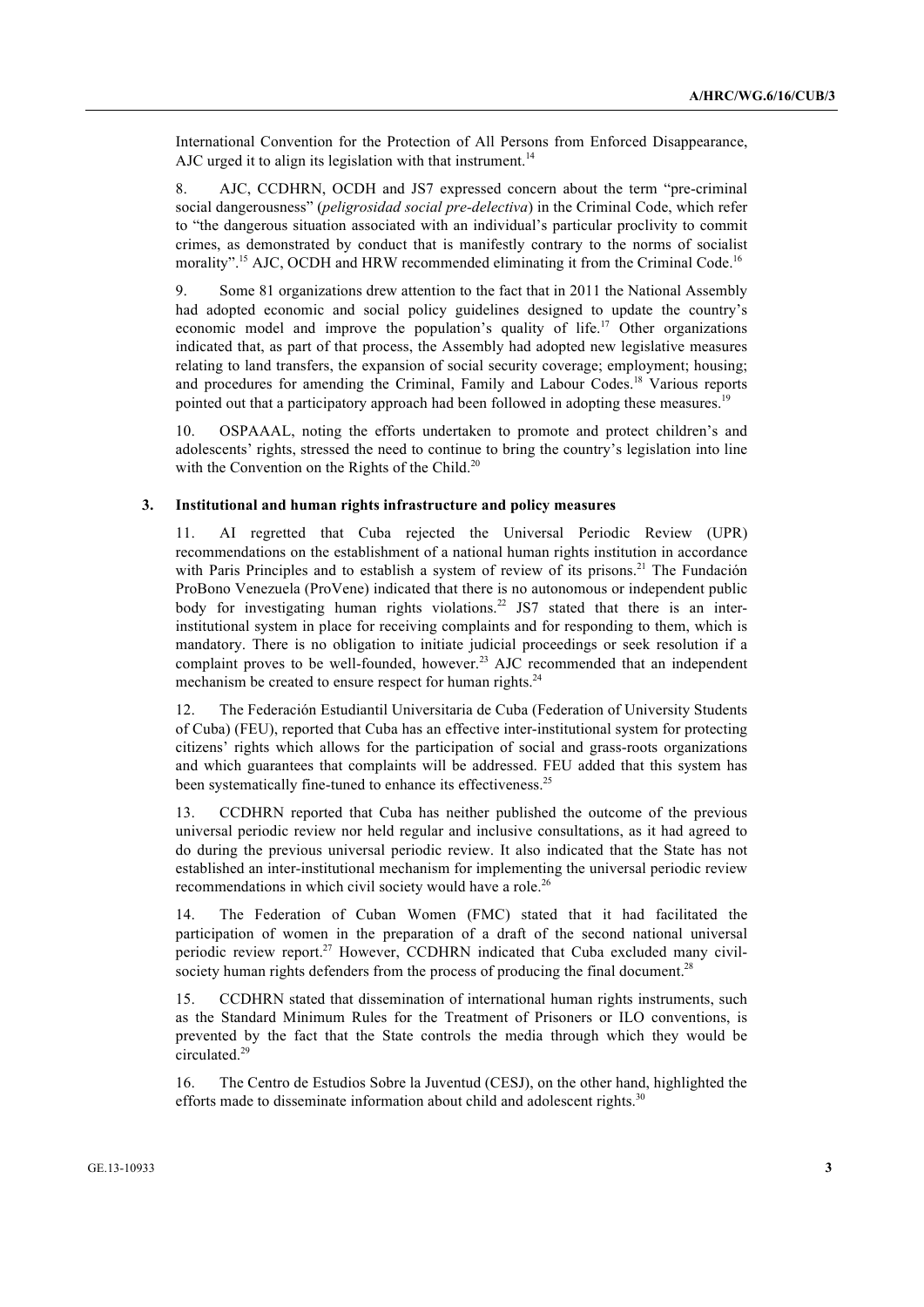17. The Consejo Comunal Propatria Obrera (Patriotic Workers' Community Council) (CCPO), indicating that FMC is the lead agency in policies concerning women, stated that this represented a unique partnership between the State and civil society actors.<sup>31</sup> FMC itself reported that its efforts to achieve full gender equality and equity have been Statedriven from the outset.<sup>32</sup>

18. OSPAAAL drew attention to the periodic review of the National Action Plan for Follow-up to the Fourth World Conference on Women, held in Beijing,<sup>33</sup> and to the continuation of a university lecture programme for senior citizens. $34$ 

19. Over 240 organizations highlighted the State party's programmes for international cooperation and solidarity in the fields of education, health, culture and sport, such as the "Yes I Can", "Operation Miracle" and many other initiatives.<sup>35</sup>

# **B. Cooperation with human rights mechanisms**

20. Some 66 organizations drew attention to the State party's cooperation with universal human rights mechanisms.<sup>36</sup> Around 60 organizations indicated that most of the recommendations made in the first cycle of the universal periodic review (2009), have been implemented.<sup>37</sup>

#### **1. Cooperation with treaty bodies**

21. Over 66 organizations underscored the State party's cooperation with treaty bodies through the submission of reports to such bodies as the Committee on the Elimination of Racial Discrimination (2011), the Committee on the Rights of the Child (2011) and the Committee against Torture (2012).<sup>38</sup>

#### **2. Cooperation with special procedures**

22. AI recommended Cuba to facilitate the visit of the United Nations Special Rapporteur on torture; extend invitations to the Special Rapporteur on the rights to freedom of peaceful assembly and of association and to the Special Rapporteur on freedom of religion or belief, as well as to issue a standing invitation to all UN Special Procedures.<sup>39</sup>

23. Approximately 13 organizations indicated that measures were taken to implement the recommendations of the Special Rapporteur on the right to food.<sup>40</sup>

# **C. Implementation of international human rights obligations**

# **1. Equality and non-discrimination**

24. Approximately 37 contributions noted that Cuba has achieved a considerable degree of inter-cultural harmony and multi-racial integration.<sup>41</sup>

25. Around 15 organizations reported on the progress made towards the achievement of gender equality.<sup>42</sup>

26. At least six reports drew particular attention to women's access to family planning services and sex education, their freedom of choice with regard to abortion, freedom to marry and equality within the family. They added that maternity and paternity rights are recognized.<sup>43</sup>

27. More than 37 submissions also mentioned measures in place to combat discrimination based on sexual orientation and gender identity.<sup>44</sup> The Sociedad Cubana Multidisciplinaria de Estudios sobre la Sexualidad (Cuban Multidisciplinary Sexuality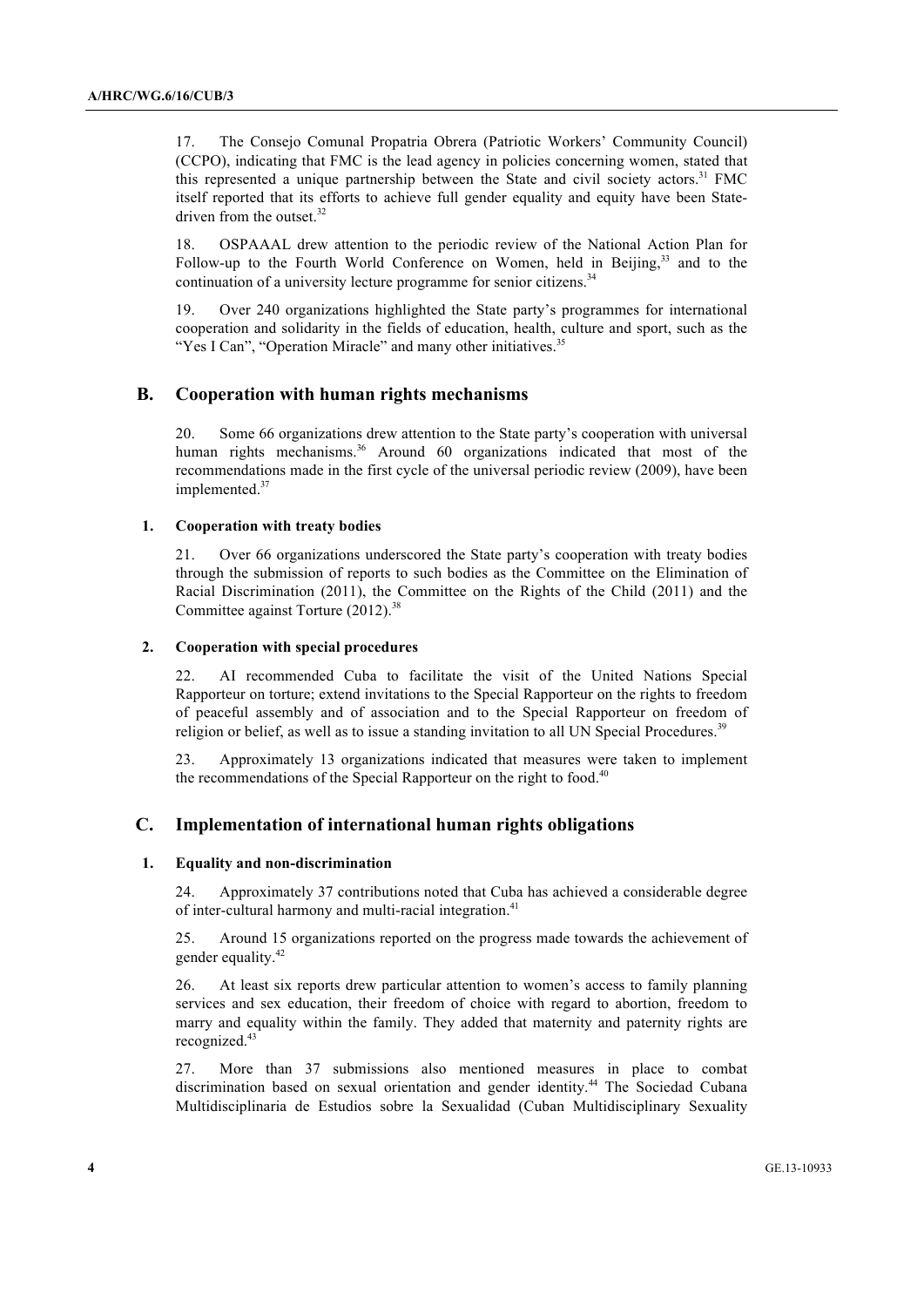Research Association) (SOCUMES) indicated that implementation of an educational strategy to promote respect for free and responsible choices with respect to sexual orientation and gender identity had given rise to a debate on sexual diversity.<sup>45</sup> The Asociación de Profesionales Graduados en la República de Cuba (Professional Graduates Association) (APGRC) referred to the creation of a comprehensive health centre for transgender persons.<sup>46</sup>

## **2. Right to life, liberty and security of the person**

28. Over 100 organizations reported that, in 2009, the Council of State decided to commute the death penalty and replace it with 30 years' or life imprisonment. They added that no one has been sentenced to death and that the penalty has been suspended.<sup>47</sup> AI recommended abolishing the death penalty for all crimes.<sup>48</sup>

29. El Directorio Democrático Cubano (DDC), reported on alleged cases of death threats and "suspicious deaths" carried out by government agents, since 2009.<sup>49</sup>

30. Around 24 organizations indicated that there had not been any case of disappearance or extrajudicial execution and that torture had been eradicated.<sup>50</sup> Dominica Cuba Friendship Association (DCFA) commended Cuba for remaining one of the safest countries in the world due to the government's investment in security.<sup>51</sup>

31. Some six reports indicated that the penal system is designed to educate convicts and reintegrate them into society.<sup>52</sup>

32. HRW indicated that Cuba should address the dire conditions of its overcrowded and unhealthy prisons, leading to malnutrition and illness.<sup>53</sup> AI received reports that could indicate a breach of the Standard Minimum Rules for the Treatment of Prisoners, including ill-treatment. However, AI was unable to verify their validity and considered paramount the visit of the Special Rapporteur on torture.<sup>54</sup> The Alianza Democrática Oriental (Eastern Democratic Alliance) (ADO) mentioned reports of human rights violations in prisons, which include ill-treatment and a lack of medical care.<sup>55</sup>

33. CSW mentioned that there had been some limited improvements regarding the specific provisions for the exercise of religion in the prison system, which were, however, restricted to prisoners practicing a Christian faith.<sup>56</sup>

34. According to Association France Cuba (AFC), Romanian-Cuban Friendship Association Branch of Dambovita (RCFA) and Sri Lanka National Committee for Solidarity with Cuba (SLNCSC) 2900 prisoners were released in 2011.<sup>57</sup>

35. RWB indicated that every journalist arrested during the "Black Spring" of March 2003 had been released between July 2010 and March 2011, though most were required to go into exile.<sup>58</sup> HRW expressed similar concern.<sup>59</sup>

36. CCDHRN indicated that there had been an increase in politically motivated instances of arbitrary detention for short periods of time between 2010 and 2012.<sup>60</sup> According to data provided in Joint Submission 1 (JS1), over 1,000 cases of temporary detention in police facilities were recorded in March 2012, the average number of dissidents detained per month was around 600 in 2012 and a total of 4,500 detention cases were recorded over the course of the year.<sup>61</sup>

37. While noting that the overall number of political prisoners had declined, HRW indicated that the government has increasingly relied upon arbitrary arrests and short-term detentions to restrict basic rights of its critics, including the right to assemble and move freely. $^{62}$  JS1, AI expressed similar concerns. $^{63}$ 

38. HRW added that security officers virtually never presented arrest orders to justify detentions and victims of such arrest were held incommunicado, without notifying families,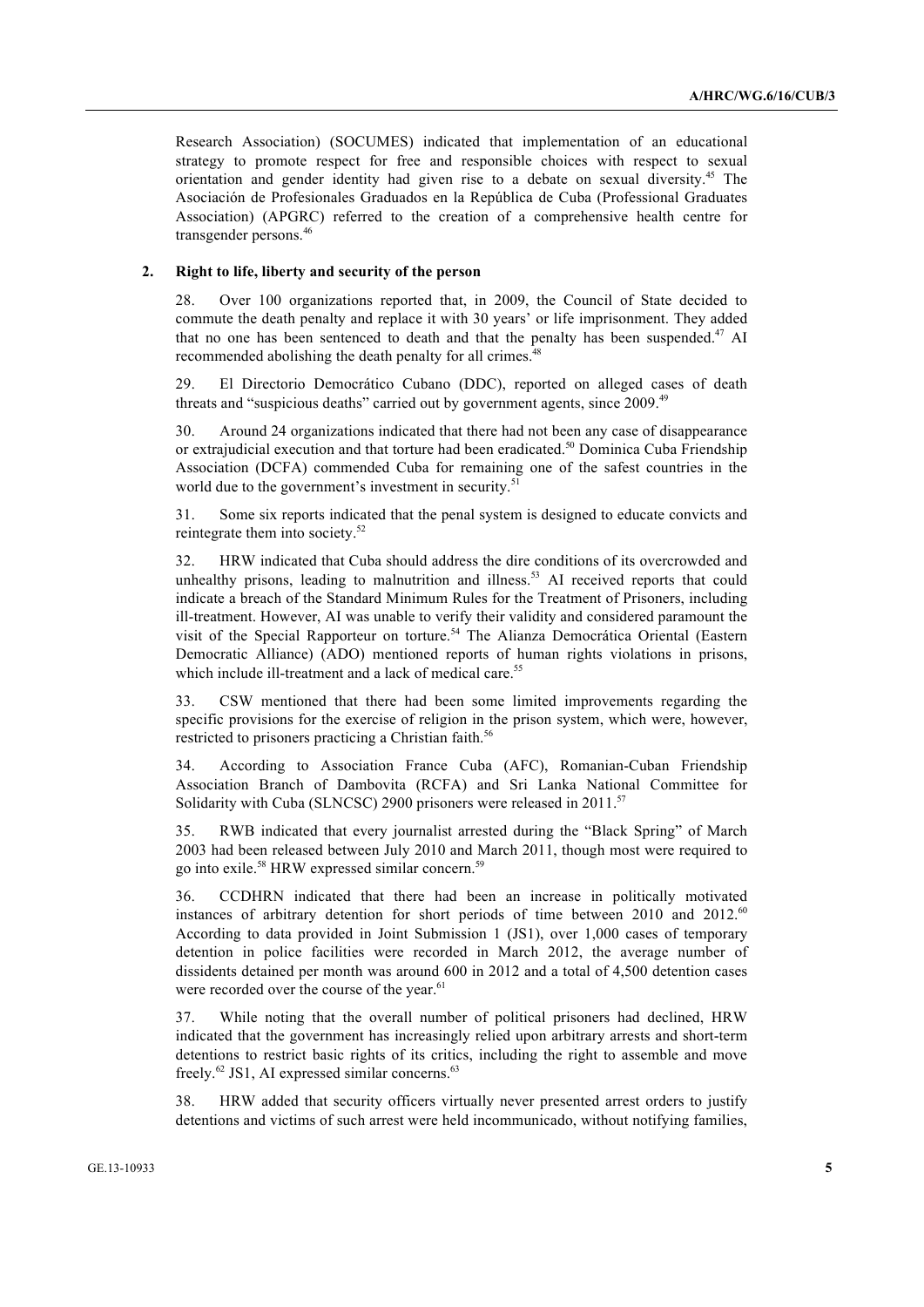for periods ranging from several hours to several days, often at police stations. In some cases, they were given an official warning, which prosecutors may later use in criminal trials to show a pattern of delinquent behaviour.<sup>64</sup> AI recommended Cuba to ensure that everyone is informed, at the time of detention, of the specific reasons for their arrest; to end the practice of incommunicado detention; to ensure access for all detainees to a lawyer, their family, and, if necessary, to a doctor; and that interrogation of detainees takes place in the presence of an independent defence counsel.<sup>65</sup>

39. The Swedish Peace Council (SPC) noted achievements regarding the elimination of household violence and attention to psychological violence.<sup>66</sup>

40. The Global Initiative to End All Corporal Punishment of Children (GIEACPC) noted that there has been no change in the legality of corporal punishment of children since 2009 and it is lawful in the home and some forms of care. However, GIEACPC indicated that a draft Family Code was under consideration and Cuba had stated to the CRC in 2011, that the provision for adequate and moderate correction of children would be removed.<sup>67</sup>

#### **3. Administration of justice, including impunity and the rule of law**

41. Over 32 reports indicated that there is a separation of powers in Cuba, which ensures that the judiciary can perform its duties without interference from the other branches of Government. 68

42. HRW noted that in practice, courts are subordinated to the executive and legislative branches, thus denying meaningful judicial protection.<sup>69</sup> AI indicated that the judicial system is under political control and the right to trial by an independent and impartial tribunal is undermined.<sup>70</sup> ADO expressed similar concerns.<sup>71</sup> CCDHRN indicated that all judges, at all levels, are subordinate to the Party and State and that whoever does not act in accordance with that subordinate relationship is immediately removed from the bench.<sup>72</sup> CCDHRN and AI added that lawyers in Cuba are not able to exercise their profession freely.<sup>73</sup>

43. Approximately 27 reports noted that the judicial system is based on equality before the law and the presumption of innocence and that all trials are public with those accused having a right to a legal defence and the right of appeal.<sup>74</sup> Three reports indicated that there was no impunity.<sup>75</sup>

44. According to HRW, Cubans who dare to criticize the government risk criminal charges and will not enjoy due process guarantees. HRW further stated that political prisoners are routinely denied parole after completing the minimum required sentence as punishment for refusing to participate in ideological activities such as re-education classes.<sup>76</sup> HRW recommended releasing all political prisoners.<sup>77</sup> HRW also noted that prisoners have no effective complaint mechanism to seek redress.<sup>78</sup> AI recommended Cuba to undertake a judicial review of all the cases where there is evidence that the fundamental right to a fair trial had been violated; ensure that a thorough and impartial retrial takes place and grant victims access to redress.<sup>79</sup>

### **4. Freedom of movement**

45. JS7 indicated that Decree No. 217/97, on regulations governing internal migration, restricts the freedom of movement of Cubans living outside of the Province of Havana and requires them to seek permission from the authorities to reside in the capital city. JS7 welcomed the 2011 amendment to this decree, but stated that the right to freedom of movement continues to be violated.<sup>80</sup>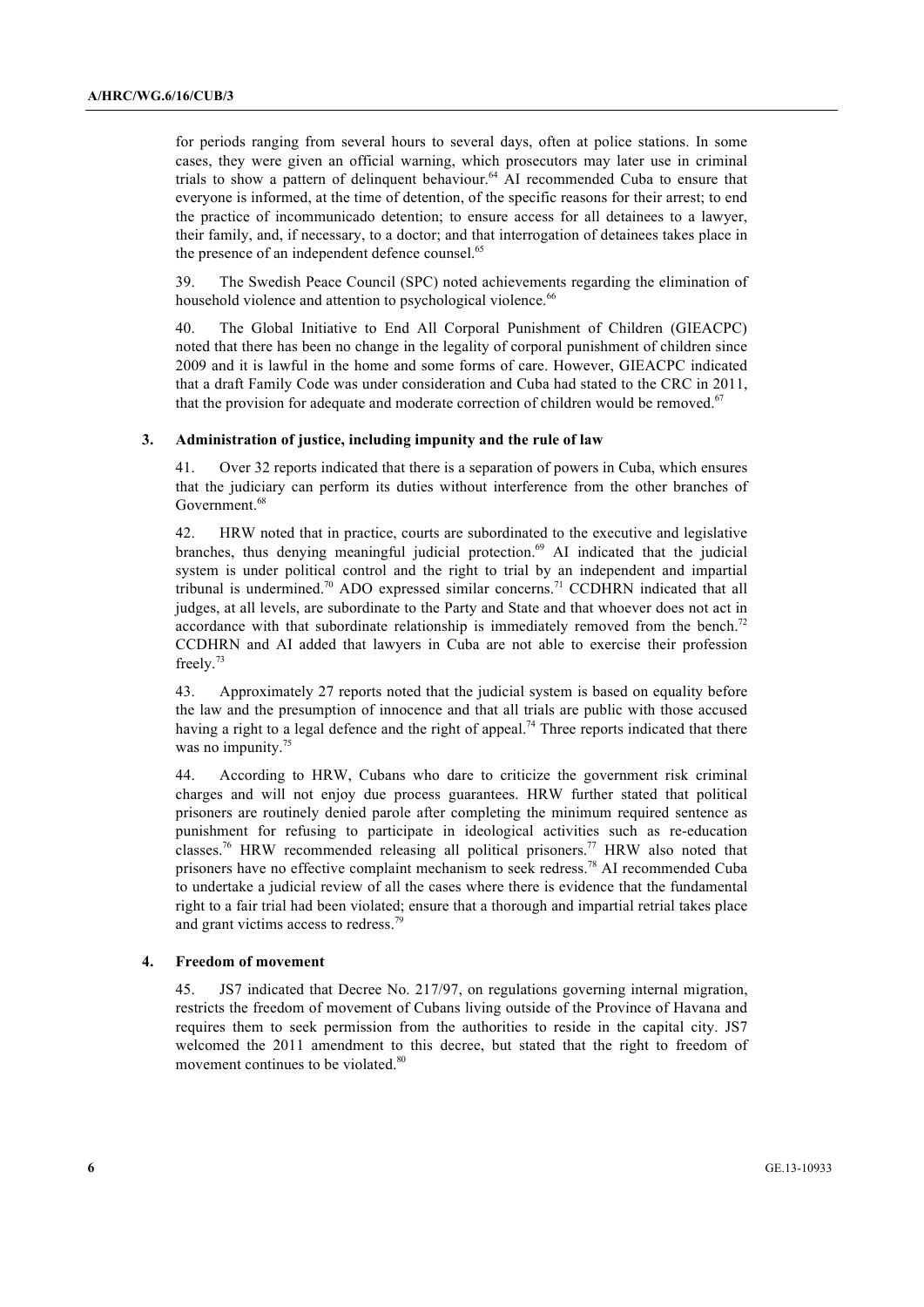46. CCDHRN reported that citizens who move from the eastern provinces to establish themselves in the capital city or its outskirts are arrested and imprisoned on charges of precriminal social dangerousness.<sup>81</sup>

47. Joint Submission 3 (JS3) and the Centro de Información y Documentación de Estudios Cubanos (Cuban Information and Documentation Centre) (CENINFEC) referred to migration regulations in Cuba and the actual situation with regard to freedom to travel, migrate and return to the country.<sup>82</sup>

## **5. Freedom of religion or belief, expression, association and peaceful assembly, and right to participate in public and political life**

48. More than 49 reports drew attention to the State party's respect for freedom of religion and belief.<sup>83</sup> They added that all religions have their own churches, temples and houses of worship where members can practise their faith without any State interference.<sup>84</sup> The reports also indicated that there is freedom of religious teaching.<sup>85</sup>

49. According to CSW, State protection of religious freedom had eroded steadily since 2007. It added that during 2011–2012, different types of religious freedom violations were documented such as attempts to control the ability of individuals to attend religious services, interference in internal affairs of religious groups and the difficult registration, among others.<sup>86</sup>

50. At least eight reports indicated that relations between the State and the religious sector are good.<sup>87</sup>

51. Around 58 organizations noted the lack of guarantees in Cuba for the exercise of the freedom of expression, assembly, association, participation and protest.<sup>88</sup>

52. More than 26 contributions indicated that human rights defenders are protected and nobody had been persecuted or penalized for peacefully exercising their rights.<sup>89</sup> Approximately 57 organizations added that Cuba has been the victim of a campaign to discredit its performance in human rights.<sup>90</sup> Various organizations indicated that foreign funding is being channelled through persons purporting to be human rights defenders to members of the opposition seeking to overthrow the Government.<sup>91</sup>

53. HRW indicated that Cuba rejected UPR recommendations regarding lack of protection of human rights defenders and restrictions on freedom of expression. HRW has continued documenting cases of abuses of these rights.<sup>92</sup> AI and Coalition of Cuban-American Women (CCAW) expressed similar concerns.<sup>93</sup>

54. AJC stated that both local and international independent human-rights nongovernmental organizations have difficulties in reporting on human rights violations. International non-governmental organizations are prohibited from visiting the island, which hampers their efforts to monitor the human rights situation in the country.<sup>94</sup> HRW and AI expressed similar concerns and added that Cuba continues to deny legal status to local human rights groups.<sup>95</sup> AI further stated that this often puts individuals belonging to such associations at risk of harassment, intimidation or criminal charges for the legitimate exercise of their rights.<sup>96</sup>

55. RWB indicated that it is impossible to work with non-governmental organizations, as any action or statement about the situation in Cuba originating outside the country is considered interference or an infringement of national sovereignty.<sup>97</sup> HRW recommended allowing human rights NGOs the ability to travel to Cuba, meet with human rights defenders and dissident groups, visit prisons, and conduct research without risk of being detained or expelled.<sup>98</sup>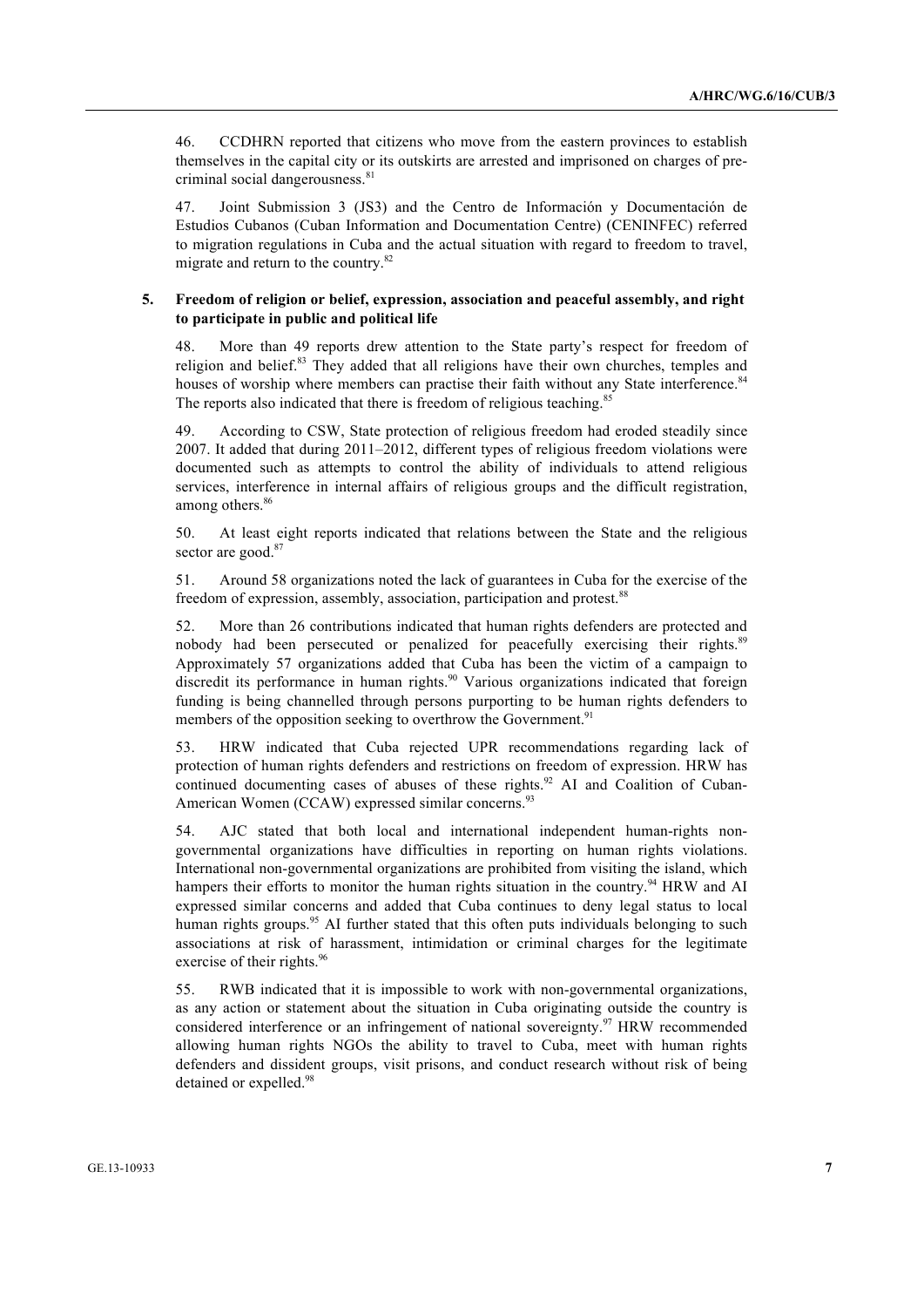56. Joint Submission 2 (JS2) documented the Government's growing use of violence against female Cuban human rights defenders.<sup>99</sup> ADO indicated that human rights defenders are the targets of repressive measures, including arbitrary arrest.<sup>100</sup>

57. JS7, ADO, AJC and AI expressed concern at the condemnation of political critics and dissidents.<sup>101</sup>

58. RWB indicated that Cuba does not tolerate an independent press, adding that independent newspapers and bloggers are subjected to, inter alia, summons, searches by State security forces and short-term detention.<sup>102</sup> RWB recommended that the State party accept a pluralistic and independent press.<sup>103</sup>

59. AI also stated that the state has a complete monopoly on all media outlets and the law prohibits private ownership.<sup>104</sup> HRW expressed similar concerns.<sup>105</sup> CENINFEC added that limitations continue to be placed on Internet use that infringe on the right to information.<sup>106</sup> HRW recommended ending censorship of websites.<sup>107</sup> CENINFEC recommended that the State party consider legalizing the reception of foreign television signals.<sup>108</sup>

60. HRW further stated that Cuba uses selective allocations of press credentials and visas, which are required by foreign journalists, to control coverage and punish media outlets seen as overly critical of the regime.<sup>109</sup> AI recommended allowing independent media outlets and journalists to operate freely.<sup>110</sup>

61. Around 10 organizations reported that the blockade hinders the modernization of computer hardware and limits access to various websites.<sup>111</sup> SPC noted efforts to make information technology and Internet access available to all, despite the blockade.<sup>112</sup>

62. The Unión de Periodistas de Cuba (Cuban Union of Journalists) (UPEC) reported that it has participated in preparatory research for a media or communications law that will update the legal framework pertaining to access to information and the exercise of iournalism.<sup>113</sup>

63. House of Latin America (HOLA) and la Sociedad Cultural Jose Martí (SCJM) noted the active role of civil society in the decision-making process regarding all matters of the political, economic, social and cultural life.<sup>114</sup> However, ADO stated that the Government does not allow members of the opposition to take part.<sup>115</sup>

64. At least nine reports indicated that the Cuban political system had been freely chosen by the population.<sup>116</sup> A further 49 submissions stated that the population participates in decision-making, both directly and through elected representatives. $11$ 

65. More than 20 reports emphasized the participation of women in political, economic, academic, social and cultural life<sup>118</sup> and drew attention to the percentage of women representatives in public office.<sup>119</sup> OSPAAAL cited, as an example, the fact that, as of 2011, women represented: 63 per cent of professional and technical staff; 62.8 per cent of higher education graduates; 35.6 per cent of technical and professional teaching staff; 36.7 per cent of managers; 46.7 per cent of the public-sector workforce; 28 per cent of ministerial-level staff; and 40 per cent of executives.<sup>120</sup>

#### **6. Right to work and to just and favourable conditions of work**

66. Some 51 submissions indicated that, in accordance with the ILO conventions it has ratified and its own Labour Code, Cuba guarantees the right to work and to just conditions of work, including the right to social security and an adequate standard of living for workers and their families.<sup>121</sup>

67. Six organizations stated that Cuba guarantees work for the majority of the population.<sup>122</sup> The Club de Amigos de Cuba de Leogane (Leogane Club of Friends of Cuba)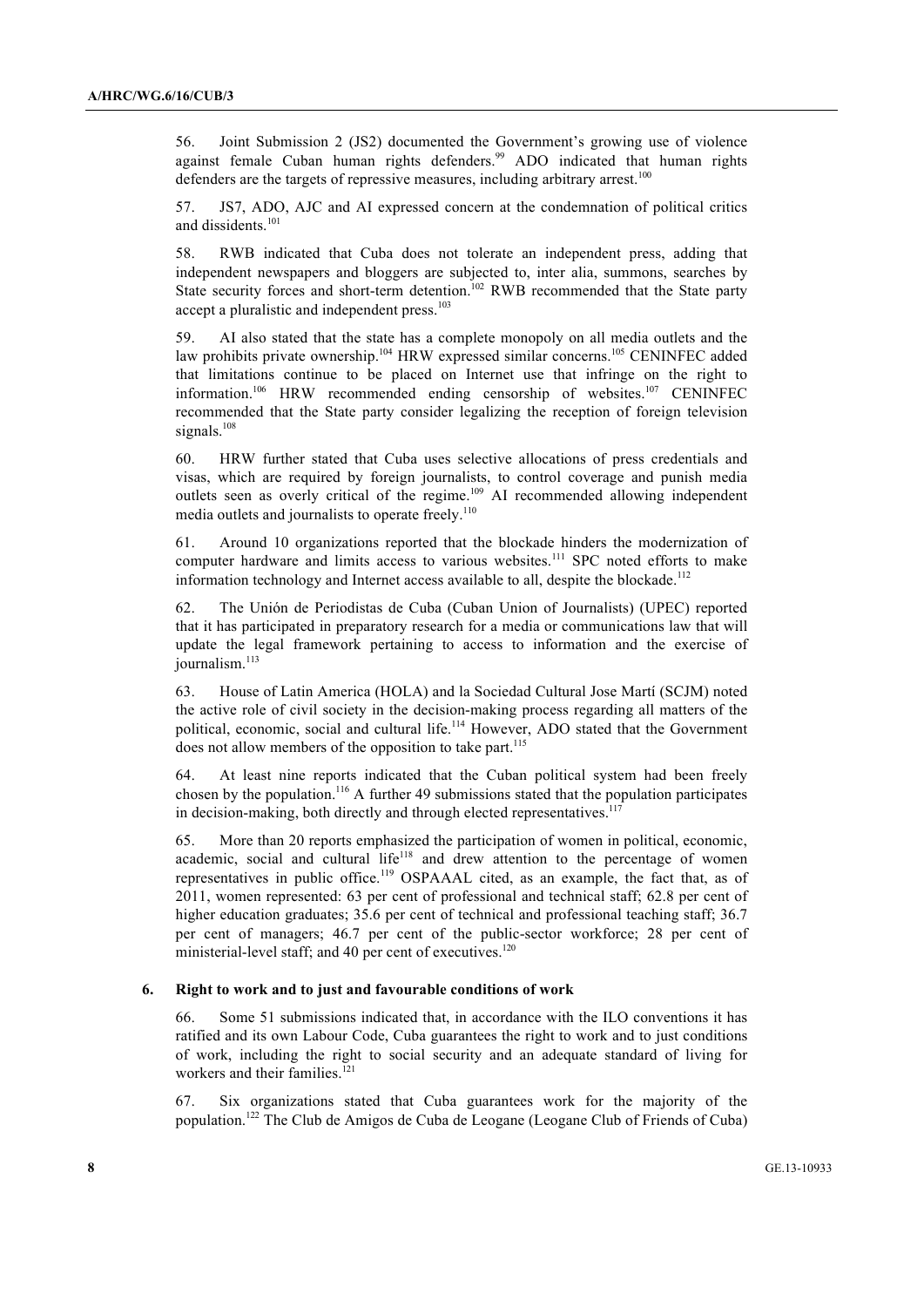(CACL) reported that Cuba has prioritized job creation in areas where the greatest work shortages exist.<sup>123</sup> Four organizations expressed the view that low unemployment rates in Cuba reflect the broad scope of State policy in this area.<sup>124</sup>

68. All-China Women's Federation (ACWF) added that the employment rate of women had increased significantly and that the female unemployment rate was only 2.0 per cent.<sup>125</sup>

69. The Cuban Association of the United Nations (ACNU) stated that the principle of equal pay for work of equal value applies, without distinction, to both men and women. It added that, upon completing their studies, young people are placed in jobs corresponding to their qualifications.<sup>126</sup>

70. At least six organizations referred to a new special social security regime for selfemployed workers which helps to increase the supply of goods and services and, in turn, creates employment opportunities.<sup>127</sup>

71. HOLA noted that the right to join unions is guaranteed and all unions organize their activities with independence.<sup>128</sup>

72. AI indicated that trade unions and bar associations independent from those affiliated to the Cuban Communist Party are not permitted to operate legally, and their members are subject to repressive measures.<sup>129</sup>

73. Around 19 Cuban trade unions in different sectors of the economy submitted information concerning, inter alia, freedom of association, the functional independence of unions and their participation in decision-making, social security benefits, exchanges with other countries, and access to new technologies in their respective fields of work.<sup>130</sup>

# **7. Right to social security and to an adequate standard of living**

74. Around eight reports noted that Cuba is committed to the achievement of the Millennium Development Goals by 2015 and has already done so in numerous fields.<sup>131</sup> A further 15 reports added that the country has a high ranking on the Human Development Index<sup>132</sup>

75. At least 19 organizations noted that all people in Cuba have equal access to quality basic services like social assistance and security.<sup>133</sup>

76. SLNCSC highlighted that in 2012, Cuba spent 52 per cent of its budget for education, health and other social needs such as subsidizing low-income persons and protecting persons with disabilities.<sup>134</sup>

77. Around four organizations noted that efforts had been made to guarantee the right to housing.<sup>135</sup> Some organizations reported that an amendment to the General Housing Act had helped to meet the demand for housing through the transfer, purchase, sale and lease of property.<sup>136</sup>

78. At least seven organizations said that there had been an increase in the number of hectares of land handed over for public use.<sup>137</sup> ACNU<sup>138</sup> and the Asociación de Solidaridad y Cooperación para el Desarrollo (Association for Solidarity and Cooperation for Development)  $(ASCD)^{139}$  spoke of the positive impact that this measure has had on food production and, according to ASCD, on job creation.

79. Around 55 organizations stated that Cuba guarantees everyone the right to food and food security. The latter is treated as an issue of national security.<sup>140</sup> Some 42 organizations mentioned the negative impact of the economic blockade in this regard.<sup>141</sup> More than 195 organizations reported that the blockade undermines the country's economic and social development $142$  and constitutes a barrier to the enjoyment of human rights, fundamental freedoms and the right to self-determination.<sup>143</sup>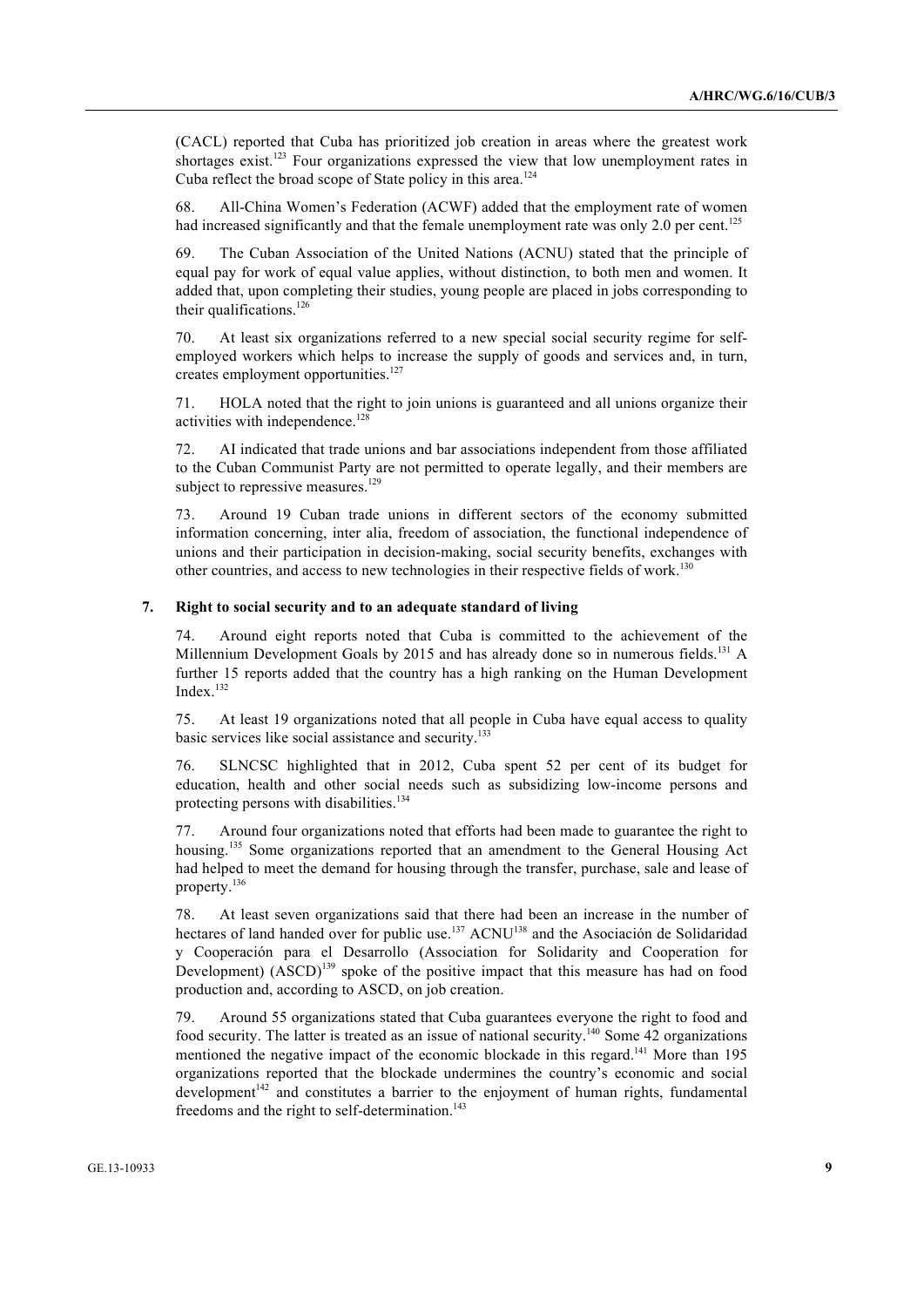80. Approximately 39 organizations noted that, despite the blockade, Cuba has continued to place a priority on achieving the highest standards of life for its people.<sup>144</sup> Humanistic Solidarity Association (HSA) added that Cuba has continued to progress in activities such as arts and sports, care for the elderly and persons with disabilities, and other social interaction necessary for the development of a fair society.<sup>145</sup>

## **8. Rights to health**

81. More than 121 organizations noted that Cuba continues to ensure universal access, free of charge, to public health care.<sup>146</sup>

82. At least 30 organizations stated that life expectancy is around 78 years.<sup>147</sup>

83. Around 11 organizations referred to the negative impact of the blockade on the public health system.148 The Consejo Nacional de Sociedades Científicas de la Salud (National Council of Health Science Associations) (CNSCS) said that the blockade hampers the entry of a range of medicines and medical equipment.<sup>149</sup>

84. More than 19 reports stated, however, that the health sector has technology, equipment and scientific expertise at its disposal and benefits from the professionalism of its doctors.<sup>150</sup>

85. At least five reports added that the right to health is guaranteed, without discrimination, and that progress has been made with regard to vaccinations.<sup>151</sup>

86. SPC noted achievements in fighting and preventing HIV and AIDS.<sup>152</sup>

87. Some eight submissions drew attention to the promotion of sexual and reproductive health and family planning services. 153

88. More than 61 reports stated that the maternal mortality rate was around 40 per 100,000 live births in 2011. 154

89. Around 127 organizations pointed out that Cuba had an infant mortality rate of 4.9 per 1,000 live births in  $2011$ .<sup>155</sup>

90. At least nine organizations reported that infant malnutrition has been eradicated.<sup>156</sup>

91. CENINFEC, noting that the State continues to treat health statistics as "classified information", recommended that Cuba reconsider this classification with a view to ensuring that these statistics were made available to the public rather than being the object of an unnecessary national security rating.<sup>157</sup>

#### **9. Right to education**

92. More than 57 organizations noted that the education system has a high quality and is universal and free at all levels.<sup>158</sup> According to the Colegio de Profesores de Chile (Teachers Association Chile) (CPC), Cuba invests around 13 per cent of its gross domestic product in education.<sup>159</sup>

93. Around 99 organizations drew attention to the country's strong education indicators.<sup>160</sup> Some reported, for example, that 100 per cent of girls and boys are enrolled in school;<sup>161</sup> that the average level of education attained is ninth grade;<sup>162</sup> that over 60 per cent of Cubans between the ages of 18 and 24 pursue higher education;<sup>163</sup> and that the illiteracy rate is 0 per cent.<sup>164</sup>

94. At least seven organizations indicated that a ratio of 1 teacher to 20 children or fewer has been attained in primary-level education, allowing for individual, specialized and comprehensive attention. They said that all schools are equipped with technological media, such as televisions, video players and computers, along with educational software.<sup>165</sup> Others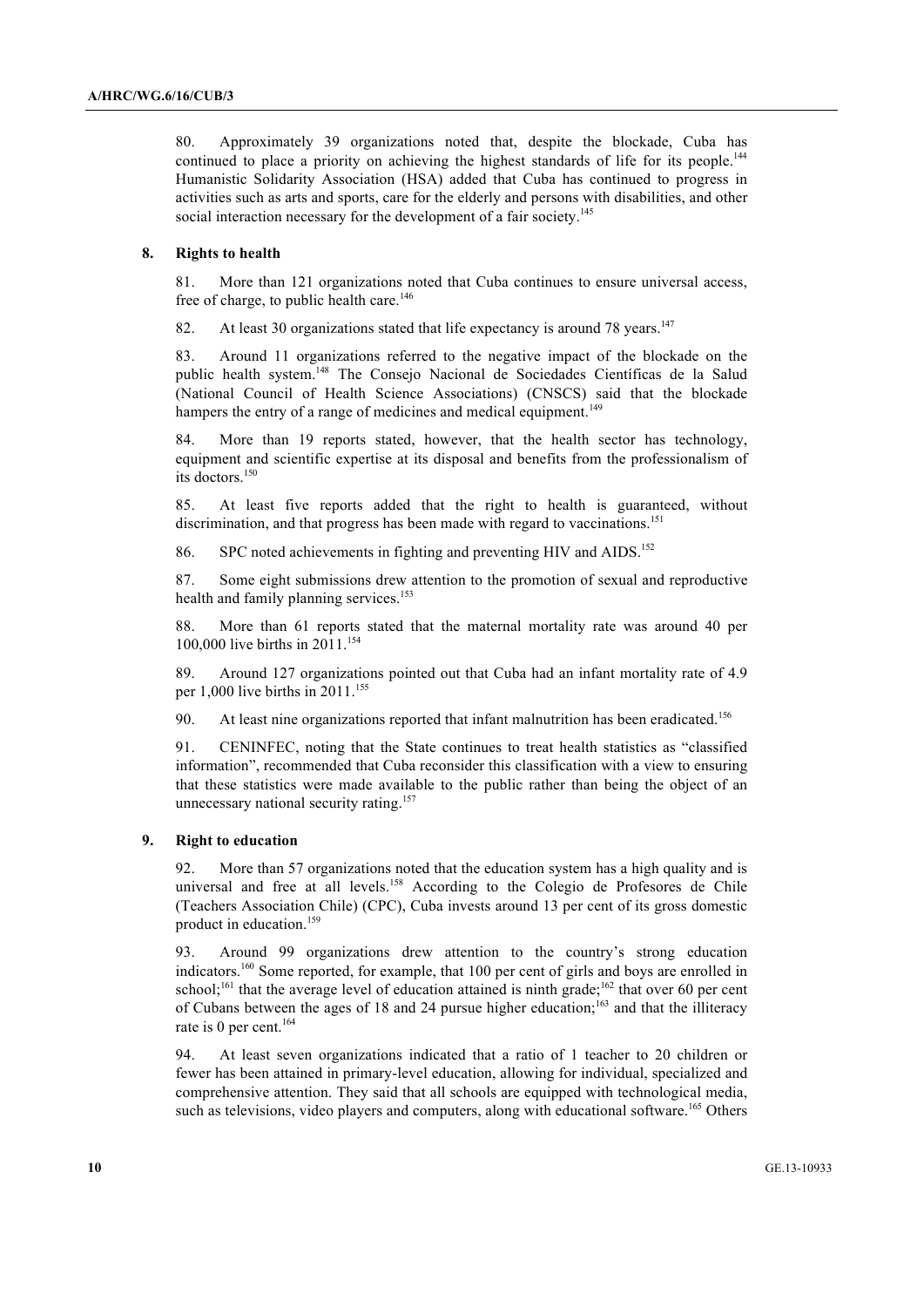also stated that the large-scale art education system illustrated the comprehensive nature of the educational process.<sup>166</sup>

95. JS7 recommended that parents be allowed to choose the kind of education to be given to their children. $167$ 

96. As indicated by more than 62 contributions, Cuba also continues to train several foreign students, free of charge, notably in medicine.<sup>168</sup>

#### **10. Cultural rights**

97. More than 33 contributions noted that culture is being promoted in the country as a grass roots phenomenon, promoting equality and opportunities for the development of the potential of every citizen, with no distinctions.<sup>169</sup> Jose Martí Cultural Association Swedish Branch (JMCA-SB) pointed out that total freedom of artistic expression is guaranteed.<sup>170</sup>

98. Some seven organizations said that the country's cultural policy has been designed to provide everyone with the opportunity to participate in cultural processes and to actively engage authors and artists in the preparation and implementation of this policy.171

# **11. Persons with disabilities**

99. The Organización de Pioneros Jose Martí (José Martí Pioneers Organization) (OPJM) indicated that there was a special education subsystem in place to meet the educational needs of children and adolescents with physical or mental disabilities or behavioural problems.<sup>172</sup> CACL reported that children with limited motor functions are home-taught by teachers who go from house to house. It added that there are special classrooms in hospitals. $173$ 

100. ACNU drew attention to a programme designed to guarantee access to employment, upon request, for all persons with disabilities who are able and willing to work.<sup>174</sup>

101. The Asociación Nacional de Sordos de Cuba (National Association of Deaf Persons of Cuba) (ANSOC) stressed that persons who are hard of hearing, or who have any other disability, benefit from supportive policies in the areas of health, employment, education, culture and sport.<sup>175</sup>

#### **12. Right to development and environmental issues**

102. ACNU drew attention to the efforts made to uphold the right to a healthy environment by working towards the goal of energy efficiency and making progress in introducing renewable energy sources. It noted that these efforts which have laid the groundwork for achieving sustainable and climate-friendly development.<sup>176</sup>

103. The Sociedad Económica de Amigos del País (Economic Association of Friends of Cuba) (SEAP) indicated that the right to a healthy environment has also been one of the Government's priorities over this three-year period. It added that preparations for the national environment strategy 2010–2015, which is currently being implemented, began in 2009.<sup>177</sup>

104. The Greek Committee for International Democratic Solidarity (EEDDA) stated that, according to an academic study on the right to a clean environment, Cuba ranked ninth in the world in 2010.<sup>178</sup>

105. Around nine organizations noted that Cuba sets an example for the management of natural disasters.<sup>179</sup> More than 48 submissions referred to the international cooperation efforts of the Henry Reeve Contingent which specializes in responding to disasters and serious epidemics.<sup>180</sup>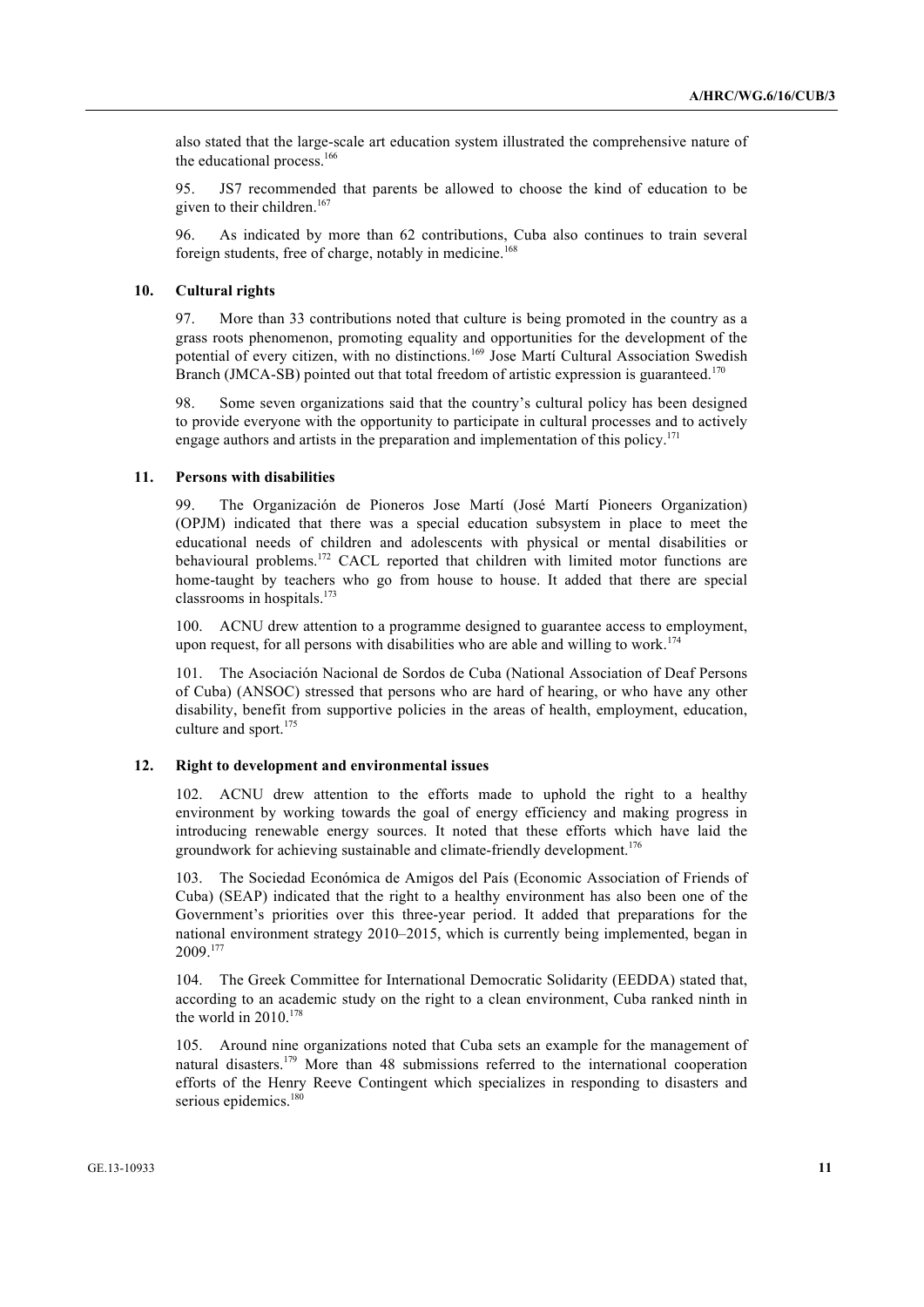*Notes*

| 1 | The stakeholders listed below have contributed information for this summary; the full texts of all<br>original submissions are available at: www.ohchr.org. |                                                                              |
|---|-------------------------------------------------------------------------------------------------------------------------------------------------------------|------------------------------------------------------------------------------|
|   | Civil society                                                                                                                                               |                                                                              |
|   | AAC                                                                                                                                                         | Asociación Amigos De Cuba, Nicaragua;                                        |
|   | <b>AACC</b>                                                                                                                                                 | Asociación De Amistad Checo-Cubana, Czech Republic;                          |
|   | <b>AACCBCS</b>                                                                                                                                              | Asociación De Amistad Con Cuba Bartolomé De Las Casas De Sevilla,<br>España; |
|   | AACCCC                                                                                                                                                      | Asociación De Amistad Con Cuba Camilo Cienfuegos, España;                    |
|   | AACE                                                                                                                                                        | Asociación De Amigos De Cuba En Eslovaquia, Eslovaquia;                      |
|   | AACM                                                                                                                                                        | Association Des Amis De Cuba En Mauritanie, Mauritanie;                      |
|   | AARFAC-E                                                                                                                                                    | Asociación De Amistad RFA-Cuba, Grupo Regional Essen, Alemania;              |
|   | AAGC                                                                                                                                                        | Asociación De Amizade Galego-Cubana « Francisco Villamil », España;          |
|   | AAHCBC                                                                                                                                                      | Asociación De Amistad Hispano-Cubana Bartolomé De Las Casas, España;         |
|   | AAHJAM                                                                                                                                                      | Asociación De Amistad Hispano Cubana « Julio A. Mella », España;             |
|   | AANC                                                                                                                                                        | Asociación De Amistad Níger-Cuba, Níger;                                     |
|   | AAPC                                                                                                                                                        | Associação De Amizade Portugal-Cuba, Portugal;                               |
|   | <b>AAPEBCAP</b>                                                                                                                                             | Asociación Americana De Periodistas Bolivarianos-Capítulo De Panamá,         |
|   |                                                                                                                                                             | Panama:                                                                      |
|   | AAR                                                                                                                                                         | Asociación De Auto-Realización De Cuba, Cuba;                                |
|   | AARFAC                                                                                                                                                      | Asociación De Amistad RFA-Cuba, Alemania;                                    |
|   | AASC                                                                                                                                                        | Asociación De Amistad Serbio-Cubana, Serbia;                                 |
|   | AAUC                                                                                                                                                        | Asociación De Amistad Ucrania-Cuba, Ukraine;                                 |
|   | ABEFOC                                                                                                                                                      | Association Des Beninois Formés A Cuba, Benin;                               |
|   | ACB                                                                                                                                                         | Les Amis De Cuba, Belgique;                                                  |
|   | ACC                                                                                                                                                         | Ankara Chamber Of Commission, Turkey;                                        |
|   | ACC-S                                                                                                                                                       | Asociación Cubanos Por Cuba, Suecia, Suecia;                                 |
|   | ACFS-C                                                                                                                                                      | Australia-Cuba Friendship Society Canberra, Australia;                       |
|   | ACFS-M                                                                                                                                                      | Australia-Cuba Friendship Society Melbourne, Australia;                      |
|   | ACFS-S                                                                                                                                                      | Australia-Cuba Friendship Society Sydney, Australia;                         |
|   | <b>ACFS-WAB</b>                                                                                                                                             | Australia-Cuba Friendship Society Wa Branch, Australia;                      |
|   | <b>ACFTU</b>                                                                                                                                                | All-China Federation Of Trade Unions, China;                                 |
|   | ACGC                                                                                                                                                        | La Asociación De Los Camboyanos Graduados En Cuba, Cambodia;                 |
|   | ACJM-B                                                                                                                                                      | Associação Cultural José Martí - Bahia, Brazil;                              |
|   | ACJM-RG                                                                                                                                                     | Associação Cultural José Martí Del Estado De Rio Grande Del Sur, Brazil;     |
|   | <b>ACNU</b>                                                                                                                                                 | Asociación Cubana De Las Naciones Unidad, Cuba;                              |
|   | <b>ACOLP</b>                                                                                                                                                | Asociación De Combatientes Por La Libertad De La Patria, Cuba;               |
|   | <b>ACOSOP</b>                                                                                                                                               | Associação De Cooperação E Solidariedade Entre Os Povos, Portugal;           |
|   | <b>ACPA</b>                                                                                                                                                 | Asociación Cubana De Producción Animal, Cuba;                                |
|   | <b>ACPC</b>                                                                                                                                                 | Asociación Cubana De La Prensa Cinematográfica, Cuba;                        |
|   | <b>ACRB</b>                                                                                                                                                 | Asociación De Cubanos Residentes En Bolivia, Bolivia;                        |
|   | ACRG                                                                                                                                                        | Asociación De Cubanos Residentes En Guyana, Guyana;                          |
|   | ACRMJMAC                                                                                                                                                    | Asociación De Cubanos Residentes En México "Jose Marti" AC, México;          |
|   | <b>ACRN</b>                                                                                                                                                 | Asociación De Cubanos Residentes En Nicaragua, Nicaragua;                    |
|   | ACRU                                                                                                                                                        | Asociación De Cubanos Residentes En Uruguay, Uruguay;                        |
|   | <b>ACRVC</b>                                                                                                                                                | Asociación De Cubanos Residentes En Valencia Caguairan, España;              |
|   | <b>ACWF</b>                                                                                                                                                 | All-China Women's Federation, China;                                         |
|   | <b>ADCH</b>                                                                                                                                                 | Asociación Defensem Cuba, De Hospitalet, España;                             |
|   | <b>ADO</b>                                                                                                                                                  | Alianza Democratica Oriental, Cuba;                                          |
|   | <b>AENBC</b>                                                                                                                                                | Asamblea Espiritual Nacional De Los Bahà Is De Cuba, Cuba;                   |
|   | AFC                                                                                                                                                         | Association France Cuba, France;                                             |
|   | AFEP                                                                                                                                                        | Familiares De Ejecutados Políticos, Chile;                                   |
|   | AHCPA                                                                                                                                                       | Asociación Hispano-Cubana "Paz Y Amistad, España;                            |
|   | <b>AHS</b>                                                                                                                                                  | Asociación Hermanos Saíz, Cuba;                                              |
|   | AI                                                                                                                                                          | Amnesty International, United Kingdom;                                       |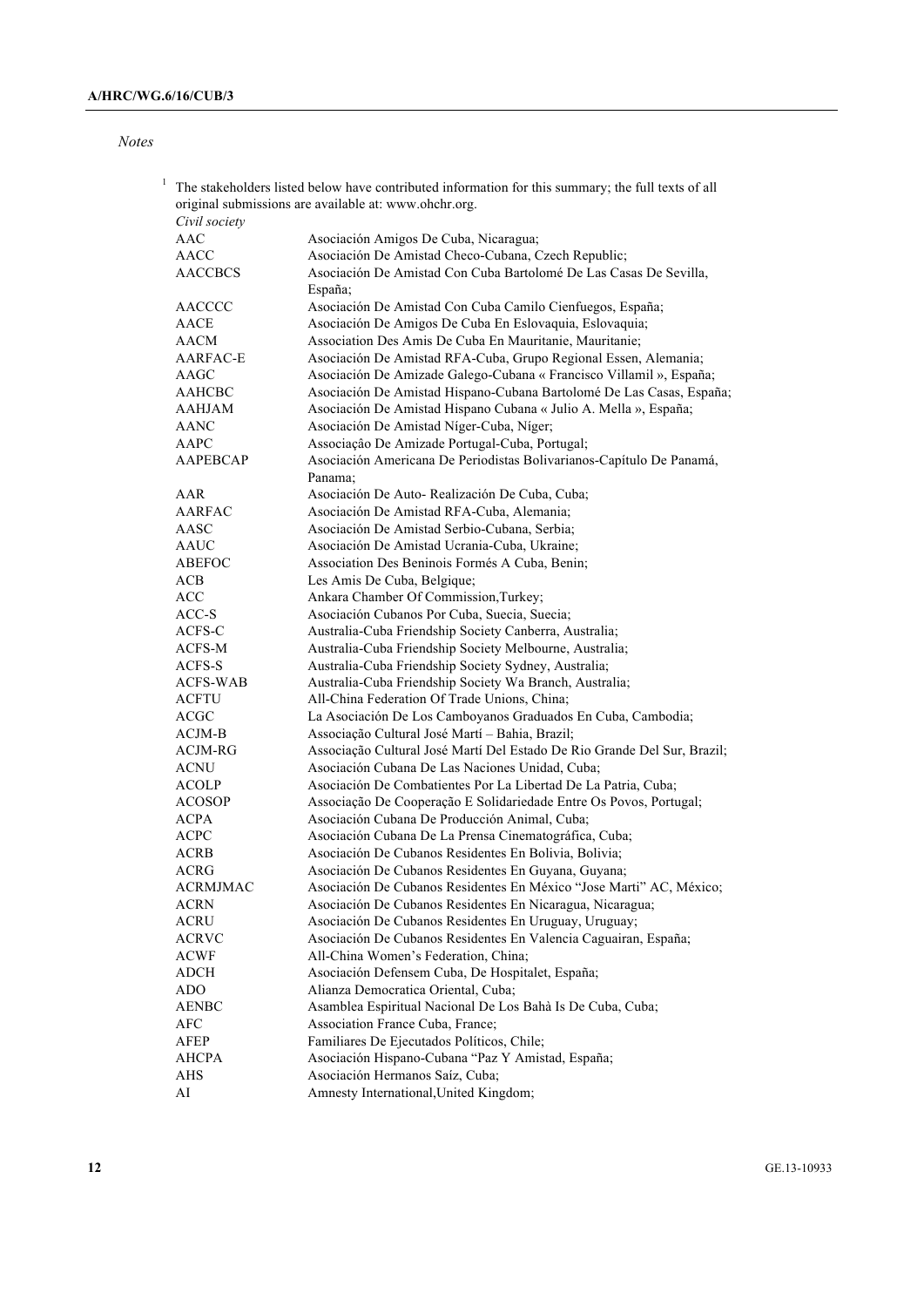| <b>AIAWU</b>        | All India Agricultural Workers Union, India;                                                  |
|---------------------|-----------------------------------------------------------------------------------------------|
| <b>AIDWA</b>        | All India Democratic Women's Association, India;                                              |
| <b>AIPSO</b>        | All India Peace And Solidarity Organisation, India;                                           |
| <b>AJC</b>          | Asociación Jurídica Cubana, Cuba;                                                             |
| AMAPALC             | Asociación Maliense De Amistad Con Los Pueblos De América Latina                              |
|                     | Y El Caribe, Mali;                                                                            |
| AMCRG               | Asociación Martiana De Cubanos Residentes En Guatemala, Guatemala;                            |
| AMEP-ELAM           | Asociación De Médicos Peruanos Egresados De La Escuela Latinoamericana;<br>De Medicina, Perú; |
| <b>ANAIC</b>        | L'Association Nationale D'amitié Italie-Cuba, Italia;                                         |
| <b>ANAP</b>         | Asociación Nacional De Agricultores Pequeños, Cuba;                                           |
| <b>ANAPAFEBECUP</b> | Asociación Nacional De Padres De Familia De Los Estudiantes Becados                           |
|                     | En Cuba Y Otros Países, Bolivia;                                                              |
| <b>ANCOIMECDW</b>   | Autonomous Non-Commercial Organisation International Music-                                   |
|                     | Ethnographique Club «Discovering The World», Russia;                                          |
| ANDES               | Asociación Nacional De Educadores Salvadoreños, El Salvador;                                  |
| <b>ANEC</b>         | Asociación Nacional De Economistas Y Contadores, Cuba;                                        |
| ANERU               | Asociación De Nicaraguenses Egresados Y Residentes En Ucrania, Ucrania;                       |
| ANPG                | Associação Nacional De Pós-Graduandos, Brazil;                                                |
| ANSOC               | Asociación Nacional De Sordos De Cuba, Cuba;                                                  |
| <b>APAEPOCBC</b>    | Asociación De Padres Y/O Apoderados De Estudiantes Y Pueblos Originarios                      |
|                     | De Chile Becados En Cuba, Chile;                                                              |
| <b>APAUPRB</b>      | Academy Of Public Administration Under The Aegis Of The President Of                          |
|                     | The Republic Of Belarus, Belarus;                                                             |
| <b>APC</b>          | Asociación De Pedagogos De Cuba, Cuba;                                                        |
| APGRC               | Asociación De Profesionales Graduados En La Republica De Cuba, Cuba;                          |
| <b>APJM</b>         | Asociación Portuguesa José Marti, Portugal;                                                   |
| <b>APSM</b>         | Alianza Política Sector De Mujeres, Guatemala;                                                |
| <b>APYMEC</b>       | Asociación De Padres Y Madres De Estudiantes En Cuba, Paraguay;                               |
| ARPFRF              | The All-Russian Public Fund "Revival Of Fatherland", Rusia;                                   |
| ASAC-BF             | Association de Solidarité et d'Amitié Burkina Faso-Cuba, Burkina Faso;                        |
| <b>AS-ALBA</b>      | Association De Solidarité Avec Les Peuples De l'Alternative Bolivarienne;                     |
|                     | Des Amériques, Benin;                                                                         |
| ASCD                | Asociación De Solidaridad Y Cooperación Para El Desarrollo, España;                           |
| ASC-GE              | Association Suisse Cuba Section De Genève, Suisse;                                            |
| <b>ASCMTH</b>       | Asociación De Solidaridad Con Cuba Maximiliano Tornet De Huelva,                              |
|                     | España;                                                                                       |
| ASCT                | Asociación De Solidaridad Cuba-Toledo, España;                                                |
| ASC-VSC             | Association Suisse Cuba, Suisse;                                                              |
| <b>ASENECUBA</b>    | Association d'Amitié et de Solidarité entre les Peuples de Cuba et du Sénégal,<br>Sénégal:    |
| ASHED               | De América Soy Hijo Y A Ella Me Debo, Panamá;                                                 |
| ASLGC               | Asociación De Sri Lankeses Graduados En Cuba, Sri Lanka;                                      |
| ASPECOC             | Asociación De Padres De Familia De Estudiantes Colombianos En Cuba,<br>Colombia;              |
| <b>ATBC</b>         | Association For Trans-Border Cooperation, Russia;                                             |
| <b>ATO</b>          | Ankara Chamber of Medicine, Turkey;                                                           |
| AVACJM              | Asociación Valenciana De Amistad Con Cuba Jose Marti, España;                                 |
| <b>BFW</b>          | Belorussian Fond Of Women, Belarus;                                                           |
| <b>BFWORLD</b>      | Belorussian Fond Of The World, Russia;                                                        |
| <b>BIGWU</b>        | Banking Insurance And General Workers Union, Trinidad and Tobago;                             |
| <b>BPAVMOTOC</b>    | Belarus Public Association Of Veterans Of Military Operations On The                          |
|                     | Territories Of Other Countries, Belarus;                                                      |
| <b>BPUIE</b>        | Belorussian Professionals Union of Industries Employees, Belarus                              |
| <b>BTJ</b>          | Brigadas Técnicas Juveniles, Cuba;                                                            |
| <b>BUO</b>          | Belorussian Union Of Officers, Belarus;                                                       |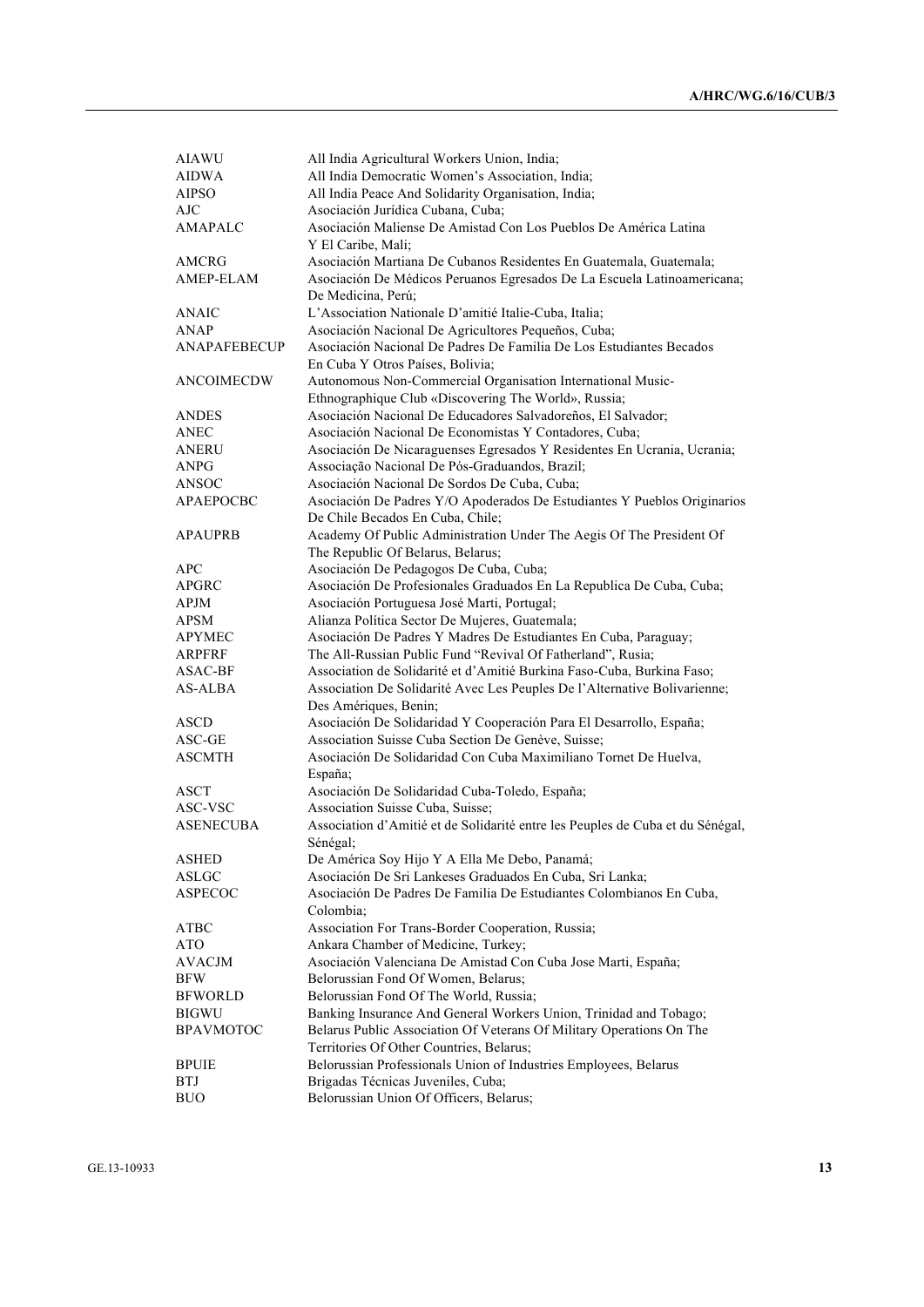| <b>BVSC</b>     | Buena Vista - Solidarität Mit Cuba, Austria;                                                  |
|-----------------|-----------------------------------------------------------------------------------------------|
| $CAC-B$         | Casal De Amistad Con Cuba De Badalona, Cuba;                                                  |
| CACC-B          | Asociación Casal d'Amistat Català-Cubà De Barcelona, España;                                  |
| CACC-S          | Casal d'Amistat Català-Cuba De Sabadell, España;                                              |
| CACL            | Club De Amigos De Cuba De Leoganes, Haití;                                                    |
| <b>CACLH</b>    | Club Des Amis De Cuba De Lilavois, Haití;                                                     |
| <b>CACSH</b>    | Club Des Amis De Cuba Du Sud-Est d'Haïti, Haití;                                              |
| CADAL           | Centro Para La Apertura Y El Desarrollo De América Latina, Argentina;                         |
| CAL             | Casa Da América Latina, Brazil;                                                               |
| <b>CAMICUBA</b> | Cabo Verde Amigos De Cuba, Cuba;                                                              |
| CAPC-AA         | Casa De Amistad Peru-Cuba Region Apurimac - Abancay, Perú;                                    |
| CAPC-AT         | Casa De La Amistad Peru - Cuba Alfredo Torero, Perú;                                          |
| CAPC-CC         | Casa De Amistad Peru-Cuba Camilo Cienfuegos, Perú;                                            |
| CAPC-J          | Casa De Amistad Peruano-Cubana Jaen, Perú;                                                    |
| CAPC-JM-JCM-JM  | Casa De La Amistad Peruano Cubano José Marti - José Carlos Mariategui -<br>Jesús Maria, Perú; |
| CAPC-JMT        | Casa De Amistad Peruano-Cubana Jose Marti De Terapoto, Perú;                                  |
| CAPC-L          | Casa de La Amistad Peruano-Cubana de Lambayeque, Perú;                                        |
| CAPC-LCCS       | Casa De La Amistad Peru-Cuba Luciano Castillo Colonna- Sullana, Perú;                         |
| CAPC-LEGHH      | Casa De La Amistad Peruano Cubana Lucio Edilberto Galván Hidalgo -                            |
|                 | Huancayo, Perú;                                                                               |
| CAPC-MJV        | Casa De La Amistad Peruano-Cubana Los Martires de la Jordana de las 8<br>Horas Vitarte, Perú  |
| CAPC-OJMA       | Casa De La Amistad Peru-Cuba Los Olivos Jose Maria Arguedas, Perú;                            |
| CAPC-JAB        | Casa De Amistad Peruano Cubana José Ángel Buesa, Perú;                                        |
| CAPC-JMH        | Casa De La Amistad Peru-Cuba Jose Marti De Huancayo, Perú;                                    |
| CAPC-S          | Casa De La Amistad Peruana Cubana Erasmo Padilla Tejada Del                                   |
|                 | Distrito De Sortir, Perú;                                                                     |
| CAPC-SB         | Casa De La Amistad Peruano Cubano Simon Bolivar De Comas, Perú;                               |
| <b>CBB</b>      | Bahá'í Community Of Brazil, Brazil;                                                           |
| <b>CCAUC</b>    | Casa De La Cultura Y Amistad Uruguay-Cuba, Uruguay;                                           |
| <b>CCAW</b>     | Coalition Of Cuban-American Women,;                                                           |
| <b>CCCMT</b>    | Comité Ciudadano Contra Los Malos Tratos, Cuba;                                               |
| <b>CCDHRN</b>   | Comisión Cubana De Derechos Humanos Y Reconciliación Nacional, Cuba;                          |
| <b>CCEH</b>     | Coalición Conjunta De Espiritistas De La Habana, Cuba;                                        |
| CCFA-T          | Canadian-Cuban Friendship Association Toronto, Canada;                                        |
| CGSCPM          | Coordinadora Guatemalteca De Solidaridad Con Cuba, Guatemala;                                 |
| <b>CCHDH</b>    | Comisión Chilena De Derechos Humanos, Chile;                                                  |
| <b>CCPO</b>     | Consejo Comunal Propatria Obrera, Venezuela;                                                  |
| <b>CCS</b>      | Centro De Capacitación Social, Panamá;                                                        |
| <b>CCSP</b>     | Comité Canario De Solidaridad Con Los Pueblos, España ;                                       |
| <b>CUT</b>      | Central Unica De Trabajadores, Brasil;                                                        |
| CCVC            | Asociación Consejo Científico Veterinario De Cuba, Cuba;                                      |
| CDA             | Center For Democracy In The Americas;                                                         |
| CDAB            | Casa Del Alba - Bolivia, Bolivia;                                                             |
| CDAP-CL         | Casa De La Amistad Peruano-Cubano, Peru;                                                      |
| <b>CDI</b>      | Centrist Democrat International, Italy;                                                       |
| CONSORCIO       | Concorcio para el Dialogo Parlamentario y la Equidad, México;                                 |
| <b>CDR</b>      | Colectivo 26 De Julio, España;                                                                |
| CDSCC           | Campaña Dominicana De Solidaridad Con Cuba, República Dominicana;                             |
| <b>CEADA</b>    | Consejo De Educación Ambiental Del Estado Aragua, Venezuela;                                  |
| <b>CECG</b>     | La Cátedra Ernesto Che Guevara, Perú;                                                         |
| <b>CENINFEC</b> | Centro De Información Y Documentación De Estudios Cubanos, España;                            |
| <b>CESC</b>     | Coordinadora Estatal De Solidaridad Con Cuba-Madrid;                                          |
| CESJ            | Centro De Estudios Sobre La Juventud, Cuba;                                                   |
| <b>CESPEC</b>   | Corporación Olof Palme, Chile;                                                                |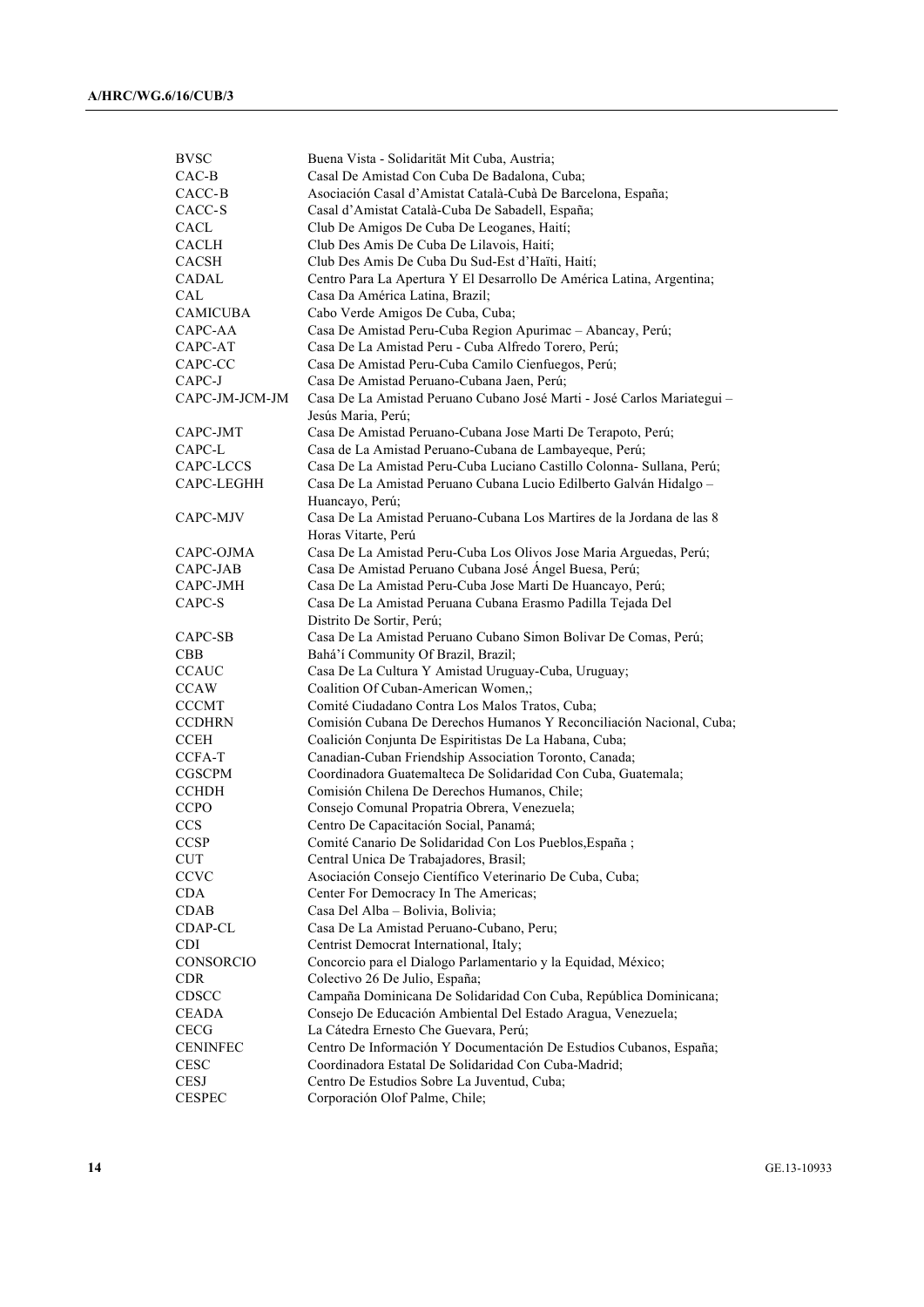| <b>CETIM</b>      | Centre Europe-Tiers Monde, Switzerland;                                           |
|-------------------|-----------------------------------------------------------------------------------|
| CFS-NZ            | Cuba Friendship Society-New Zealand, New Zealand;                                 |
| <b>CFV</b>        | Centro Felix Varela                                                               |
| CGLL5             | Comité Guinéen De Lutte Pour La Libération Des 5, Guinée;                         |
| <b>CGTB</b>       | Central General De Los Trabajadores Del Brasil, Brazil;                           |
| <b>CGTP-IN</b>    | Confederación General De Los Trabajadores Portugueses -                           |
|                   | Intersindical Nacional, Portugal;                                                 |
| <b>CILCA</b>      | Centro De Estudio, Difusión Y Formación En El Pensamiento Para La                 |
|                   | Integración Latinoamericana Y Caribeña, Argentina;                                |
| <b>CISPC</b>      | Comité Internacional De Solidaridad Con El Pueblo Cubano, Bolivia;                |
| CITU              | Centre Of Indian Trade Unions, India;                                             |
| CLAI              | Consejo Latinoamericano De Iglesias, Ecuador;                                     |
| CM                | La Casa De La Mujer, Santa Cruz, Bolivia;                                         |
| CMF               | La Colectiva De Mujeres Feministas, Guatemala;                                    |
| <b>CMG</b>        | Colectivo Manuel Galich, Guatemala;                                               |
| <b>CMILKZ</b>     | Clubes De Mujeres Izquierdistas-Levicové Kluby Žen;                               |
| <b>CMPI</b>       | Caribbean Movement For Peace And Integration, Barbados;                           |
| <b>CMR</b>        | Clase Media Revolucionaria, Venezuela;                                            |
| <b>CNDH</b>       | Comisión Nacional De Los Derechos Humanos;                                        |
| <b>CNMCSC</b>     | Coordinadora Nacional Movimiento Colombiano De Solidaridad Con Cuba,<br>Colombia; |
| <b>CNSC</b>       | Coordinadora Nacional De Solidaridad, Panamá;                                     |
| CNSCC-L           | Coordinadora Nacional De Solidaridad Con Cuba, Perú;                              |
| <b>CNSCS</b>      | Consejo Nacional De Sociedades Científicas De La Salud, Cuba;                     |
| <b>CNTP</b>       | Central Nacional De Trabajadores De Panamá, Panamá;                               |
| <b>CNUS</b>       | Confederación Nacional De Unidad Sindical, República Dominicana;                  |
| <b>CODECA</b>     | Comité De Desarrollo Campesino, Guatemala                                         |
| CONADESOPAZ       | Consejo Nacional De Defensa De La Soberanía Y La Paz, Panamá;                     |
| <b>CONOSUR</b>    | Comisión Nacional De Organizaciones Sociales, Uruguay;                            |
| <b>CONUSI</b>     | Confederación Nacional De Unidad Sindical Independiente, Panamá;                  |
| <b>COPODEHUPA</b> | Coordinadora Popular De Derechos Humanos De Panamá, Panamá;                       |
| CP                | Colegio de Periodistas de Chile, Chile;                                           |
| <b>CPC</b>        | Colegio De Profesores De Chile, Chile;                                            |
| <b>CPLC</b>       | Comité Português Para A Libertação Dos Cinco, Portugal;                           |
| <b>CPM</b>        | Clement Payne Movement, Barbados;                                                 |
| <b>CPMC</b>       | Consejo Patriótico De Mujeres, Venezuela;                                         |
| <b>CPPC</b>       | Portuguese Council For Peace And Cooperation, Portugal;                           |
| <b>CPSPCPGEU</b>  | Comité Peruano De Solidaridad Con Los 5, Perú;                                    |
| <b>CR</b>         | Colectivo Rebeldía, Bolivia;                                                      |
| CRCAL             | Comité De Rusia De Cooperación Con America Latina, Rusia;                         |
| <b>CRYSOL</b>     | Asociación de Expreso/as Político/as, Uruguay;                                    |
| CS                | Colectivo Siboney, Chile;                                                         |
| <b>CSC</b>        | Cuba Solidarity Campaign, United Kingdom;                                         |
| CSCC              | Coordinadora De Solidaridad Con Cuba, Chile;                                      |
| <b>CSCIB</b>      | Confederación Sindical de Comunidades Interculturales de Bolivia, Bolivia;        |
| <b>CSF</b>        | Cuba Si France, France;                                                           |
| <b>CSFP</b>       | Cuba Si France Provence, France;                                                  |
| CSGI              | Cuba Support Group Ireland, Ireland;                                              |
| <b>CSKNFA</b>     | Cuba-St. Kitts Nevis Friendship Association, St. Kitts;                           |
| CSL5HC            | Comité Sénégalais Pour La Libération Des 5 Héros Cubains, Sénégal;                |
| <b>CSNC</b>       | Comité De Solidaridad De Niger-Cuba, Níger;                                       |
| <b>CSR</b>        | Centre Of Strategic Researches-Union Of Solidarity And Cooperation                |
|                   | Of Asian And African Nations (OSSNAA)- International Fond "Euro-Asian             |
|                   | Solidarity And Cooperation" (EVRAZIS), Russia;                                    |
| <b>CSSC</b>       | Coordinadora Salvadoreña De Solidaridad Por Cuba, El Salvador;                    |
| <b>CSW</b>        | Christian Solidarity Worldwide, United Kingdom;                                   |
|                   |                                                                                   |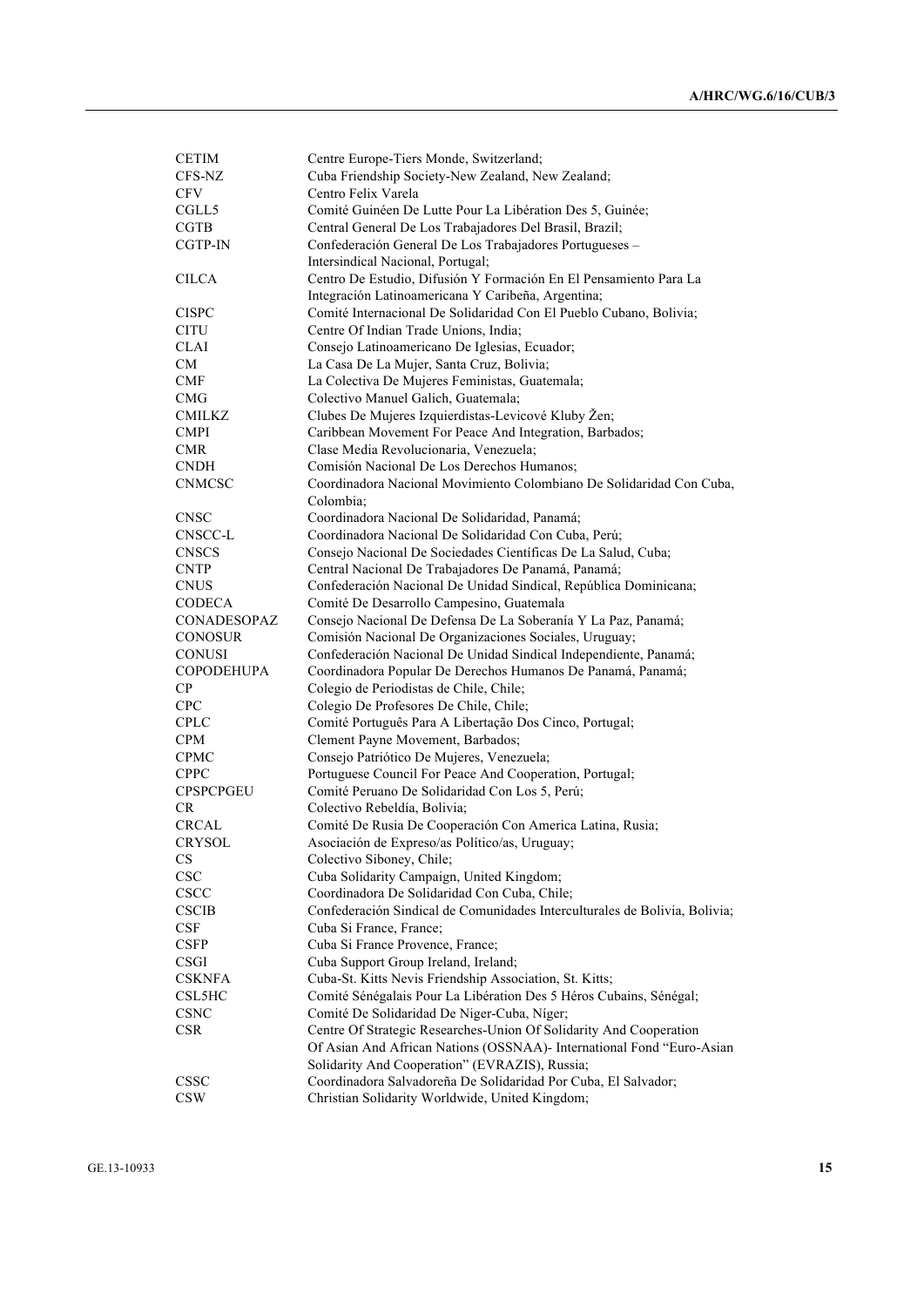| <b>CTA</b>         | Central De Trabajadores De La Argentina, Argentina;                                               |
|--------------------|---------------------------------------------------------------------------------------------------|
| <b>CTB</b>         | Central Dos Trabalhadores E Trabalhadoras Do Brasil, Brazil;                                      |
| <b>CTC</b>         | Sindicato Nacional De Trabajadores De Cuba, Cuba;                                                 |
| <b>CTE</b>         | Confederación De Trabajadores Del Ecuador, Ecuador;                                               |
| CTE-P              | Comité Palestina;                                                                                 |
| <b>CUBANETWORK</b> | Cuba Network Germany, Germany;                                                                    |
| <b>CUBAPON</b>     | Comité De Solidaridad Con Cuba Y Japón, Japón;                                                    |
| <b>CUBPCUB</b>     | Cubanos por Cuba, Suecia;                                                                         |
| <b>CUC</b>         | Comité Unidad Campesina, Guatemala;                                                               |
| <b>CUT</b>         | Central Unica De Trabajadores, Brazil;                                                            |
| <b>CUTDF</b>       | Central Unitaria deTrabajadores, Brazil;                                                          |
| <b>CYPCFA</b>      | Cyprus - Cuba Friendship Association, Cyprus;                                                     |
| <b>CYPPC</b>       | Cyprus Peace Council, Cyprus;                                                                     |
| <b>DCA</b>         | Danish-Cuban Association, Dinamarca;                                                              |
| <b>DCFA</b>        | Dominica Cuba Friendship Association, Dominica;                                                   |
| DDC                | Directorio Democrático Cubano, United States of America;                                          |
| DEF                | Disarm Education Fund, United States of America;                                                  |
| <b>DESAFIO</b>     | Desafio, Bolivia;                                                                                 |
| DGCG               | Dominica Guild Of Cuban Graduates, Dominica;                                                      |
| DH-NIC             | Capítulo Nicaraguense En Defensa De La Humanidad, Nicaragua;                                      |
| <b>DRUFCM</b>      | Department Of Russian Union Of Friendship With Cuba In Murmansk,                                  |
|                    | Russia;                                                                                           |
| EEDDA              | Comité Griego De Solidaridad Democrática Internacional, Grecia;                                   |
| EEDYE              | Greek Committee For International Detente And (EEDYE) Peace, Greece;                              |
| EGITIM-SEN         | Trade Union Of Education And Science Workers, Turkey;                                             |
|                    | ELAM-EL SALVADOR ELAM-El SALVADOR, El Salvador;                                                   |
| EUSKADI-CUBA       | Asociación Euskadi-Cuba, Spain;                                                                   |
| <b>EZFEIAC</b>     | Emiliana Zapata Fundación De Estudios E Investigacion, México;                                    |
| FANJ               | Fundación Antonio Núñez Jiménez De La Naturaleza Y El Hombre, Cuba;                               |
| FAPCI              | Fundación De Ayuda Y Promoción De Las Culturas Indígenas, España;                                 |
| FASC               | Friendship Association Suriname-Cuba, Suriname;                                                   |
| FBTU               |                                                                                                   |
| FCAM               | Federation Of Belarus Trade Union, Belarus;<br>Friends Of Cuba Association Of Malaysia, Malaysia; |
| FCFA               | Finnish-Cuban Friendship Association, Finland;                                                    |
| <b>FENAFAR</b>     |                                                                                                   |
| <b>FENATRANO</b>   | Federación Nacional De Los Farmacéuticos, Brazil;                                                 |
|                    | Federación Nacional De Transporte La Nueva Opción, República<br>Dominicana;                       |
| <b>FESPAD</b>      | Fundación De Estudios Para La Aplicación Del Derecho, El Salvador;                                |
|                    |                                                                                                   |
| FEU                | Federación Estudiantil Universitaria, Cuba;                                                       |
| FG                 | Fundación Guayasamin, Ecuador;                                                                    |
| FGT                | Fundación Guillermo Toriello, Guatemala;                                                          |
| FGU                | Ukrainian Association Of Women "For The Genofond Of Ukraine, Ukraine;                             |
| FGW                | Federation Of Greek Women (OFE), Grecia;                                                          |
| FJM                | Fundación Joao Mangabeira, Brasil;                                                                |
| <b>FMC</b>         | Federación De Mujeres Cubanas, Cuba;                                                              |
| <b>FNCL</b>        | Fundación Del Nuevo Cine Latinoamericano, Cuba;                                                   |
| <b>FNT</b>         | Frente Nacional De Los Trabajadores, Nicaragua;                                                   |
| <b>FOC</b>         | Friends Of Cuba, Jamaica;                                                                         |
| <b>FOIC</b>        | Fundación Obrera De Investigación Y Cultura, España;                                              |
| <b>FPTL</b>        | Frente Popular Tierra Y Libertad, México;                                                         |
| <b>FRENADESO</b>   | Frente Nacional Por La Defensa De Los Derechos Económicos y Sociales,<br>Panamá;                  |
| FRG78              | Federation Of Revolutionary Generation '78, Turkey;                                               |
| FSM-EC             | Federación Sindical Mundial, Colombia;                                                            |
| FSPJ               | Fundación Servicio Paz Y Justicia, Argentina;                                                     |
| FU                 | First Union, New Zealand;                                                                         |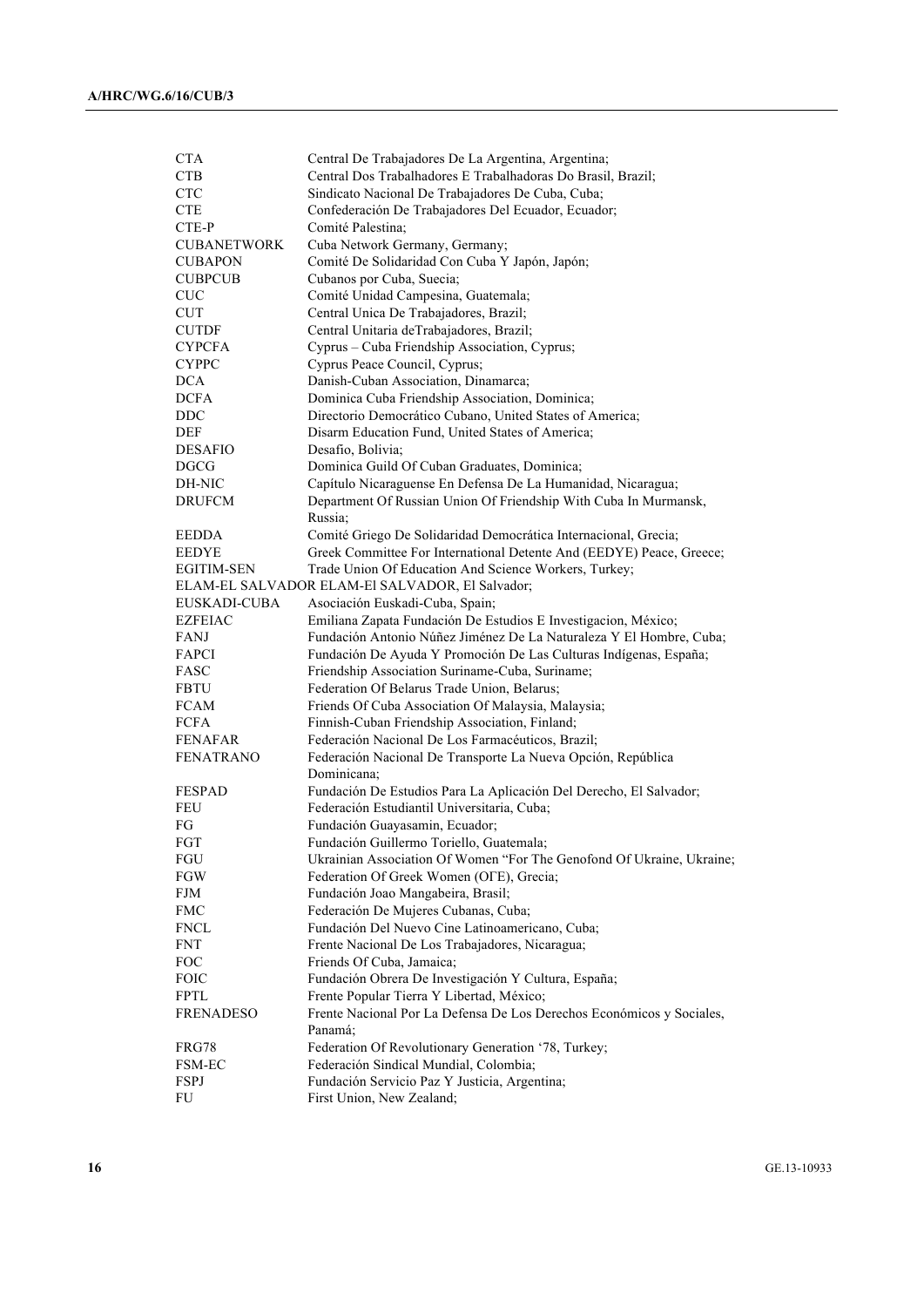| <b>FUCVAM</b>          | Federación Uruguaya De Cooperativas De Vivienda Por Ayuda Mutua,                                                                    |
|------------------------|-------------------------------------------------------------------------------------------------------------------------------------|
|                        | Uruguay;                                                                                                                            |
| <b>GAMBCFA</b>         | Gambia-Cuba Friendship Association, Gambia;                                                                                         |
| GAWU                   | Guyana Agricultural And General Workers Union, Guyana;                                                                              |
| <b>GCFA</b>            | Guyana-Cuba Friendship Association, Guyana;                                                                                         |
| <b>GCFSA</b>           | Greek-Cuban Friendship And Solidarity Association, Greece;                                                                          |
| <b>GIEACPC</b>         | Global Initiative To End All Corporal Punishment Of Children, United                                                                |
|                        | Kingdom;                                                                                                                            |
| <b>GNRD</b>            | Global Network For Rights And Development, Switzerland;                                                                             |
| GТ                     | Grupa Tacuba, Cuba;                                                                                                                 |
| GTAWU                  | Grenada Technical And Allied Workers Union, Grenada;                                                                                |
| <b>HOLA</b>            | House Of Latin America, Iran;                                                                                                       |
| <b>HRW</b>             | Human Rights Watch;                                                                                                                 |
| <b>HSA</b>             | Humanistic Solidarity Association, Cuba;                                                                                            |
| <b>ICFA</b>            | Indonesia Cuba Frienship Association, Indonesia;                                                                                    |
| <b>ICS</b>             | Iniciativa Cuba Socialista, Belgica;                                                                                                |
| <b>IECLC</b>           | Iglesia Evangélica De Confesión Luterana, Cuba;                                                                                     |
| ILF                    | Israel Lovell Foundation, Barbados;                                                                                                 |
| <b>IMAUDC</b>          | International Movement For The Affirmation Of Universal Day Of Culture,                                                             |
|                        | Russia;                                                                                                                             |
| IMC                    | Iglesia Morava En Cuba, Cuba;                                                                                                       |
| <b>INCIDE</b>          | Iniciativa Civil Para la Democracia, Guatemala;                                                                                     |
| <b>INVISSIN</b>        | Institute for Foreign Policy Research and Initiatives, Russia;                                                                      |
| <b>IPCM</b>            | Institute For Peace And Conflict Management, Zimbabwe;                                                                              |
| IPL5                   | Nucleo Intelectuales Por Los 5, Perú;                                                                                               |
| <b>IPNC</b>            | Indigenous Peoples And Nations Coalition, Suisse;                                                                                   |
| <b>IRACY</b>           | Institución Religiosa Asociación Cultural Yoruba De Cuba, Cuba;                                                                     |
| <b>JCFA</b>            | Jamaica Cuba Friendship Association, Jamaica;                                                                                       |
| <b>JCFA-MB</b>         | Jamaica Cuba Friendship Association Montego Bay Chapter, Jamaica;                                                                   |
| <b>JCTU</b>            | Jamaica Trade Union Movement, Jamaica;                                                                                              |
| JMCA-SB                | Jose Marti Cultural Association, Swedish Branch, Sweden;                                                                            |
| JMKDD                  | José Martí Association For Friendship With Cuba, Turquia;                                                                           |
|                        |                                                                                                                                     |
| JS1-CRDHC-CDM          | Joint Submission 1 by Consejo De Relatores De Derechos Humanos De Cuba<br>(CRDH) And Circulos Democráticos Municipales (CDM), Cuba; |
| JS2-MFDCRP-CCO         | Joint Submission 2 by Movimento Feminista Por Los Derechos Civiles                                                                  |
|                        | Rosa Parks And La Coalicion Central Opositora, Cuba;                                                                                |
| JS3-PDC-CM             | Joint Submission 3 by Comisión De Derechos Humanos (PDC) And Centro                                                                 |
|                        | Emmanuel Mounier (CM), United States of America;                                                                                    |
| JS4-CMSV-CMSH          | Joint Submission 4 by Coordinadora Mexicana De Solidaridad Con                                                                      |
|                        | Venezuela Y Coordinadora Mexicana De Solidaridad Con Honduras,                                                                      |
|                        | Venezuela;                                                                                                                          |
|                        | JS5-SICSAL-CEIPES Joint Submission 5 by Internacional Cristiano De Solidaridad Con América                                          |
|                        | Latina (SICSAL) Y La Coordinacion Ecuménica De La Iglesia De Las Y Los                                                              |
|                        | Pobres En El Salvador (CEIPES), El Salvador;                                                                                        |
| JS6-CMP-AMN-MF         | Joint Submission 6 by Movimentos Populares (CMP), Y Asociação Médica                                                                |
|                        | Nacional "Dra. Maira Fachini" (AMN-MF), Cuba;                                                                                       |
|                        | JS7-CUBALEX-ACDEI Joint Submission 7 by Centro De Información Legal (CUBALEX) Y                                                     |
|                        | La Asociación Cubana Para El Desarollo De La Educación Infantil                                                                     |
|                        | (ACDEI), Cuba;                                                                                                                      |
| <b>JS8-CIIDH-SEDEM</b> | Joint Submission 8 by Centro Internacional Para Investigaciones En Derechos                                                         |
|                        | Humanos Y La Asociación Seguridad En Democracia, Guatemala;                                                                         |
| JS9-ACLP-FSG-CB        | Joint Submission 9 by la Asociación Canaria Leonor Pérez (ACLP), la                                                                 |
|                        | Federación de Sociedades Gallegas (FSG) y el Centro Balear (CB);                                                                    |
|                        | JS10-UDIH-FEPDHA-ISNDH Joint Submission 10 by Union Interafricaine des Droits de l'Homme                                            |
|                        | (UIDH), Fondation pour l'Etude, la Promotion des Droits de l'Homme et du                                                            |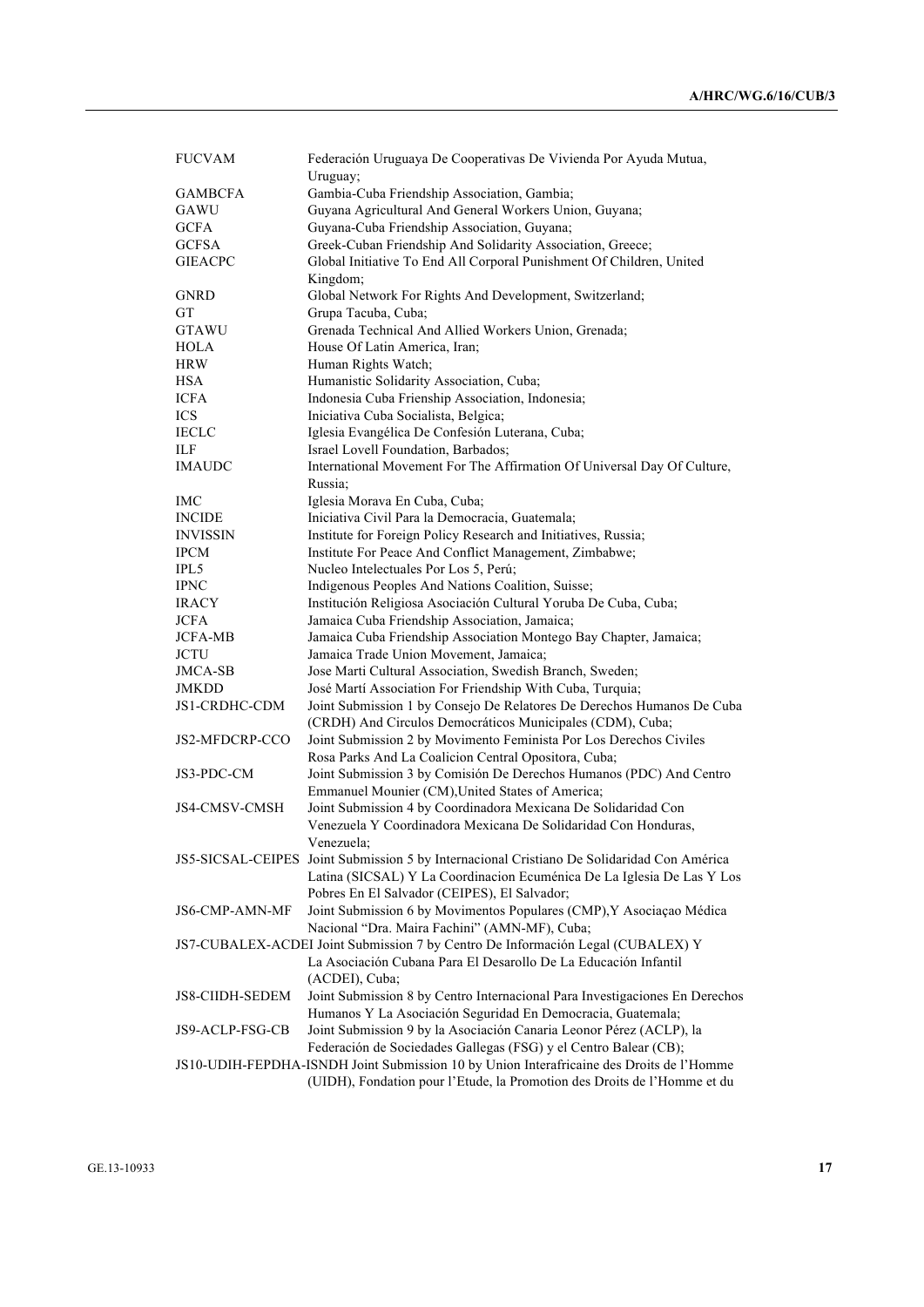|                    | Développement en Afrique (FEPDHA) et Institut International Sud/Nord pour             |
|--------------------|---------------------------------------------------------------------------------------|
|                    | l'Enseignement et l'Education aux Droits Humains (ISNDH);                             |
|                    | JS11-FNCEZ-CEFES Joint Submission 11 by El Frente Nacional Campensino Ezequiel Zamora |
|                    | (FNCEZ) And Centro De Formación Y Estudios Sociales Simón                             |
|                    | Rodríguez (CEFES);                                                                    |
| <b>JUST</b>        | International Movement For A Just World, Malaysia;                                    |
| JV                 | Justicia Y Vida;                                                                      |
| ΚI                 | Communist Initiative Of Austria, Austria;                                             |
| LAASP              | Liga Angola De Amistad, Angola;                                                       |
| LAF                | La Araña Feminista, Venezuela;                                                        |
| LAG                | Grupos Latino-Americanos De Solidaridad, Norway;                                      |
| <b>LA VILLETTA</b> | Associazione de Solidarieta per Cuba "La Villetta", Italia;                           |
| <b>LCFA</b>        | Lao-Cuba Friendship Association, Laos;                                                |
| LCUYU              | Leninistic Communistic Union of Youth Of Ukraine, Ukraine;                            |
| LFB                | Ligue Des Fils De Beyrouth, Libano;                                                   |
| LU                 | Liberation, UK, United Kingdom;                                                       |
| <b>LUK</b>         | Labour University Named After Khlebnikov, Russia;                                     |
| LWU                | Lao Women's Union, Laos;                                                              |
| LYU                | Lao Youth Union, Laos;                                                                |
| MAB                | Movimiento De Los Afectados Por Represas, Brasil;                                     |
| MBSC               | Movimiento De Solidaridad Con Cuba, Bolivia;                                          |
| МC                 | La Montaña Cultural;                                                                  |
| <b>MCS</b>         | Movimiento Cultural Y Social, Líbano;                                                 |
| MCSC-CCSAC         | Movimiento Colombiano De Solidaridad Con Cuba - "Casa Caribe De                       |
|                    | Solidaridad Agustin Contreras", Colombia;                                             |
| MCSC-COLCUBA       | Movimiento Colombiano De Solidaridad Con Cuba-Corporación COLCUBA                     |
|                    | "Vilma Espin", Colombia;                                                              |
| MCSC-JMP           | Movimiento Colombiano De Solidaridad Con Cuba -"José Martí Pérez",                    |
|                    | Colombia;                                                                             |
| MDD                | Movimento Democracia Direta, Brasil;                                                  |
| MDM                | Mouvement Démocratique De Femmes, Portugal;                                           |
| MEC                | Movimiento Estudiantil Cristiano De Cuba, Cuba;                                       |
| MEDICUBA           | Cooperación Estratégica Con El Sistema De Salud Cubano, España;                       |
| <b>MITA</b>        | Movimiento Indio Tupaj Amaru, Suisse;                                                 |
| <b>MITSO</b>       | International University "Mitso", Belarus;                                            |
| MJP                | Movimiento De La Juventud Popular Revolucionaria, Panamá;                             |
| MMC                | Movimiento De Mujeres Campesinas, Brazil;                                             |
| <b>MNJSCC</b>      | Movimiento Nacional de Jóvenes Solidarios con Cuba, Colombia;                         |
| <b>MOVPAZ</b>      | Movimento Por Las Paz Y La Soberania De Los Pueblos, Cuba;                            |
| MPA                | Movimiento Do Pequeños Agricultores, Brasil;                                          |
| <b>MPSC</b>        | Movimiento Paulista De Solidaridad A Cuba, Cuba;                                      |
| <b>MSM</b>         | Movimiento Salvadoreño De Mujeres, El Salvador;                                       |
| MSV                | Venceremos-Rusia, Rusia;                                                              |
| <b>MUGARIKGABE</b> | Mugarik Gabe, España;                                                                 |
| <b>MUNZ</b>        | Maritime Union of New Zealand, New Zealand;                                           |
| <b>NCFA</b>        | Namibia-Cuba Friendship Association, Namibia;                                         |
| NHKM               | Ankara Nazım Hikmet Cultural Center, Turkey;                                          |
| <b>NWU</b>         | National Workers Union, Trinidad and Tobago;                                          |
| NYO                | Nigeria Youth Organisation, Nigeria;                                                  |
| OAFUC              | Public Organisation Association For Friendship "Ukraine-Cuba, Ukraine;                |
| OAR                | Grupo De Reflexión Y Solidaridad Oscar Arnulfo Romero, Cuba;                          |
| OCDH               | Observatorio Cubano De Derechos Humanos, España;                                      |
| OCLAE              | Organización Continental Latinoamericana Y Caribeña De Estudiantes, Cuba;             |
| OCRCRC             | Organización de Cubanos Residentes en Chile Raíces Cubanas;                           |
| ODDH               | Observadores Y Defensores De Derechos Humanos, Chile;                                 |
| ÖKG                | Österreichisch-Kubanische Gesellschaft, Austria;                                      |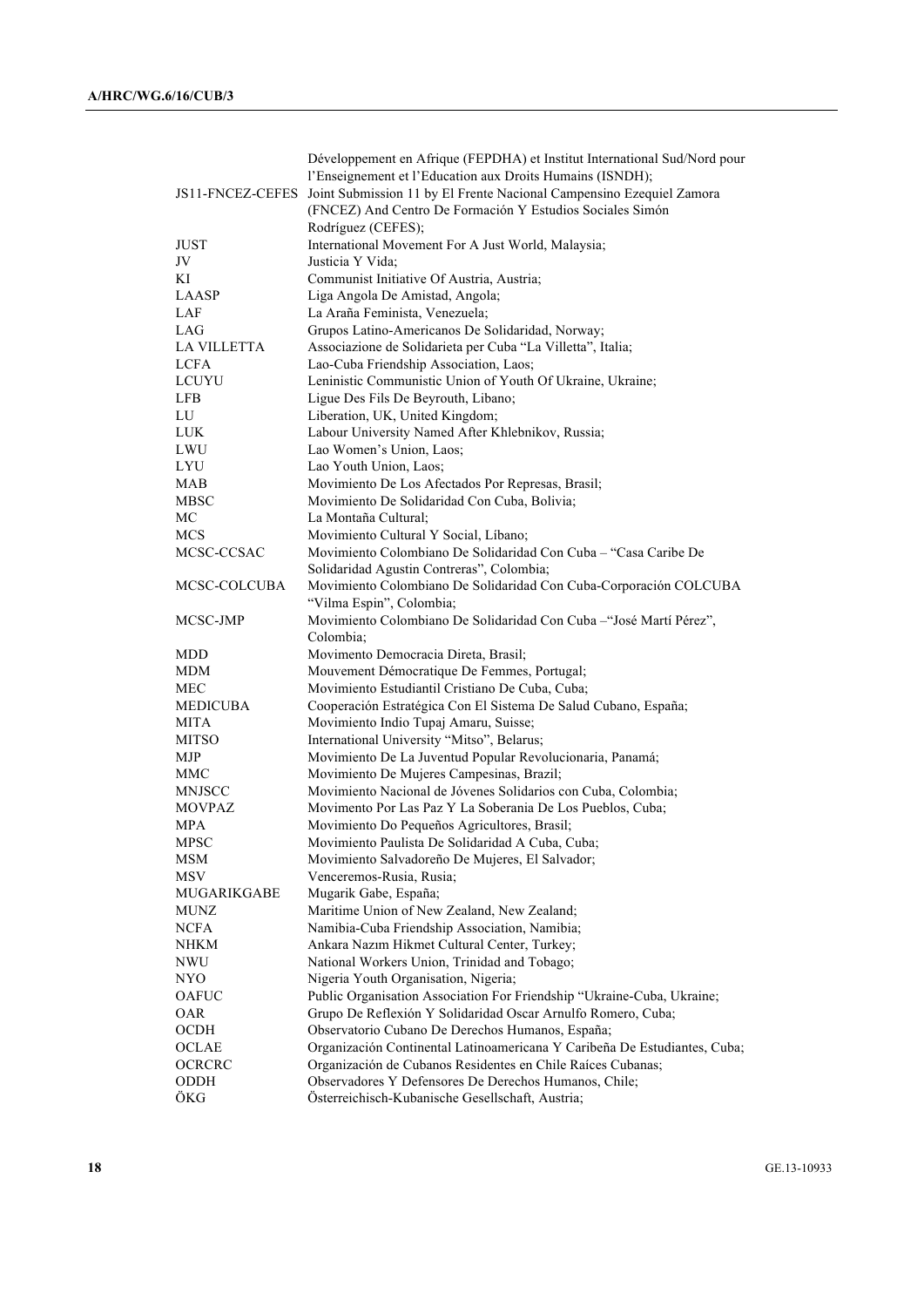| <b>ONLUS</b>         | Organización Sin Animo De Lucro De Utilidad Social, Italy;               |
|----------------------|--------------------------------------------------------------------------|
| <b>OPJM</b>          | Organización De Pioneros José Martí, Cuba;                               |
| <b>OSPAAAL</b>       | Organizacion De Solidaridad De Los Pueblos De Africa, Asia Y America     |
|                      | Latina, Cuba;                                                            |
| PA                   | Peace Association, Turkey;                                               |
| PAM                  | Pan African Movement, Uganda;                                            |
| <b>PCC</b>           | Porto Com Cuba, Portugal;                                                |
| <b>PCSCP</b>         | Plataforma Canaria De Solidaridad Con Los Pueblos, España;               |
| PGUC                 | Grupo De Profesionales Mongoles Graduados En Las Universidades           |
|                      | Cubanas, Mongolia;                                                       |
| PHG                  | Public Humanitarian Gymnasium, Ukraine;                                  |
| PIT-CNT              | Plenario Intersindical De Trabajadores - Convención Nacional De          |
|                      | Trabajadores Uruguay;                                                    |
| PIT-CNT-SG           | PIT-CNT -Secretaría Género, Equidad Y Diversidad, Uruguay;               |
| <b>PJA</b>           | Progressive Journalists Association, Turkey;                             |
| PJR                  | Pastoral De La Juventud Rural, Brazil;                                   |
| <b>PMRSSO</b>        | Public Movement "Russian Scientists Of Socialistic Orientation", Russia; |
| <b>POVCC</b>         | Public Organization Of Veterans Of Caribbean Crises Of 1962, Russia;     |
| <b>PPS</b>           | Proyectos Populares Sociales, México;                                    |
| <b>PPV</b>           | Plataforma De Periodistas De Venezuela;                                  |
| ProVene              | Fundación Probono Venezuela, Venezuela;                                  |
| RATB                 | Rock Around The Blockade, United Kingdom;                                |
| RCFA                 | Romanian-Cuban Friendship Association Branch of Dambovita, Romania;      |
| <b>RCFRFCP</b>       | Russian Committee of Fight For Release Of Fifth Cuba Patriots, Russia;   |
| <b>RICC</b>          | Reseau International Pour La Defense Des Cinq, Répubique Démocratique du |
|                      | Congo;                                                                   |
| <b>RSF</b>           | Reporters Sans Frontières, France;                                       |
| <b>RSFC</b>          | Russian Society of Friendship With Cuba, Russia;                         |
| <b>RT</b>            | Red Television, Russia;                                                  |
| <b>RUFC</b>          | Russian Union of Friendship With Cuba, Russia;                           |
| <b>SAAB</b>          | State Art Academy of Belarus, Belarus;                                   |
| SAL                  | Solidarity Sweden-Latin America, Sweden;                                 |
| <b>SCA</b>           | Swedish-Cuban Association, Sweden;                                       |
| <b>SCAP</b>          | Sociedad Cubana De Anatomia Patológica, Cuba;                            |
| <b>SCAR</b>          | Sociedad Cubana De Anestesiología, Cuba;                                 |
| <b>SCC</b>           | Sociedad Cubana De Cirugía, Cuba;                                        |
| <b>SCCF</b>          | Sociedad Cubana De Ciencias Farmacéuticas, Cuba;                         |
| SCF                  | Sociedad Cubana De Farmacología, Cuba;                                   |
| <b>SCGO</b>          | Sociedad Cubana De Ginecología Y Obstetricia, Cuba;                      |
| SCI                  | La Sociedad Cubana De Inmunlogía, Cuba;                                  |
| <b>SCJM</b>          | Sociedad Cultural José Martí, Cuba;                                      |
| <b>SCMIE</b>         | Sociedad Cubana De Medicina Intensiva Y Emergencia, Cuba;                |
| SCOCCC               | Sociedad Cubana De Otorrinolaringología Y Cirugía De Cabeza Y Cuello,    |
|                      | Cuba:                                                                    |
| <b>SCP</b>           | Sociedad Cubana De Psiquiatría, Cuba;                                    |
| <b>SCPA</b>          | Sociedad Cubana De Pediatría, Cuba;                                      |
| <b>SCPS</b>          | Sociedad Cubana De Psicología De La Salud, Cuba;                         |
| SCU                  | Sociedad Cubana De Urología, Cuba;                                       |
| <b>SEAP</b>          | Sociedad Económica De Amigos Del País, Cuba;                             |
| <b>SERPAJ</b>        | Servicio, Paz Y Justicia, Panamá;                                        |
| SET                  | Seminario Evangélico De Teología De Matanzas De Cuba, Cuba;              |
| <b>SETD-B</b>        | Sindicato De Empledos Y Trabajadores Distritales, Colombia;              |
| SFG                  | Socialist Forum of Ghana, Ghana;                                         |
| <b>SFWU</b>          | Seychelles Federation of Workers' Unions, Seychelles;                    |
| <b>SINDISERVICOS</b> | Sindicato de Empleados de Empresas Limpieza, Conservación, Trabajo       |
|                      | Temporal, el Servicio y los Servicios, Brazil;                           |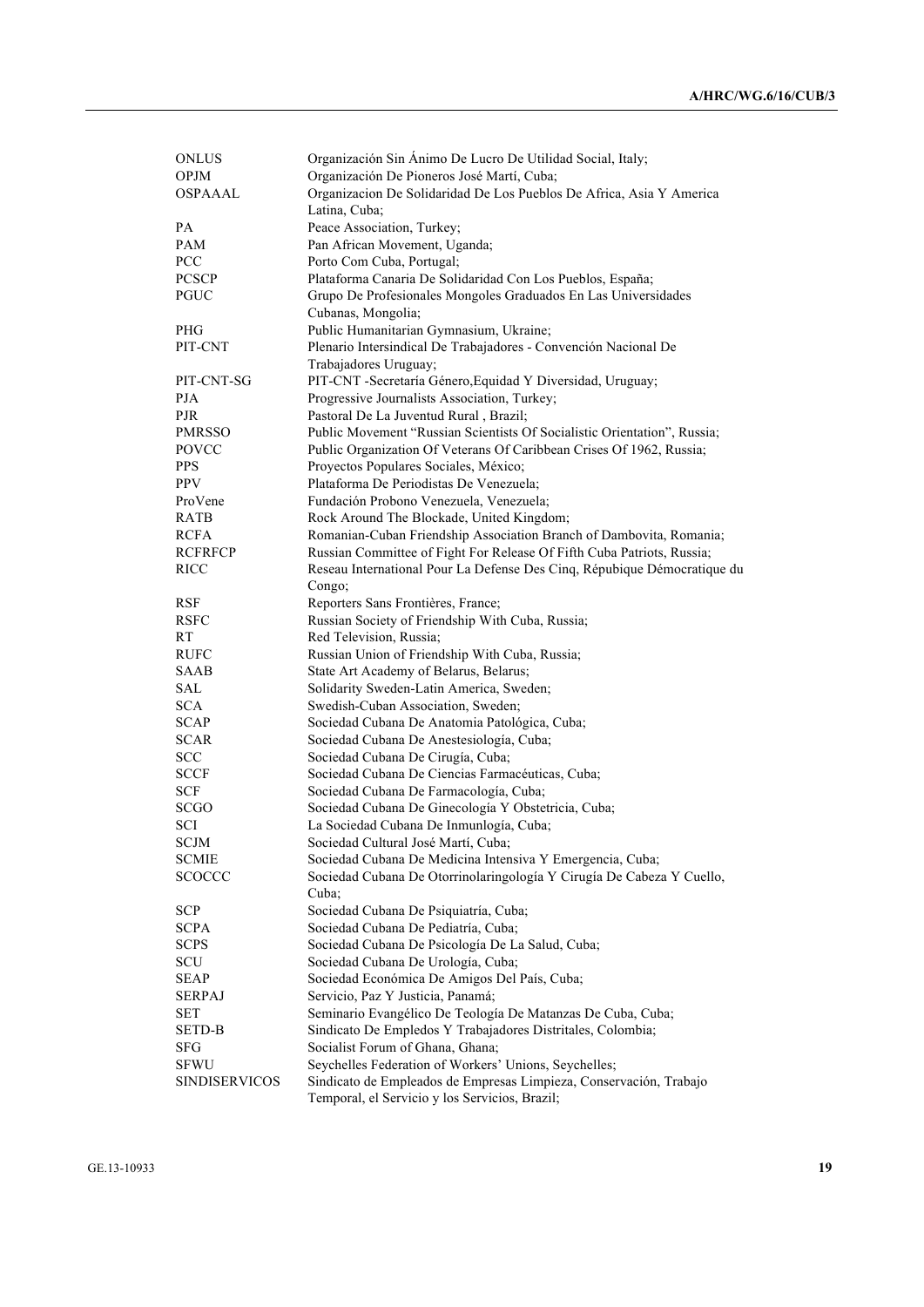| Sindicato Nacional De Trabajadores De La Alimentación, Cuba;<br>Sindicato Nacional De Trabajadores Agropecuarios Y Forestales, Cuba;<br>Sindicato Nacional Trabajadores de la Administración Pública, Cuba;<br><b>SNTAP</b><br>Sindicato Nacional De Trabajadores Azucareros, Cuba;<br>SNTAZ<br><b>SNTCUL</b><br>Sindicato Nacional De Trabajadores De La Cultura, Cuba;<br><b>SNTE</b><br>Sindicato Nacional de Trabajadores De Educación, Cuba;<br><b>SNTGA</b><br>Sindicato Nacional de Trabajadores De Comercio Y Gastronomía, Cuba;<br>Sindicato Nacional De Trabajadores De Hotelería Y Turismo, Cuba;<br><b>SNTHT</b><br>Sindicato De Trabajadores De Las Comunicaciones Y Electrónica, Cuba;<br><b>SNTIE</b><br>Sindicato Nacional De Trabajadores De La Industria Ligera, Cuba;<br><b>SNTIL</b><br><b>SNTM</b><br>Sindicato Nacional De Trabajadores Metalúrgicos, Cuba;<br>Sindicato Nacional De Trabajadores Químico Minero Energéticos, Cuba;<br><b>SNTQME</b><br><b>SNTS</b><br>Sindicato Nacional De Trabajadores De La Salud, Cuba;<br><b>SNTC</b><br>Sindicato Nacional De Trabajadores De La Ciencia, Cuba;<br><b>SNTSG</b><br>Sindicato Nacional De Trabajadores De Salud De Guatemala, Guatemala;<br><b>SNTT</b><br>Sindicato Nacional De Trabajadores Del Tabaco, Cuba;<br><b>SNTTP</b><br>Sindicato Nacional De Trabajadores Del Transporte Y Puertos, Cuba;<br><b>SNTTTAS</b><br>Sindicato Nacional De Trabajadores De Transportes, Transformación,<br>Aviacón, Servicios Y Similares, México;<br>Sociedad Cubana De Educadores En Ciencias De La Salud, Cuba;<br><b>SOCECS</b><br><b>SOCIM</b><br>Sociedad Cubana De Informática Médica, Cuba;<br><b>SOCUENF</b><br>Sociedad Cubana De Enfermería, Cuba;<br>Sociedad Cubana De Estomatología, Cuba;<br><b>SOCUEST</b><br>Sociedad Cubana Multidiscipilinania De Estudio Sobre La Sexualidad, Cuba;<br><b>SOCUMES</b><br><b>SOCUSAP</b><br>Sociedad Cubana De Salud Pública, Cuba;<br><b>SOCUTRAS</b><br>Sociedad Cubana De Trabajadores Sociales De La Salud, Cuba;<br>SODEPAZ<br>Solidaridad Para El Desarrollo Y La Paz, España;<br><b>SPAIC</b><br>Sankt Petersburg Association Of International Cooperation. Society of Cuba<br>Friends, Russia;<br>Swedish Peace Council, Sweden;<br><b>SPC</b><br>SPP<br>Sindicato De Periodistas, Panamá;<br><b>SPSB</b><br>Semillero De La Patria, Simón Bolívar, Cuba;<br>STAL<br>Sindicato Nacional De Trabajadores De La Administración Local, Portugal;<br>St. Vincent And the Grenadines-Cuba Friendship Society;<br><b>SVGCFS</b><br>Territorios De Cultura Para La Equidad, México;<br>TCE<br><b>TCSQC</b><br>Table De Concertation De Solidarité Québec-Cuba, Canada;<br><b>TSC</b><br>Agrupamiento De Jóvenes De Beirut, Lebanon;<br><b>TTFC</b><br>Trinidad And Tobago Friends of Cuba, Trinidad and Tobago;<br>TÜDEF<br>Federation Of Consumer Associations, Turkey;<br>TUESW<br>Trade Union of Education and Science Workers, Izmir Branches, Turkey<br>Union of Angola's Veterans, Russia;<br>UAV<br>União Brasileira Dos Estudantes Secundaristas, Brazil;<br><b>UBES</b><br>UEM<br>Unión Eslovaca De Mujeres, Eslovaquia;<br>Union General De Obreros Y Campesinos De México, México;<br><b>UGOCM</b><br>ÜKD<br>Association Of University Councils, Turkey;<br><b>UMA</b><br>Union of Mulkiye Alumni, Turkey;<br>Un Mundo Mejor Es Posible, Argentina;<br><b>UMMEP</b><br>Union De Mujeres Uruguayas, Uruguay;<br>UMU<br>United Nations Association of China, China;<br><b>UNA-CHINA</b><br><b>UNAICC</b><br>Union Nacional De Arquitectos E Ingenieros De La Construccion De Cuba,<br>Cuba;<br>La Unión De Escritores Y Artistas De Cuba, Cuba;<br>Unite Union, New Zealand;<br>Unión Nacional De Juristas De Cuba., Cuba;<br>Union Nacional De Mujeres Panameñas, Panama; | <b>SLNCSC</b> | Sri Lanka National Committee For Solidarity With Cuba, Sri Lanka; |
|-----------------------------------------------------------------------------------------------------------------------------------------------------------------------------------------------------------------------------------------------------------------------------------------------------------------------------------------------------------------------------------------------------------------------------------------------------------------------------------------------------------------------------------------------------------------------------------------------------------------------------------------------------------------------------------------------------------------------------------------------------------------------------------------------------------------------------------------------------------------------------------------------------------------------------------------------------------------------------------------------------------------------------------------------------------------------------------------------------------------------------------------------------------------------------------------------------------------------------------------------------------------------------------------------------------------------------------------------------------------------------------------------------------------------------------------------------------------------------------------------------------------------------------------------------------------------------------------------------------------------------------------------------------------------------------------------------------------------------------------------------------------------------------------------------------------------------------------------------------------------------------------------------------------------------------------------------------------------------------------------------------------------------------------------------------------------------------------------------------------------------------------------------------------------------------------------------------------------------------------------------------------------------------------------------------------------------------------------------------------------------------------------------------------------------------------------------------------------------------------------------------------------------------------------------------------------------------------------------------------------------------------------------------------------------------------------------------------------------------------------------------------------------------------------------------------------------------------------------------------------------------------------------------------------------------------------------------------------------------------------------------------------------------------------------------------------------------------------------------------------------------------------------------------------------------------------------------------------------------------------------------------------------------------------------------------------------------------------------------------------------------------------------------------------------------------------------------------------------------------------------------------------------------------------------------------------------------------------------------------------------------------------------------------------------------------------------------------------------------------------------------------------------------------------------------|---------------|-------------------------------------------------------------------|
|                                                                                                                                                                                                                                                                                                                                                                                                                                                                                                                                                                                                                                                                                                                                                                                                                                                                                                                                                                                                                                                                                                                                                                                                                                                                                                                                                                                                                                                                                                                                                                                                                                                                                                                                                                                                                                                                                                                                                                                                                                                                                                                                                                                                                                                                                                                                                                                                                                                                                                                                                                                                                                                                                                                                                                                                                                                                                                                                                                                                                                                                                                                                                                                                                                                                                                                                                                                                                                                                                                                                                                                                                                                                                                                                                                                                           | <b>SNTA</b>   |                                                                   |
|                                                                                                                                                                                                                                                                                                                                                                                                                                                                                                                                                                                                                                                                                                                                                                                                                                                                                                                                                                                                                                                                                                                                                                                                                                                                                                                                                                                                                                                                                                                                                                                                                                                                                                                                                                                                                                                                                                                                                                                                                                                                                                                                                                                                                                                                                                                                                                                                                                                                                                                                                                                                                                                                                                                                                                                                                                                                                                                                                                                                                                                                                                                                                                                                                                                                                                                                                                                                                                                                                                                                                                                                                                                                                                                                                                                                           | <b>SNTAG</b>  |                                                                   |
|                                                                                                                                                                                                                                                                                                                                                                                                                                                                                                                                                                                                                                                                                                                                                                                                                                                                                                                                                                                                                                                                                                                                                                                                                                                                                                                                                                                                                                                                                                                                                                                                                                                                                                                                                                                                                                                                                                                                                                                                                                                                                                                                                                                                                                                                                                                                                                                                                                                                                                                                                                                                                                                                                                                                                                                                                                                                                                                                                                                                                                                                                                                                                                                                                                                                                                                                                                                                                                                                                                                                                                                                                                                                                                                                                                                                           |               |                                                                   |
|                                                                                                                                                                                                                                                                                                                                                                                                                                                                                                                                                                                                                                                                                                                                                                                                                                                                                                                                                                                                                                                                                                                                                                                                                                                                                                                                                                                                                                                                                                                                                                                                                                                                                                                                                                                                                                                                                                                                                                                                                                                                                                                                                                                                                                                                                                                                                                                                                                                                                                                                                                                                                                                                                                                                                                                                                                                                                                                                                                                                                                                                                                                                                                                                                                                                                                                                                                                                                                                                                                                                                                                                                                                                                                                                                                                                           |               |                                                                   |
|                                                                                                                                                                                                                                                                                                                                                                                                                                                                                                                                                                                                                                                                                                                                                                                                                                                                                                                                                                                                                                                                                                                                                                                                                                                                                                                                                                                                                                                                                                                                                                                                                                                                                                                                                                                                                                                                                                                                                                                                                                                                                                                                                                                                                                                                                                                                                                                                                                                                                                                                                                                                                                                                                                                                                                                                                                                                                                                                                                                                                                                                                                                                                                                                                                                                                                                                                                                                                                                                                                                                                                                                                                                                                                                                                                                                           |               |                                                                   |
|                                                                                                                                                                                                                                                                                                                                                                                                                                                                                                                                                                                                                                                                                                                                                                                                                                                                                                                                                                                                                                                                                                                                                                                                                                                                                                                                                                                                                                                                                                                                                                                                                                                                                                                                                                                                                                                                                                                                                                                                                                                                                                                                                                                                                                                                                                                                                                                                                                                                                                                                                                                                                                                                                                                                                                                                                                                                                                                                                                                                                                                                                                                                                                                                                                                                                                                                                                                                                                                                                                                                                                                                                                                                                                                                                                                                           |               |                                                                   |
|                                                                                                                                                                                                                                                                                                                                                                                                                                                                                                                                                                                                                                                                                                                                                                                                                                                                                                                                                                                                                                                                                                                                                                                                                                                                                                                                                                                                                                                                                                                                                                                                                                                                                                                                                                                                                                                                                                                                                                                                                                                                                                                                                                                                                                                                                                                                                                                                                                                                                                                                                                                                                                                                                                                                                                                                                                                                                                                                                                                                                                                                                                                                                                                                                                                                                                                                                                                                                                                                                                                                                                                                                                                                                                                                                                                                           |               |                                                                   |
|                                                                                                                                                                                                                                                                                                                                                                                                                                                                                                                                                                                                                                                                                                                                                                                                                                                                                                                                                                                                                                                                                                                                                                                                                                                                                                                                                                                                                                                                                                                                                                                                                                                                                                                                                                                                                                                                                                                                                                                                                                                                                                                                                                                                                                                                                                                                                                                                                                                                                                                                                                                                                                                                                                                                                                                                                                                                                                                                                                                                                                                                                                                                                                                                                                                                                                                                                                                                                                                                                                                                                                                                                                                                                                                                                                                                           |               |                                                                   |
|                                                                                                                                                                                                                                                                                                                                                                                                                                                                                                                                                                                                                                                                                                                                                                                                                                                                                                                                                                                                                                                                                                                                                                                                                                                                                                                                                                                                                                                                                                                                                                                                                                                                                                                                                                                                                                                                                                                                                                                                                                                                                                                                                                                                                                                                                                                                                                                                                                                                                                                                                                                                                                                                                                                                                                                                                                                                                                                                                                                                                                                                                                                                                                                                                                                                                                                                                                                                                                                                                                                                                                                                                                                                                                                                                                                                           |               |                                                                   |
|                                                                                                                                                                                                                                                                                                                                                                                                                                                                                                                                                                                                                                                                                                                                                                                                                                                                                                                                                                                                                                                                                                                                                                                                                                                                                                                                                                                                                                                                                                                                                                                                                                                                                                                                                                                                                                                                                                                                                                                                                                                                                                                                                                                                                                                                                                                                                                                                                                                                                                                                                                                                                                                                                                                                                                                                                                                                                                                                                                                                                                                                                                                                                                                                                                                                                                                                                                                                                                                                                                                                                                                                                                                                                                                                                                                                           |               |                                                                   |
|                                                                                                                                                                                                                                                                                                                                                                                                                                                                                                                                                                                                                                                                                                                                                                                                                                                                                                                                                                                                                                                                                                                                                                                                                                                                                                                                                                                                                                                                                                                                                                                                                                                                                                                                                                                                                                                                                                                                                                                                                                                                                                                                                                                                                                                                                                                                                                                                                                                                                                                                                                                                                                                                                                                                                                                                                                                                                                                                                                                                                                                                                                                                                                                                                                                                                                                                                                                                                                                                                                                                                                                                                                                                                                                                                                                                           |               |                                                                   |
|                                                                                                                                                                                                                                                                                                                                                                                                                                                                                                                                                                                                                                                                                                                                                                                                                                                                                                                                                                                                                                                                                                                                                                                                                                                                                                                                                                                                                                                                                                                                                                                                                                                                                                                                                                                                                                                                                                                                                                                                                                                                                                                                                                                                                                                                                                                                                                                                                                                                                                                                                                                                                                                                                                                                                                                                                                                                                                                                                                                                                                                                                                                                                                                                                                                                                                                                                                                                                                                                                                                                                                                                                                                                                                                                                                                                           |               |                                                                   |
|                                                                                                                                                                                                                                                                                                                                                                                                                                                                                                                                                                                                                                                                                                                                                                                                                                                                                                                                                                                                                                                                                                                                                                                                                                                                                                                                                                                                                                                                                                                                                                                                                                                                                                                                                                                                                                                                                                                                                                                                                                                                                                                                                                                                                                                                                                                                                                                                                                                                                                                                                                                                                                                                                                                                                                                                                                                                                                                                                                                                                                                                                                                                                                                                                                                                                                                                                                                                                                                                                                                                                                                                                                                                                                                                                                                                           |               |                                                                   |
|                                                                                                                                                                                                                                                                                                                                                                                                                                                                                                                                                                                                                                                                                                                                                                                                                                                                                                                                                                                                                                                                                                                                                                                                                                                                                                                                                                                                                                                                                                                                                                                                                                                                                                                                                                                                                                                                                                                                                                                                                                                                                                                                                                                                                                                                                                                                                                                                                                                                                                                                                                                                                                                                                                                                                                                                                                                                                                                                                                                                                                                                                                                                                                                                                                                                                                                                                                                                                                                                                                                                                                                                                                                                                                                                                                                                           |               |                                                                   |
|                                                                                                                                                                                                                                                                                                                                                                                                                                                                                                                                                                                                                                                                                                                                                                                                                                                                                                                                                                                                                                                                                                                                                                                                                                                                                                                                                                                                                                                                                                                                                                                                                                                                                                                                                                                                                                                                                                                                                                                                                                                                                                                                                                                                                                                                                                                                                                                                                                                                                                                                                                                                                                                                                                                                                                                                                                                                                                                                                                                                                                                                                                                                                                                                                                                                                                                                                                                                                                                                                                                                                                                                                                                                                                                                                                                                           |               |                                                                   |
|                                                                                                                                                                                                                                                                                                                                                                                                                                                                                                                                                                                                                                                                                                                                                                                                                                                                                                                                                                                                                                                                                                                                                                                                                                                                                                                                                                                                                                                                                                                                                                                                                                                                                                                                                                                                                                                                                                                                                                                                                                                                                                                                                                                                                                                                                                                                                                                                                                                                                                                                                                                                                                                                                                                                                                                                                                                                                                                                                                                                                                                                                                                                                                                                                                                                                                                                                                                                                                                                                                                                                                                                                                                                                                                                                                                                           |               |                                                                   |
|                                                                                                                                                                                                                                                                                                                                                                                                                                                                                                                                                                                                                                                                                                                                                                                                                                                                                                                                                                                                                                                                                                                                                                                                                                                                                                                                                                                                                                                                                                                                                                                                                                                                                                                                                                                                                                                                                                                                                                                                                                                                                                                                                                                                                                                                                                                                                                                                                                                                                                                                                                                                                                                                                                                                                                                                                                                                                                                                                                                                                                                                                                                                                                                                                                                                                                                                                                                                                                                                                                                                                                                                                                                                                                                                                                                                           |               |                                                                   |
|                                                                                                                                                                                                                                                                                                                                                                                                                                                                                                                                                                                                                                                                                                                                                                                                                                                                                                                                                                                                                                                                                                                                                                                                                                                                                                                                                                                                                                                                                                                                                                                                                                                                                                                                                                                                                                                                                                                                                                                                                                                                                                                                                                                                                                                                                                                                                                                                                                                                                                                                                                                                                                                                                                                                                                                                                                                                                                                                                                                                                                                                                                                                                                                                                                                                                                                                                                                                                                                                                                                                                                                                                                                                                                                                                                                                           |               |                                                                   |
|                                                                                                                                                                                                                                                                                                                                                                                                                                                                                                                                                                                                                                                                                                                                                                                                                                                                                                                                                                                                                                                                                                                                                                                                                                                                                                                                                                                                                                                                                                                                                                                                                                                                                                                                                                                                                                                                                                                                                                                                                                                                                                                                                                                                                                                                                                                                                                                                                                                                                                                                                                                                                                                                                                                                                                                                                                                                                                                                                                                                                                                                                                                                                                                                                                                                                                                                                                                                                                                                                                                                                                                                                                                                                                                                                                                                           |               |                                                                   |
|                                                                                                                                                                                                                                                                                                                                                                                                                                                                                                                                                                                                                                                                                                                                                                                                                                                                                                                                                                                                                                                                                                                                                                                                                                                                                                                                                                                                                                                                                                                                                                                                                                                                                                                                                                                                                                                                                                                                                                                                                                                                                                                                                                                                                                                                                                                                                                                                                                                                                                                                                                                                                                                                                                                                                                                                                                                                                                                                                                                                                                                                                                                                                                                                                                                                                                                                                                                                                                                                                                                                                                                                                                                                                                                                                                                                           |               |                                                                   |
|                                                                                                                                                                                                                                                                                                                                                                                                                                                                                                                                                                                                                                                                                                                                                                                                                                                                                                                                                                                                                                                                                                                                                                                                                                                                                                                                                                                                                                                                                                                                                                                                                                                                                                                                                                                                                                                                                                                                                                                                                                                                                                                                                                                                                                                                                                                                                                                                                                                                                                                                                                                                                                                                                                                                                                                                                                                                                                                                                                                                                                                                                                                                                                                                                                                                                                                                                                                                                                                                                                                                                                                                                                                                                                                                                                                                           |               |                                                                   |
|                                                                                                                                                                                                                                                                                                                                                                                                                                                                                                                                                                                                                                                                                                                                                                                                                                                                                                                                                                                                                                                                                                                                                                                                                                                                                                                                                                                                                                                                                                                                                                                                                                                                                                                                                                                                                                                                                                                                                                                                                                                                                                                                                                                                                                                                                                                                                                                                                                                                                                                                                                                                                                                                                                                                                                                                                                                                                                                                                                                                                                                                                                                                                                                                                                                                                                                                                                                                                                                                                                                                                                                                                                                                                                                                                                                                           |               |                                                                   |
|                                                                                                                                                                                                                                                                                                                                                                                                                                                                                                                                                                                                                                                                                                                                                                                                                                                                                                                                                                                                                                                                                                                                                                                                                                                                                                                                                                                                                                                                                                                                                                                                                                                                                                                                                                                                                                                                                                                                                                                                                                                                                                                                                                                                                                                                                                                                                                                                                                                                                                                                                                                                                                                                                                                                                                                                                                                                                                                                                                                                                                                                                                                                                                                                                                                                                                                                                                                                                                                                                                                                                                                                                                                                                                                                                                                                           |               |                                                                   |
|                                                                                                                                                                                                                                                                                                                                                                                                                                                                                                                                                                                                                                                                                                                                                                                                                                                                                                                                                                                                                                                                                                                                                                                                                                                                                                                                                                                                                                                                                                                                                                                                                                                                                                                                                                                                                                                                                                                                                                                                                                                                                                                                                                                                                                                                                                                                                                                                                                                                                                                                                                                                                                                                                                                                                                                                                                                                                                                                                                                                                                                                                                                                                                                                                                                                                                                                                                                                                                                                                                                                                                                                                                                                                                                                                                                                           |               |                                                                   |
|                                                                                                                                                                                                                                                                                                                                                                                                                                                                                                                                                                                                                                                                                                                                                                                                                                                                                                                                                                                                                                                                                                                                                                                                                                                                                                                                                                                                                                                                                                                                                                                                                                                                                                                                                                                                                                                                                                                                                                                                                                                                                                                                                                                                                                                                                                                                                                                                                                                                                                                                                                                                                                                                                                                                                                                                                                                                                                                                                                                                                                                                                                                                                                                                                                                                                                                                                                                                                                                                                                                                                                                                                                                                                                                                                                                                           |               |                                                                   |
|                                                                                                                                                                                                                                                                                                                                                                                                                                                                                                                                                                                                                                                                                                                                                                                                                                                                                                                                                                                                                                                                                                                                                                                                                                                                                                                                                                                                                                                                                                                                                                                                                                                                                                                                                                                                                                                                                                                                                                                                                                                                                                                                                                                                                                                                                                                                                                                                                                                                                                                                                                                                                                                                                                                                                                                                                                                                                                                                                                                                                                                                                                                                                                                                                                                                                                                                                                                                                                                                                                                                                                                                                                                                                                                                                                                                           |               |                                                                   |
|                                                                                                                                                                                                                                                                                                                                                                                                                                                                                                                                                                                                                                                                                                                                                                                                                                                                                                                                                                                                                                                                                                                                                                                                                                                                                                                                                                                                                                                                                                                                                                                                                                                                                                                                                                                                                                                                                                                                                                                                                                                                                                                                                                                                                                                                                                                                                                                                                                                                                                                                                                                                                                                                                                                                                                                                                                                                                                                                                                                                                                                                                                                                                                                                                                                                                                                                                                                                                                                                                                                                                                                                                                                                                                                                                                                                           |               |                                                                   |
|                                                                                                                                                                                                                                                                                                                                                                                                                                                                                                                                                                                                                                                                                                                                                                                                                                                                                                                                                                                                                                                                                                                                                                                                                                                                                                                                                                                                                                                                                                                                                                                                                                                                                                                                                                                                                                                                                                                                                                                                                                                                                                                                                                                                                                                                                                                                                                                                                                                                                                                                                                                                                                                                                                                                                                                                                                                                                                                                                                                                                                                                                                                                                                                                                                                                                                                                                                                                                                                                                                                                                                                                                                                                                                                                                                                                           |               |                                                                   |
|                                                                                                                                                                                                                                                                                                                                                                                                                                                                                                                                                                                                                                                                                                                                                                                                                                                                                                                                                                                                                                                                                                                                                                                                                                                                                                                                                                                                                                                                                                                                                                                                                                                                                                                                                                                                                                                                                                                                                                                                                                                                                                                                                                                                                                                                                                                                                                                                                                                                                                                                                                                                                                                                                                                                                                                                                                                                                                                                                                                                                                                                                                                                                                                                                                                                                                                                                                                                                                                                                                                                                                                                                                                                                                                                                                                                           |               |                                                                   |
|                                                                                                                                                                                                                                                                                                                                                                                                                                                                                                                                                                                                                                                                                                                                                                                                                                                                                                                                                                                                                                                                                                                                                                                                                                                                                                                                                                                                                                                                                                                                                                                                                                                                                                                                                                                                                                                                                                                                                                                                                                                                                                                                                                                                                                                                                                                                                                                                                                                                                                                                                                                                                                                                                                                                                                                                                                                                                                                                                                                                                                                                                                                                                                                                                                                                                                                                                                                                                                                                                                                                                                                                                                                                                                                                                                                                           |               |                                                                   |
|                                                                                                                                                                                                                                                                                                                                                                                                                                                                                                                                                                                                                                                                                                                                                                                                                                                                                                                                                                                                                                                                                                                                                                                                                                                                                                                                                                                                                                                                                                                                                                                                                                                                                                                                                                                                                                                                                                                                                                                                                                                                                                                                                                                                                                                                                                                                                                                                                                                                                                                                                                                                                                                                                                                                                                                                                                                                                                                                                                                                                                                                                                                                                                                                                                                                                                                                                                                                                                                                                                                                                                                                                                                                                                                                                                                                           |               |                                                                   |
|                                                                                                                                                                                                                                                                                                                                                                                                                                                                                                                                                                                                                                                                                                                                                                                                                                                                                                                                                                                                                                                                                                                                                                                                                                                                                                                                                                                                                                                                                                                                                                                                                                                                                                                                                                                                                                                                                                                                                                                                                                                                                                                                                                                                                                                                                                                                                                                                                                                                                                                                                                                                                                                                                                                                                                                                                                                                                                                                                                                                                                                                                                                                                                                                                                                                                                                                                                                                                                                                                                                                                                                                                                                                                                                                                                                                           |               |                                                                   |
|                                                                                                                                                                                                                                                                                                                                                                                                                                                                                                                                                                                                                                                                                                                                                                                                                                                                                                                                                                                                                                                                                                                                                                                                                                                                                                                                                                                                                                                                                                                                                                                                                                                                                                                                                                                                                                                                                                                                                                                                                                                                                                                                                                                                                                                                                                                                                                                                                                                                                                                                                                                                                                                                                                                                                                                                                                                                                                                                                                                                                                                                                                                                                                                                                                                                                                                                                                                                                                                                                                                                                                                                                                                                                                                                                                                                           |               |                                                                   |
|                                                                                                                                                                                                                                                                                                                                                                                                                                                                                                                                                                                                                                                                                                                                                                                                                                                                                                                                                                                                                                                                                                                                                                                                                                                                                                                                                                                                                                                                                                                                                                                                                                                                                                                                                                                                                                                                                                                                                                                                                                                                                                                                                                                                                                                                                                                                                                                                                                                                                                                                                                                                                                                                                                                                                                                                                                                                                                                                                                                                                                                                                                                                                                                                                                                                                                                                                                                                                                                                                                                                                                                                                                                                                                                                                                                                           |               |                                                                   |
|                                                                                                                                                                                                                                                                                                                                                                                                                                                                                                                                                                                                                                                                                                                                                                                                                                                                                                                                                                                                                                                                                                                                                                                                                                                                                                                                                                                                                                                                                                                                                                                                                                                                                                                                                                                                                                                                                                                                                                                                                                                                                                                                                                                                                                                                                                                                                                                                                                                                                                                                                                                                                                                                                                                                                                                                                                                                                                                                                                                                                                                                                                                                                                                                                                                                                                                                                                                                                                                                                                                                                                                                                                                                                                                                                                                                           |               |                                                                   |
|                                                                                                                                                                                                                                                                                                                                                                                                                                                                                                                                                                                                                                                                                                                                                                                                                                                                                                                                                                                                                                                                                                                                                                                                                                                                                                                                                                                                                                                                                                                                                                                                                                                                                                                                                                                                                                                                                                                                                                                                                                                                                                                                                                                                                                                                                                                                                                                                                                                                                                                                                                                                                                                                                                                                                                                                                                                                                                                                                                                                                                                                                                                                                                                                                                                                                                                                                                                                                                                                                                                                                                                                                                                                                                                                                                                                           |               |                                                                   |
|                                                                                                                                                                                                                                                                                                                                                                                                                                                                                                                                                                                                                                                                                                                                                                                                                                                                                                                                                                                                                                                                                                                                                                                                                                                                                                                                                                                                                                                                                                                                                                                                                                                                                                                                                                                                                                                                                                                                                                                                                                                                                                                                                                                                                                                                                                                                                                                                                                                                                                                                                                                                                                                                                                                                                                                                                                                                                                                                                                                                                                                                                                                                                                                                                                                                                                                                                                                                                                                                                                                                                                                                                                                                                                                                                                                                           |               |                                                                   |
|                                                                                                                                                                                                                                                                                                                                                                                                                                                                                                                                                                                                                                                                                                                                                                                                                                                                                                                                                                                                                                                                                                                                                                                                                                                                                                                                                                                                                                                                                                                                                                                                                                                                                                                                                                                                                                                                                                                                                                                                                                                                                                                                                                                                                                                                                                                                                                                                                                                                                                                                                                                                                                                                                                                                                                                                                                                                                                                                                                                                                                                                                                                                                                                                                                                                                                                                                                                                                                                                                                                                                                                                                                                                                                                                                                                                           |               |                                                                   |
|                                                                                                                                                                                                                                                                                                                                                                                                                                                                                                                                                                                                                                                                                                                                                                                                                                                                                                                                                                                                                                                                                                                                                                                                                                                                                                                                                                                                                                                                                                                                                                                                                                                                                                                                                                                                                                                                                                                                                                                                                                                                                                                                                                                                                                                                                                                                                                                                                                                                                                                                                                                                                                                                                                                                                                                                                                                                                                                                                                                                                                                                                                                                                                                                                                                                                                                                                                                                                                                                                                                                                                                                                                                                                                                                                                                                           |               |                                                                   |
|                                                                                                                                                                                                                                                                                                                                                                                                                                                                                                                                                                                                                                                                                                                                                                                                                                                                                                                                                                                                                                                                                                                                                                                                                                                                                                                                                                                                                                                                                                                                                                                                                                                                                                                                                                                                                                                                                                                                                                                                                                                                                                                                                                                                                                                                                                                                                                                                                                                                                                                                                                                                                                                                                                                                                                                                                                                                                                                                                                                                                                                                                                                                                                                                                                                                                                                                                                                                                                                                                                                                                                                                                                                                                                                                                                                                           |               |                                                                   |
|                                                                                                                                                                                                                                                                                                                                                                                                                                                                                                                                                                                                                                                                                                                                                                                                                                                                                                                                                                                                                                                                                                                                                                                                                                                                                                                                                                                                                                                                                                                                                                                                                                                                                                                                                                                                                                                                                                                                                                                                                                                                                                                                                                                                                                                                                                                                                                                                                                                                                                                                                                                                                                                                                                                                                                                                                                                                                                                                                                                                                                                                                                                                                                                                                                                                                                                                                                                                                                                                                                                                                                                                                                                                                                                                                                                                           |               |                                                                   |
|                                                                                                                                                                                                                                                                                                                                                                                                                                                                                                                                                                                                                                                                                                                                                                                                                                                                                                                                                                                                                                                                                                                                                                                                                                                                                                                                                                                                                                                                                                                                                                                                                                                                                                                                                                                                                                                                                                                                                                                                                                                                                                                                                                                                                                                                                                                                                                                                                                                                                                                                                                                                                                                                                                                                                                                                                                                                                                                                                                                                                                                                                                                                                                                                                                                                                                                                                                                                                                                                                                                                                                                                                                                                                                                                                                                                           |               |                                                                   |
|                                                                                                                                                                                                                                                                                                                                                                                                                                                                                                                                                                                                                                                                                                                                                                                                                                                                                                                                                                                                                                                                                                                                                                                                                                                                                                                                                                                                                                                                                                                                                                                                                                                                                                                                                                                                                                                                                                                                                                                                                                                                                                                                                                                                                                                                                                                                                                                                                                                                                                                                                                                                                                                                                                                                                                                                                                                                                                                                                                                                                                                                                                                                                                                                                                                                                                                                                                                                                                                                                                                                                                                                                                                                                                                                                                                                           |               |                                                                   |
|                                                                                                                                                                                                                                                                                                                                                                                                                                                                                                                                                                                                                                                                                                                                                                                                                                                                                                                                                                                                                                                                                                                                                                                                                                                                                                                                                                                                                                                                                                                                                                                                                                                                                                                                                                                                                                                                                                                                                                                                                                                                                                                                                                                                                                                                                                                                                                                                                                                                                                                                                                                                                                                                                                                                                                                                                                                                                                                                                                                                                                                                                                                                                                                                                                                                                                                                                                                                                                                                                                                                                                                                                                                                                                                                                                                                           |               |                                                                   |
|                                                                                                                                                                                                                                                                                                                                                                                                                                                                                                                                                                                                                                                                                                                                                                                                                                                                                                                                                                                                                                                                                                                                                                                                                                                                                                                                                                                                                                                                                                                                                                                                                                                                                                                                                                                                                                                                                                                                                                                                                                                                                                                                                                                                                                                                                                                                                                                                                                                                                                                                                                                                                                                                                                                                                                                                                                                                                                                                                                                                                                                                                                                                                                                                                                                                                                                                                                                                                                                                                                                                                                                                                                                                                                                                                                                                           |               |                                                                   |
|                                                                                                                                                                                                                                                                                                                                                                                                                                                                                                                                                                                                                                                                                                                                                                                                                                                                                                                                                                                                                                                                                                                                                                                                                                                                                                                                                                                                                                                                                                                                                                                                                                                                                                                                                                                                                                                                                                                                                                                                                                                                                                                                                                                                                                                                                                                                                                                                                                                                                                                                                                                                                                                                                                                                                                                                                                                                                                                                                                                                                                                                                                                                                                                                                                                                                                                                                                                                                                                                                                                                                                                                                                                                                                                                                                                                           |               |                                                                   |
|                                                                                                                                                                                                                                                                                                                                                                                                                                                                                                                                                                                                                                                                                                                                                                                                                                                                                                                                                                                                                                                                                                                                                                                                                                                                                                                                                                                                                                                                                                                                                                                                                                                                                                                                                                                                                                                                                                                                                                                                                                                                                                                                                                                                                                                                                                                                                                                                                                                                                                                                                                                                                                                                                                                                                                                                                                                                                                                                                                                                                                                                                                                                                                                                                                                                                                                                                                                                                                                                                                                                                                                                                                                                                                                                                                                                           |               |                                                                   |
|                                                                                                                                                                                                                                                                                                                                                                                                                                                                                                                                                                                                                                                                                                                                                                                                                                                                                                                                                                                                                                                                                                                                                                                                                                                                                                                                                                                                                                                                                                                                                                                                                                                                                                                                                                                                                                                                                                                                                                                                                                                                                                                                                                                                                                                                                                                                                                                                                                                                                                                                                                                                                                                                                                                                                                                                                                                                                                                                                                                                                                                                                                                                                                                                                                                                                                                                                                                                                                                                                                                                                                                                                                                                                                                                                                                                           |               |                                                                   |
|                                                                                                                                                                                                                                                                                                                                                                                                                                                                                                                                                                                                                                                                                                                                                                                                                                                                                                                                                                                                                                                                                                                                                                                                                                                                                                                                                                                                                                                                                                                                                                                                                                                                                                                                                                                                                                                                                                                                                                                                                                                                                                                                                                                                                                                                                                                                                                                                                                                                                                                                                                                                                                                                                                                                                                                                                                                                                                                                                                                                                                                                                                                                                                                                                                                                                                                                                                                                                                                                                                                                                                                                                                                                                                                                                                                                           |               |                                                                   |
|                                                                                                                                                                                                                                                                                                                                                                                                                                                                                                                                                                                                                                                                                                                                                                                                                                                                                                                                                                                                                                                                                                                                                                                                                                                                                                                                                                                                                                                                                                                                                                                                                                                                                                                                                                                                                                                                                                                                                                                                                                                                                                                                                                                                                                                                                                                                                                                                                                                                                                                                                                                                                                                                                                                                                                                                                                                                                                                                                                                                                                                                                                                                                                                                                                                                                                                                                                                                                                                                                                                                                                                                                                                                                                                                                                                                           |               |                                                                   |
|                                                                                                                                                                                                                                                                                                                                                                                                                                                                                                                                                                                                                                                                                                                                                                                                                                                                                                                                                                                                                                                                                                                                                                                                                                                                                                                                                                                                                                                                                                                                                                                                                                                                                                                                                                                                                                                                                                                                                                                                                                                                                                                                                                                                                                                                                                                                                                                                                                                                                                                                                                                                                                                                                                                                                                                                                                                                                                                                                                                                                                                                                                                                                                                                                                                                                                                                                                                                                                                                                                                                                                                                                                                                                                                                                                                                           |               |                                                                   |
|                                                                                                                                                                                                                                                                                                                                                                                                                                                                                                                                                                                                                                                                                                                                                                                                                                                                                                                                                                                                                                                                                                                                                                                                                                                                                                                                                                                                                                                                                                                                                                                                                                                                                                                                                                                                                                                                                                                                                                                                                                                                                                                                                                                                                                                                                                                                                                                                                                                                                                                                                                                                                                                                                                                                                                                                                                                                                                                                                                                                                                                                                                                                                                                                                                                                                                                                                                                                                                                                                                                                                                                                                                                                                                                                                                                                           | <b>UNEAC</b>  |                                                                   |
|                                                                                                                                                                                                                                                                                                                                                                                                                                                                                                                                                                                                                                                                                                                                                                                                                                                                                                                                                                                                                                                                                                                                                                                                                                                                                                                                                                                                                                                                                                                                                                                                                                                                                                                                                                                                                                                                                                                                                                                                                                                                                                                                                                                                                                                                                                                                                                                                                                                                                                                                                                                                                                                                                                                                                                                                                                                                                                                                                                                                                                                                                                                                                                                                                                                                                                                                                                                                                                                                                                                                                                                                                                                                                                                                                                                                           | <b>UNITE</b>  |                                                                   |
|                                                                                                                                                                                                                                                                                                                                                                                                                                                                                                                                                                                                                                                                                                                                                                                                                                                                                                                                                                                                                                                                                                                                                                                                                                                                                                                                                                                                                                                                                                                                                                                                                                                                                                                                                                                                                                                                                                                                                                                                                                                                                                                                                                                                                                                                                                                                                                                                                                                                                                                                                                                                                                                                                                                                                                                                                                                                                                                                                                                                                                                                                                                                                                                                                                                                                                                                                                                                                                                                                                                                                                                                                                                                                                                                                                                                           | <b>UNJC</b>   |                                                                   |
|                                                                                                                                                                                                                                                                                                                                                                                                                                                                                                                                                                                                                                                                                                                                                                                                                                                                                                                                                                                                                                                                                                                                                                                                                                                                                                                                                                                                                                                                                                                                                                                                                                                                                                                                                                                                                                                                                                                                                                                                                                                                                                                                                                                                                                                                                                                                                                                                                                                                                                                                                                                                                                                                                                                                                                                                                                                                                                                                                                                                                                                                                                                                                                                                                                                                                                                                                                                                                                                                                                                                                                                                                                                                                                                                                                                                           | <b>UNAMUP</b> |                                                                   |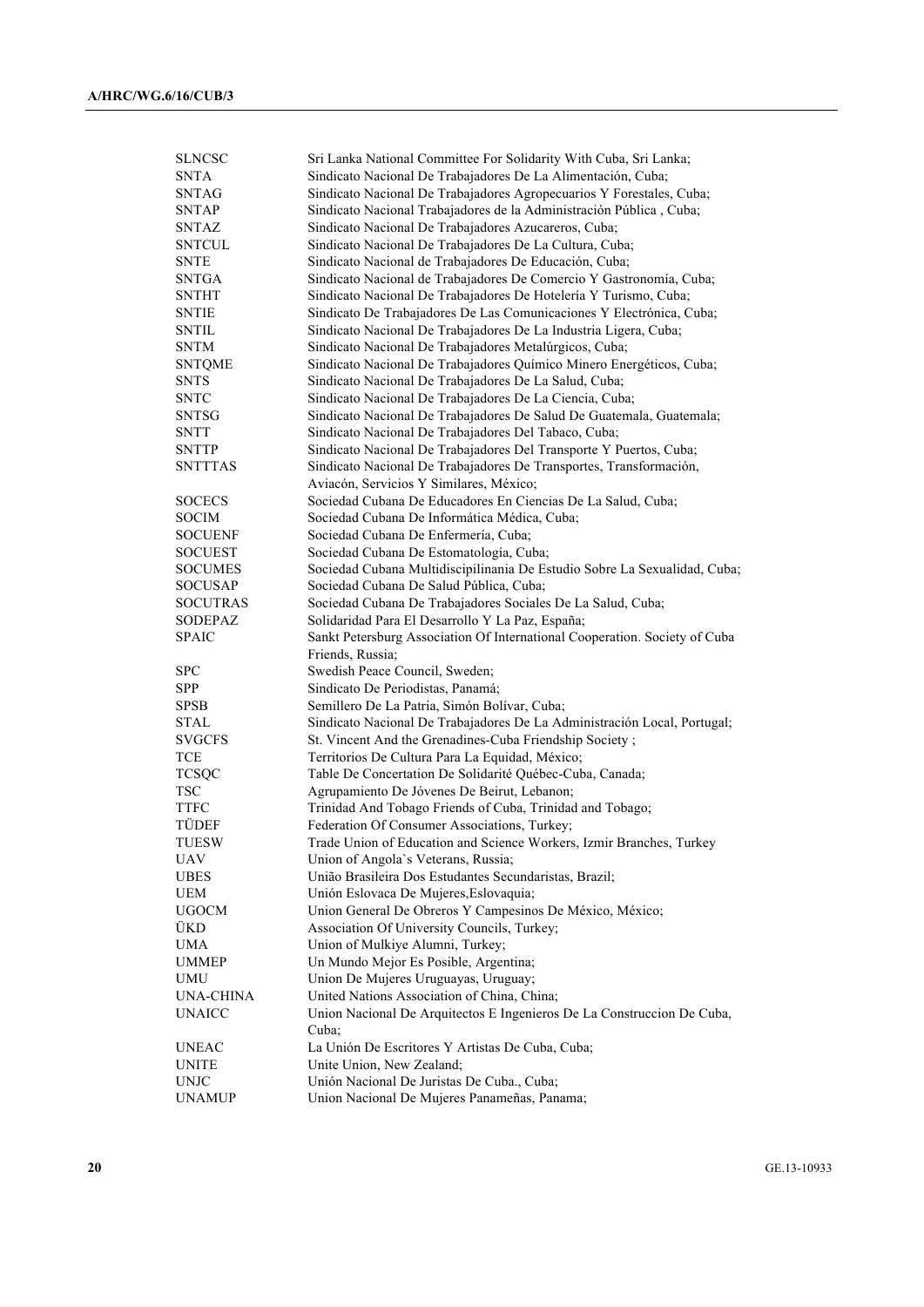| <b>UPEC</b>     | Unión De Periodistas De Cuba, Cuba;                                   |
|-----------------|-----------------------------------------------------------------------|
|                 |                                                                       |
| <b>UPMP</b>     | Unión Popular De Mujeres Peruanas, Perú;                              |
| <b>URUSVATI</b> | Humanitarian-Charitable Society Light of The Morning Star – URUVASTI, |
|                 | Russia:                                                               |
| UST-BR          | União Sindical Dos Trabalhadores, Brazil;                             |
| <b>UUCMI</b>    | Ukrainian Union Of Cuban Military Internationalists, Ukraine;         |
| <b>VACAWP</b>   | Vincentian Association Of Artists Writers And Producers;              |
| <b>VPDF</b>     | Vietnam Peace and Development Foundation, Vietnam;                    |
| <b>WFC</b>      | Women For Change, Zambia;                                             |
| <b>WFTU</b>     | World Federation of Trade Unions:                                     |
| <b>YESCUBA</b>  | Jamaican Youth And Elders In Solidarity With Cuba, Jamaica;           |
| YOA             | Youth Organizactivity, Ukraine;                                       |
| YROZ-BL         | Youth Regional Organization Of Zaporojye "Build Life", Ukraine;       |
| <b>ZICUFA</b>   | Zimbabwe Cuba Friendship Association, Zimbabwe.                       |

- <sup>2</sup> FAPCI, p.2; CFS-NZ, p.2, para.5; MCSC-CCSAC, p.1; MEDICUBA, p.1; SODEPAZ, para.5; MITA, p.3; PPV, p.5; GTAWU, p.1; SVGCFS, para.II,3; EGITIM-SEN, p.2; CSF, p.3; ACFS-WAB, p.2; CYPPC, para.10; CSKNFA, p.1; BIGWU, p.3 y CTA, p.2, para.4; PA, para.6; CS, p.2; STAL, para.2; UNMS, para.3; CUT, p.1; CMPI, para.14.
- <sup>3</sup> AAGC, p.3; CGSCPM, p.2; JMKDD, para.6; MDM, p.3; CAPC-CC para.6; WFTU, p.1; ZICUFA, para.1, MSM, p,2; MEDICUBA, p.1; SODEPAZ, para.5; CISPC, para.5; CESC, p.2, para.5; ICS, p.2; CAPC-J, p.4; CAPC-JM-JCM-JM, para.6; MITA, p.2; CNSCC-L, p.4; AHCPA, p.3; TTFC, p.1; NYO, para.1.f; AIAWU, p.3, ASCD, para.5; AIDWA, para.8; CITU, para.2; GNRD, para.10; CMF, p.2; CAPC-JAB, para.6; CAPC-JMH, para.6; AJC, para.6, UMU, p.1; ELAM-EL SALVADOR, p.2, para.3; FSPJ, p.1; CUBANETWORK, p.2; CRCAL, P1. PMRSSO, P1. UAV, P1. RSFC, P1. PAPRTV, P1. CSR, P1. RCFRFCP, P1. RT, P1. RUFC, P1. LUK, P1. DRUFCM, P1. ANCOIMECDW, P1; CEADA, paras.1–2; CAPC-OJMA, para.6; MITSO, para.2; AAPC, p.2; CSKNFA, p.2; CSFP, p.2; AAPEBCAP, p.1; UMA, pp.2–3; BIGWU, pp.2–3; JS8, p.2; JS4, p.2, para.7; CUC, p.3; JS10, p.3, para.2; CCMF, p.2; FUCVAM, p.2; PA, para.7; CAPC-AA, para.4; CAPC-MJV, para.6; CSCIB, para.3; STAL, para.3.
- <sup>4</sup> AJC, p.3, para.6, OCDH, p.5; AI, p.4, HRW, p.5 y RSF, p.4. Ver tambien CSW, para.3 and CCDHRN, p.2, para.14 y JS7, p.1, para.1.
- <sup>5</sup> CCDHRN, p.3, para.16. Ver también AI, p.2.
- <sup>6</sup> DCFA, p.1; MEDICUBA, p.1; CECG, p.1; SODEPAZ, para.4; AACCCC, p.3; ZICUFA, para.1; MSM, p.1; FGW, p.2; ICS, p.1; AASC, pp.1,2,3 y 4; CESC, para.4; CNSC, p.1; EUSKADI-CUBA, p.1; PIT-CNT-SG, p.3: AARFAC-E, p.2–3; ACRN, p.1; FEU, p.1, para.1; AANC, p.4; AFC, p.2; CPLC, p.3, para.8; OCLAE, p.2, para.2; JS5, p.4; MITA, pp.1–2; AVACJM, p.4; LAF, p.1; GTAWU, p.1; AHCPA, p.2; SVGCFS, para.II,3; TTFC, p.1; EGITIM-SEN, p.2; ACFS-WAB, p.1; LU, paras.4,6; ACRVC, pp.4,5; NYO, para.1.a; LCFA, p.1; AIDWA, para.7; CITU, para.1; PCSCP, p.1; PJA, paras.4,5; GNRD, paras.7–8; CNDH, p.1; ASC-GE, p.2; SCPS, p.1; CSGI, pp.4–5; FRG78, para.3; FESPAD, p.6; LCUYU, P.1; AACM, pp.1–2; CSNC, p.5; ÜKD, p.2; CETIM, p.1; CEADA, paras.1–2; CFV, paras.3–4; MITSO, para.2; IPCM, para.2; PPS, para.1; AAPC, p.2; CSKNFA, p.2; UMMEP, para.1; CCS, p.1; UNJC, p.2, para.5; CSFP, p.1; PIT-CNT, p.2; UMA, p.2; IMAUDC, p.1; BIGWU, p.2; ARPFRF, p.1; ACFS-M, para.3; CTA, p.2, para.1; ver también NHKM, p.2; EZFEIAC, p.1; FG, p.5; CDR, para.5; JS8, p.1; TUESW, para.2; FUCVAM, p.2; CS, p.1; CSCIB, para.4; STAL, para.1; UNMS, para.3.
- <sup>7</sup> OSPAAAL, para.12.
- $^{8}$  AI, p.2.
- <sup>9</sup> AJC, p.2, para.1; CADAL, p.2, para.12; CSW, paras.4 and 6. Ver también OCDH, p.2, para.1 and CCDHRN, p.1 paras.2 and 3.
- $10$  AI, p.2 and AJC, p.2, para.2.
- <sup>11</sup> AI, p.5. Ver también AJC, p.5, para.13.
- <sup>12</sup> OCDH, p.2, para.3; CCDHRN, p.1, para.6.
- <sup>13</sup> JS7, p.1, para.1.
- <sup>14</sup> AJC, p.3, para.6.
- <sup>15</sup> AJC, p.2, para.3; CCDHRN, p.4, para.26; OCDH, p.4, para.15–16 y JS7, p.7, para.15.
- <sup>16</sup> AJC, p.5, para.13; OCDH, p.5 and HRW, p.5.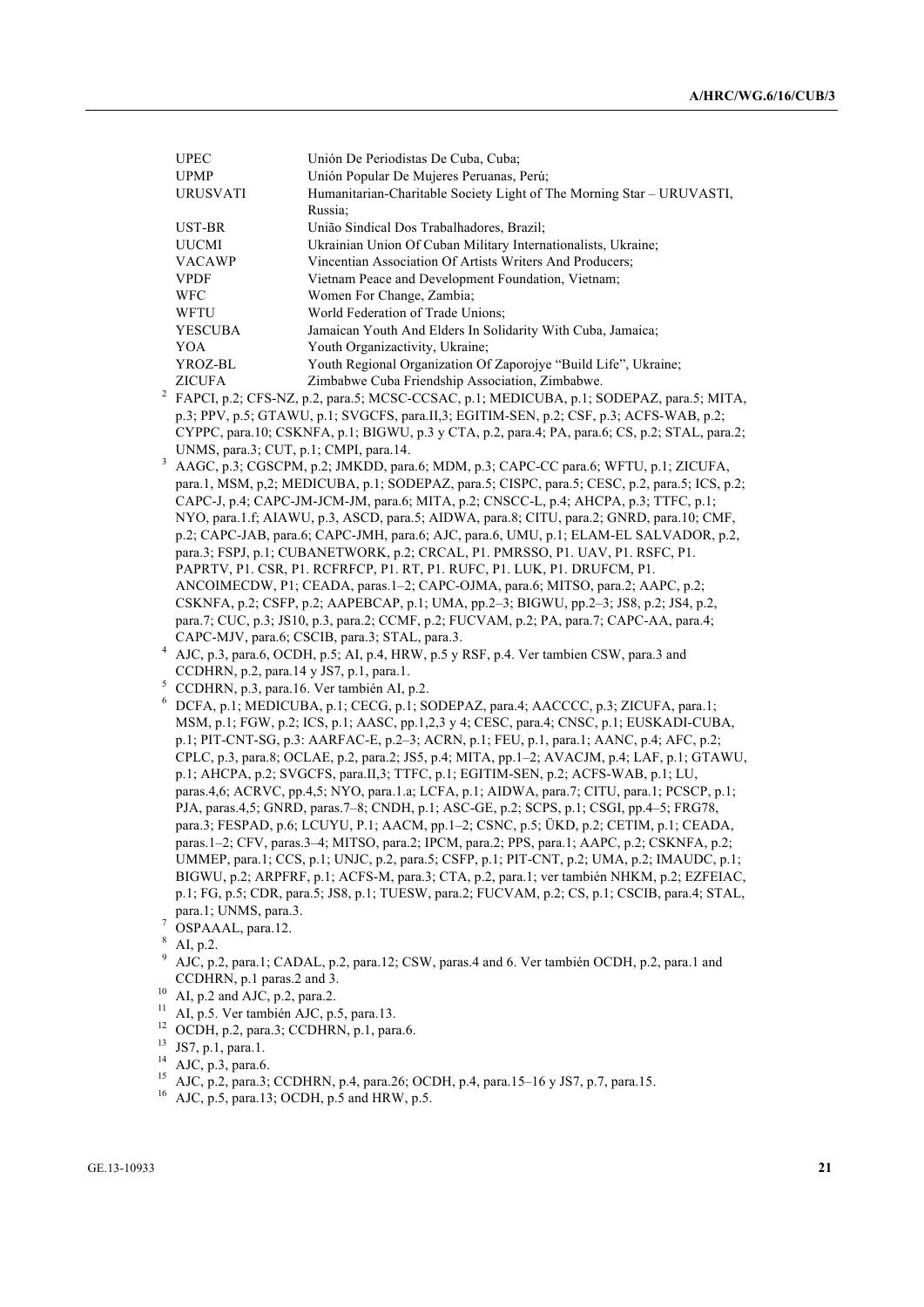- CGSCPM, p.2, GCFA, p.2, MUGARIKABE, p.2, MDM, p.2; FMC, p.1; ACNU, para.6, MSM, p.1, FPTL, para.2; FAPCI, pp.1–2; JMCA-SB, p.2; ICS, p1; PIT-CNT, p.2; MCS, p.2, para.2; PFAA, p.2;MSV, p.1; ACRN, p.1; AACE, p.2; MITA, p.2; SLNCSC, p.2; PPV, p.5; GTAWU, pp.1–2; TTFC, p.1; CYPPC, para.6; NYO, para.1d; CAC-B, p.3; CACC-S, p.1;CACC-B, p.1 CONADESOPAZ, p.2; GT, para.5; CSKNFA, p.3; AIDWA, para.3; GNRD, paras.3,9; TCSQC, para.4; AAUC, para.4; ASC-GE, p.2; FU, p.3; CSGI, p.4; UMU, p.1; SPP, p.1; ELAM-EL SALVADOR, p.2, para.2; FSPJ, p.1; UGOCM, p.1; UAV, P1. RSFC, P1. PAPRTV, P1. RCFRFCP, P1. RT, P1. RUFC, P1. LCUYU, P1. LUK, P1. ANCOIMECDW, P1. YROZ BL, P3. YOA, P1; AACM, p.2; CEADA, para.3; CAPC-OJMA, para.3; CCVC, paras.5–6; APC, para.13; ACRU, p.3; CSSC, para.VI; AAPC, p.2; AIPSO, p.3; UMMEP, para.3; CSFP, p.2; JS10, p.3, para.1; CNTP, pp.2– 3; SEAP, para.24, p.5; OAR, p.4; IMAUDC, p.1; CYPCFA, para.5; ARPFRF, p.1; CUTDF, p.4; CTA, p.4, paras.16–17; ACFS-M, para.3; ATBC, p.1; WFTU, p.4; PGUC, p.2; ANEC, p.1, para.5; YESCUBA, para.2; JS8, p.2; AARFAC, p.2; CSCIB, para.4; STAL, para.7; UNMS, para.4; CMPI, para.17; ANERU, p.2.
- 18 CGSCPM, p.2; JMKDD, para.18, GCFA, p.2; PIT-CNT-SG, p.3; MSM, p.2; ICS, p1; PCC, p.2, para.6; TTFC, p.1; UNITE, para.7; AIAWU, pp.3–4; AIDWA, para.7; GNRD, para.11; CNDH, p.1; ASC-GE, p.2; ELAM-EL SALVADOR, p.2, para.4; FESPAD, pp.3 y 5; CUBANETWORK, p.2; LAASP, p.2; MOVPAZ, p.2; AACM, p.2; CCVC, para.9; AAPC, p.2; UNJC, p.4, para.18; PIT-CNT, p.2; BIGWU, p.3; ACFS-M, para.3; JS4, p.2, para.8; ZICUFA, para.1; ACRN p,1; JS8, p.2.
- <sup>19</sup> RCFA, p.1; JMCA-SB, p.2; ACJM-RG, p.4; UNAICC, pp.2-3; PFAA, p.3; SLNCSC, p.2; GTAWU, p.2; CAC-B, pp.4–5; CACC-S, p.3;CACC-B, p.3; SCA, para.3; CITU, para.9; TCSQC, para.5; CUBANETWORK, p.2; OPJM, para.8; CCVC, para.4; UMMEP, para.3; UNJC, p.4, para.18; CSFP, p.6; ASLGC, p.1; UMA, p.2; CCHDH, p.5, paras.16–17; AARFAC, p.3; UPEC, para.2; CONOSUR para.2.
- $^{20}$  OSPAAAL, para.8.
- AI, p.2.
- $22$  ProVene, p.2.
- <sup>23</sup> JS7, p.2, para3. Ver también ADO, p.2.
- <sup>24</sup> AJC, p.5, para.13. Ver también JS7, p.2, para.3.
- <sup>25</sup> FEU, p.5, para.16.
- <sup>26</sup> CCDHRN, p.2, paras.10, 11 y 12.
- <sup>27</sup> FMC, p.1, para.2.
- <sup>28</sup> CCDHRN, pp.1-2, paras.4, 5 y 10.
- <sup>29</sup> CCDHRN, p.3, paras.18–20; ADO, p.2.
- $30$  CESJ, p.4, paras.11 y 12.
- CCPO, para.13. Ver tambien, CPMC, paras.5–6.
- <sup>32</sup> FMC, p.2, para.6.
- <sup>33</sup> OSPAAAL, para.12. MBSC, p.2.
- <sup>34</sup> OSPAAAL, para.11. Ver también APC, paras.20–22; APSM, p.1.
- <sup>35</sup> AAGC, p.5; RATB, p.2; CACC-B, pp.2 y 3, SCC, pp.2–3, CSC, p.4; CACL, p.2; SNTSG, p.5; GCFA, p.6; PIT-CNT-SG, p.5; MDM, p.4; CAPC-CC, para.9; FMC, p.2; ACNU, para.21; EUSKADI-CUBA, pp.2–3; WFTU, p.3; RCFA, p.2; ACFTU, paras.6–9; ZICUFA, para.10; MSM, p.3; LFCA, p.2; FPTL, para.2; FAPCI, p.4; MCSC-CCSAC, p.1; CILCA, pp.2–4; MEDICUBA, p.2; CECG, p.2; OCRCRC, p.1; EEDDA, para.II,4; SODEPAZ, para.12; AACCCC, p.4; CGLL5, para.10; JS6, p.2; UPMP, para.10; DCFA, p.2; SFG, p.2; FOIC, p.2; AASC, p.5; AAPEBCAP, p.1; ABEFOC, p.2; AMAPALC, p.3–4; AS-ALBA, pp.1 y 2; CESC p.3, para.12; CLAI, p.4; CNSC, p.2; PIT-CNT, p.4; RICC, p.1–p.2; CSL5HC p.2, para.16; PCC, p.3, para.8; PFAA, p.3 MSV, p.2; ACRN, p.4; APJM, p.2, para.7 y p.3 para.8;CAPC-J, p.3; CNTP, p.1; CNUS, pp.4–5; DESAFIO, p.1, para.4–6; FGT, p.3; MPA, p.3; AANC, p.2; ACRB, p.2, para.8; AFC, p.2; ASAC-BF, p.4, para.18; CNSCS, p.4; CPLC, p.3, para.9; CUC, p.3; JV; p.1; LFB, p.3, para.7; MDD, p.3; OCLAE, p.2, para.3; SCAR p.3; SOCECS, para.9; SCP, p.1, para.8; JS5, pp.3–4; SCU, p.3. SOCUSAP, p.2; CODECA, pp.1,3; CAPC-JM-JCM-JM, paras.9–10,12; MITA, p.3; AVACJM, pp.4–5; CNSCC-L, pp.5–6; PPV, p.4; MAB, pp.3–4; GTAWU, p.2; AHCPA, pp.3–4; CSF, p.2; ACRVC, p.5; NYO, para.9; CPM; ICFA, para.4; FCAM, p.1; DCA, p.1; CDA; CAC-B, pp.1–2; CACC-S, pp.2 y 5;SPSB, para.8; CUBPCUB, p.2; SPC, p.2; CONADESOPAZ, p.2; ACJM-B, pp.2–3; AIAWU, p.2; ASCD, para.12; CAPC-JMT, paras.4–5; ACFS-S, p.1; CCPO, paras.9–11; JS11, paras.7–9; SCA, para.8; HOLA, p.2; PAM,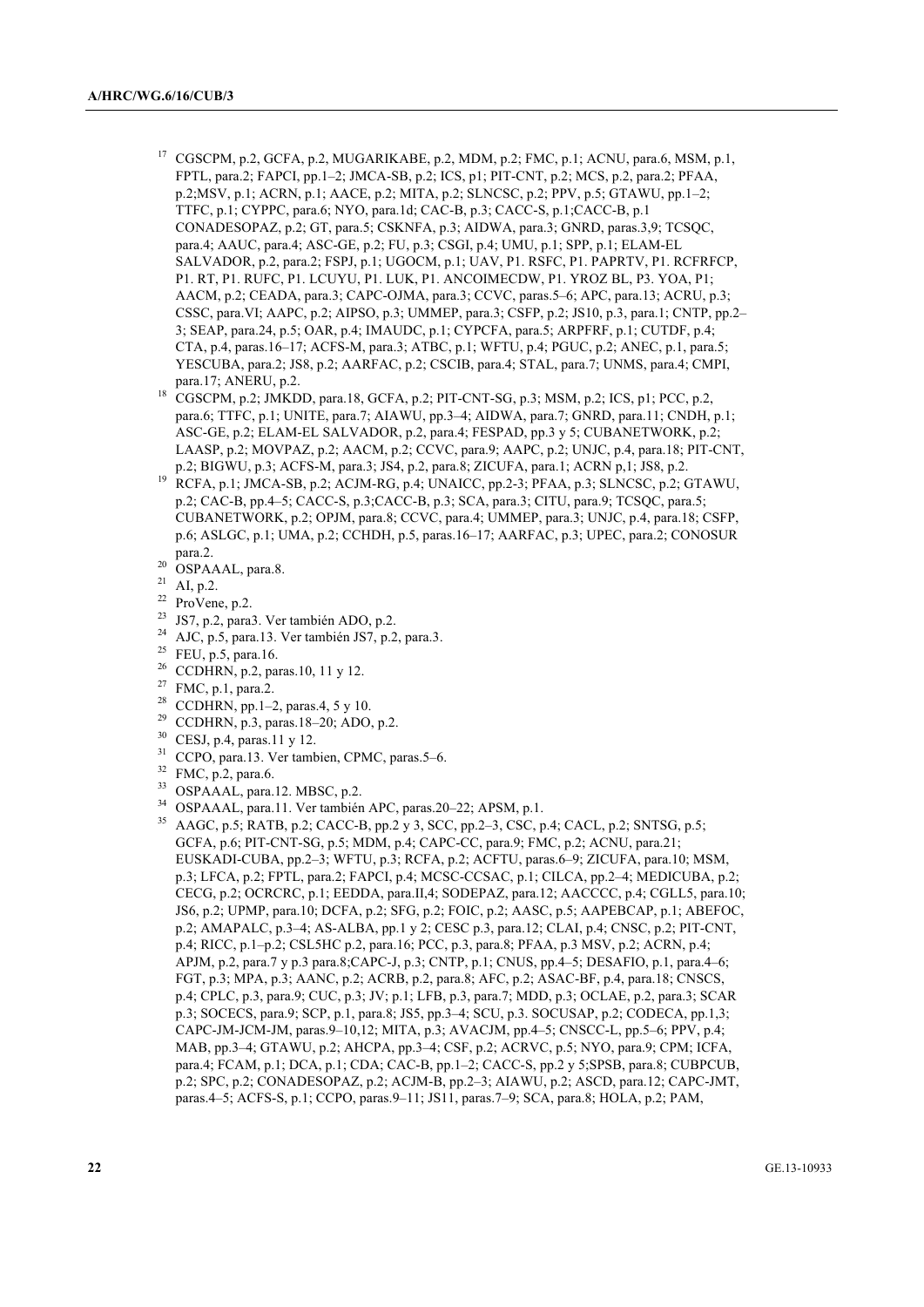paras.36–38; CPPC, paras.2–4; GAWU, p.2 and 3; AIDWA, para.16; CITU, para.8; JCFA-MB, pp.3 y 4; AACE, p.2; PCSCP, p.5; GNRD, paras.27–30; EEDYE, p.2; CNDH, p.3; CMG, pp.1–2; CMF, pp.2,4; CAPC-JAB, paras.10,11; ASC-GE, pp.4–5; CAPC-JMH, paras.10–11; CAPC-LEGHH, paras.10–11; SCPS, p.2; CFS-NZ, p.3; AMEP-ELAM, para.6; GCFSA, para.II,8; CISPC, para.8; SLNCSC, p.4; SVGCFS, para.II,5; TTFC, p.3; ACFS-WAB, p.2; CYPPC, para.14; UEM, p.2; NWU, pp.3–5; CAPC-LCCS, paras.6–7; MUNZ, p.2; CAPC-AT, paras.1,4,8; ATO, p.2; ELAM-EL SALVADOR, pp.5–6, paras.19 y 21; FSPJ, p.1; FESPAD, p.5; CUBANETWORK, p.4; MOVPAZ, p.2; DH-NIC, p.2; UGOCM, p.2; APAUPRB, p.1; APAUPRB, p.2; SPAIC, p.2; CRCAL, p.2; PMRSSO, p.3; UAV, p.2; RSFC, p.2; BFWORLD, p.2; PAPRTV, p.2; BFW, p.2; CSR, p.1; RCFRFCP, p.2; RT, p.2; RUFC, p.2; BUO, p.2; LCUYU, p.2; LUK, p.2; DRUFCM, p.2; ANCOIMECDW, p.2; PHG, p.2; DEF, p.3; AACM, pp.5–6; CSNC, pp.4–5; ÜKD, p.3; CETIM, p.2; CEADA, paras.25–29; CAPC-OJMA, paras.10–11; SCI, pp.2–3; BVSC, p.2; CNSCS, pp.2 y 4; ACC-S, p.1; MJP, p.2; APC, para.24; VACAWP, p.4; MPSC, pp.3,4; ÖKG, p.3; PJR, para.1; CAL, p.1; ILF, para.5; ACRU, pp.2,3; ASCT, p.3; CSCC, pp.2–3; MCSC-JMP, p.1; CSSC, para.V; APYMEC, paras.3,8; SCCF, para.II,6; PPS, para.2; AAPC, pp.4-5; CSKNFA, p.3; ANAPAFEBECUP, pp.1-2; AIPSO, p.3; UMMEP, para.14; APAEPOCBC, p.2; ASPECOC, pp.1–2; ANDES, para.15; CSFP, p.5; OAR, p.5; CYPCFA, para.9; BIGWU, pp.4–5; ARPFRF, p.1; ACFS-M, para.10; CDAB, p.1; CCHDH, p.3, para.7; CTA; AACC; ACOLP; MC; AARFAC-E, p.5; AFEP; IECLC; CGTB, p.2; AAC, p.2, para.15; FG, p.7; ASLGC, p.2; PGUC, p.2; SNTTTAS, p.1; ACOSOP; CCSP, p.5; SERPAJ, p.2; CONOSUR, para.7; CDR, para.12; CCAUC; YESCUBA, para.12; AMCRG, p.1; FUCVAM, pp.5 y 6; JS8, p.4; CMR, p.3; SOCUEST, p.4; GAMBCFA; LAG, p.2; CAPC-AA, paras.5 y 7; CAPC-MJV, para.10; CONSORCIO, para.5; CSCIB, para.11; FASC, pp.1–2; LA VILLETTA, p.2; STAL, para.4; UNMS, para.12; JCFA, pp.1–2; FSM-EC, p.1; CAPC-SB, para.4; FENATRANO, p.3; CAPC-L, p.1.

- <sup>36</sup> MSM, p.2; LFCA, p.1; CFS-NZ, p.2; MEDICUBA, p.1; CECG, pp.1–2; SODEPAZ, para.6; SFG, p.2; AACCCC, p.2; CISPC, para.6; CMILKZ, para.9; MITA, p.2; AVACJM, p.2; CNSCC-L, p.2; PPV, p.5; AHCPA, p.3; TTFC, p.1; CYPPC, para.11; FCFA, p.2; SFWU, p.1; NYO, para.2.a; LWU, p.2; SPSB, para.10; CONADESOPAZ, p.2; CAPC, para.6; GT, para.6; CSKNFA, p.1; HOLA, paras.12 and 19; PCSCP, pp.1–2; PJA, para.11; GNRD, para.12; CNDH, p.1; CMF, p.3; ASC-GE, p.2; CSGI, p.3; MUNZ, p.2; FRG78, paras.2,7; ELAM-EL SALVADOR, p.3, para.5; FESPAD, p.3; AACM, p.2; CEADA, para.7; CAPC-OJMA, para.7; VACAWP, p.3; IPCM, para.3; CSSC, para.I; UMMEP, para.8; ANDES, p.5; INVISSIN, p.1; IMAUDC, p.2; CYPCFA, para.7; ARPFRF, p.1; ACFS-M, para.9; CTA, p.2, para.3; ADCH; CACC-B, p.1; CACC-S, p.1; CAC-B, p.1; CAPC-CC, para.7; CGSCPM, p.2; NCFA, p.2; MCS, p.4, para.16; CCSP, p.1; JS8, p.2; INCIDE, p.2; CAPC-MJV, para.7; CSCIB, para.5; STAL, para.3; JCFA, p.2.
- <sup>37</sup> AAGC, p.4, LYU, p.2; NCFA, p.2; PIT-CNT-SG, p.5; FAPCI, p.2; DCFA, p.2; MEDICUBA, p.1; JMCA-SB, p.2; EEDDA, para.III,1; SODEPAZ, para.2; SFG, p.2; GCFSA, para.III,1; MITA, p.1; AVACJM, p.2; CNSCC-L, p.7; AHCPA, p.2; TTFC, p.1; ACRVC, p.2; FCFA, p.2; SFWU, p.1; LWU, p.2; SPC, p.2; CONADESOPAZ, p.3; ASCD, para.2; PAM, para.12; GAWU, p.4; AIDWA, para.5; PCSCP, p.1; GNRD, paras.4–5; CMF, p.3; CAPC-JAB, para.7; CAPC-JMH, para.7; CAPC-LEGHH, para.7; UMU, p.1; SPP, p.2; FSPJ, p.1; SAL, para.1,3; CAPC-OJMA, para.7; CSSC, para.VII; UMMEP, para.8; ANDES, p.5; PIT CNT, p.5;; INVISSIN, p.1; IMAUDC, p.2; CYPCFA, para.8; ARPFRF, p.1; ACFS-M, para.9; CCSP, p.1; CTA, p.4, para.18; CRYSOL, para.5; CESC, para.2; APSM, p.3; CUC, p.3; CONOSUR, para.1; CDR, para.7; FUCVAM, p.2; INCIDE, p.2; CAPC-AA, para.9; CAPC-MJV, para.7.
- <sup>38</sup> AAGC, p.4, WFC, p.1, JMKDD, para.7, GCFA, p.1 and 3; FGW, p.3; MDM, p.3; WFTU, pp.1–2; ACWF, p.2, para2; ZICUFA, para.8; AI, p.4; CFS-NZ, p.2; MEDICUBA, p.1; SODEPAZ, para.6; CMILKZ, para.9; MITA, p.2; AHCPA, p.3; TTFC, p.1; EGITIM-SEN, p.2; CYPPC, para.12; NYO, para.2.b; SPSB, paras.11 y 12, CONADESOPAZ, p.2; AIAWU, p.4; ASCD, para.6; DGCG, para.1– 3; PAM, paras.20–21; AIDWA, para.9; CITU, para.2; PCSCP, p.2; PJA, para.11; GNRD, paras.13– 14; CNDH, p.1; CMF, p.3; ASC-GE, p.2; FRG78, para.7, UMU, p.2; ELAM-EL SALVADOR, p.3, para.6; FSPJ, p.2; FESPAD, p.3; SPAIC, P3. PMRSSO, P2. UAC, P1. RSFC, P2. PAPRTV, P1. BFW, P2. CSR, P1. RCFRFCP, P1. RT, P1. RUFC, P1. LUK, P1. DRUFCM, P1. ANCOIMECDW, P1; ÜKD, p.2; CEADA, para.8; MITSO, para.2; CSSC, para.II; CSFP, p.1; PIT CNT, p.3; UMA, p.3; BIGWU, p.5; ACFS-M, para.4; ACRN, P.2; MCS, p.2, para.16; CCSP, p.2; CCMF, p.3; JS8, p.2; FUCVAM, p.3; PA, para.7.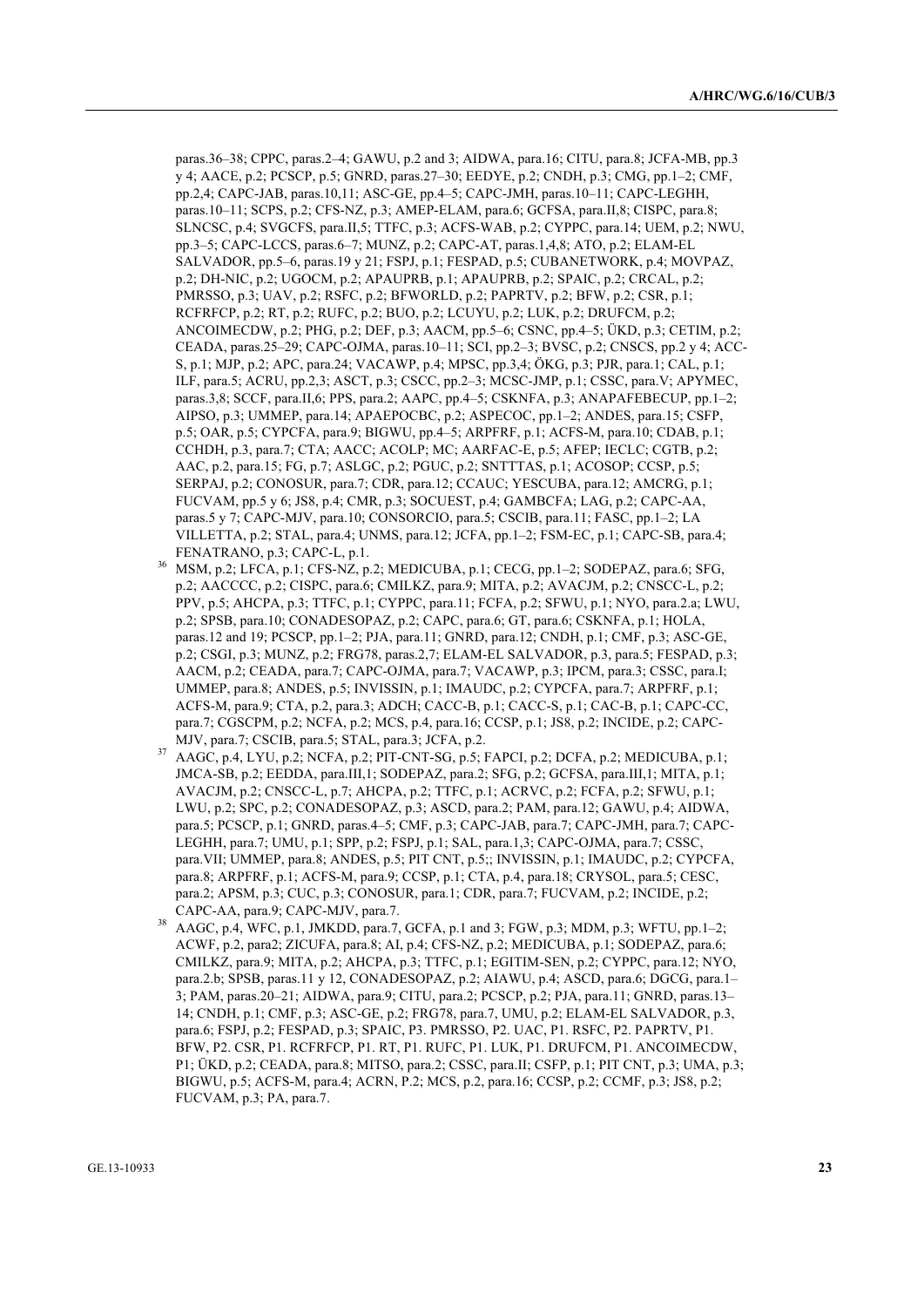- <sup>39</sup> AI, p.4. Ver también CSW, p.2, para.10.<br><sup>40</sup> CCEA pp.5. 6: PIT CNT SG, p.5: EUSI
- GCFA, pp.5–6; PIT-CNT-SG, p.5; EUSKADI-CUBA, p.3; WFC, p.2; ACFTU, para.4; APGRC, p.3; PAM, para.34; FESPAD, p.5; CUBANETWORK, p.4; PIT CNT, p.3; URUSVATI, p.1; AAC, p.2, para.8; ACRB, p.3, para.11.
- 41 JUST, para.5. Ver también CGTP-IN, p.2; SCI, p.2; BVSC, p.2; AAPC, p.2; AACCCC, p.3; DCFA, p.1; CGLL5, para.1; FGW, p.2; OCRCRC, p.1; EEDDA, para.II,2; GCFSA, para.II,2; FOIC, p.3; CMILKZ, para.3; AVACJM, p.3; PPV, p.3; AAHJAM, p.6; ACFS-WAB, p.1; CYPPC, para.7; ACRVC, p.3; UEM, p.2; DCA, p.1; AIDWA, para.12; CACC-B, p.2; CACC-S, p.2; WFTU, p.2; UMA, p.2; OAR, p.4; ACFS-M, para.7; MBSC, p.1; FG, p.5; CCSP, p.1; SERPAJ, p.1; YESCUBA, para.4; CCMF, p.2; LA VILLETTA, p.2.
- <sup>42</sup> OSPAAAL, para.12; CPMC, para.4; SAL, para.3; CCVC, paras.17–19; PPS, para.3; AAPC, p.2; CSKNFA, p.3; KI, p.1; CSFP, p.2; ACWF, p.3, para.3; OAR, pp.2,4; EZFEIAC, p.3, para.5; MBSC, p.2; LA VILLETTA, pp.2–3; UNMS, para.5.
- <sup>43</sup> MDM, p.2. Ver también LAF, p.2; DH-NIC, p.1; CCVC, para.20; CDSCC, p.2; YESCUBA, para.5.2
- <sup>44</sup> PCSCP, p.2; TTFC, p.2; CPM, para.10; UNITE, para.6; CAC-B, p.3; CACC-S, p.2; AIAWU, p.4; ASCD, para.7; SCA, para.6; AACCBCS, para.22; GNRD, paras.15–16; ASC-GE, p.3; CACC-B, p.2; ACPC, p.2, para.8; UMU, p.2; ELAM-EL SALVADOR, p.3, para.7; FESPAD, p.4; CUBANETWORK, p.2; BFW, P2; SOCUMES, para.4; VACAWP, p.3; AAPC, p.2; KI, p.1; UNJC, p.4, para.16; ASC-VSC, p.3; CR, p.1, paras.4 y 5; CM, p.3; OAR, p.2; BIGWU, p.4; ACFS-M, para.7; AFC, p.2; CTA, p.4, para.15; ADCH, para.2; GTAWU, p.3; ACRN, p.2; CESC, para.7; CDR, para.4; JS8, p.2.
- $^{45}$  SOCUMES, para.4.
- $^{46}$  APGRC, p.2.
- <sup>47</sup> AAGC, p.4, JMKDD, para.11, GCFA, p.3, CACC-B, p.2; CSC, p.3; PIT-CNT-SG, p.4; EUSKADI-CUBA, p.1; RCFA, p.2; UNA-CHINA, paras.1–2; ZICUFA, para.5; MSM, p.3; AI, p.1; FAPCI, pp.2–3; CFS-NZ, p.2; MEDICUBA, p.2; JMCA-SB, p.2; SODEPAZ, para.8; PFAA, p.2; MCS, p.2, paras.6 y 7; ACRN, p.2; CNUS, p.5; MBSC, p.6; AAPEBCAP, p.1; CESC, p.2 para.8; CLAI, p.3; PIT-CNT, p.3; ASHED, p.1; MCS, p.3, paras.6 y 7; PCC, p.3, para.7; MSV, p.1; AANC, p.3; AFC, p.1; OCLAE, p.4, para.12; MITA, p.2; PPV, p.5; GTAWU, p.3; AHCPA, p.3; AAHJAM, p.5; TTFC, p.2; CYPPC, para.13; NYO, para.4; JCTU, p.1; CAC-B, p.4; CACC-S, p.2; SPSB, para.14, AIAWU, p.4; ASCD, para.8; GT, para.8, PAM, para.23; GAWU, p.4; AIDWA, para.10; PCSCP, p.2; GNRD, paras.17–18; CNDH, p.1; AAUC, para.5; CMF, p.4; CAPC-JAB, para.3; ASC-GE, p.3; CSGI, p.4; ELAM-EL SALVADOR, p.3, para.8; CUBANETWORK, p.2; UUCMI, P3. OAFUC, P3. FGO, P4. POVCC, P2. PMRSSO, P2. UAV, P1. RSFC, P2. PAPRTV, P1. CSR4, P1. RCFRFCP, P2. RT, P2. RUFC, P1. LCUYU, P2. LUK, P2. DRUFCM, P1. ANCOIMECDW, P2. BPAVMOTOC, P1. YOA, P1; SAL, para.3; AACM, p.3; CSNC, p.4; CEADA, para.12; SET, para.5; MITSO, para.3; ÖKG, p.3; CSSC, para.II; AAPC, p.2; CSKNFA, p.2; JS10, p.3, para.1; FNT p.4, para.21; FESPAD, p.4; CSFP, p.3; PIT CNT, p.3; BIGWU, p.3; ACFS-M, para.2; ADCH, p.2, para.4; CTA, p.4, para,19; CRYSOL, para.6; CUC, p.3; SNTTTAS, p.1; CCSP, p.2; CDSCC, p.4; CDR, para.8; YESCUBA, para.6.3; JS8, p.3; FUCVAM, p.4; CSCIB, para.10; STAL, para.8; UNMS, para.7; JCFA, p.2; CMPI, para.19.
- $^{48}$  AI, p.4.
- <sup>49</sup> DDC, p.1, para.1. See submission for cited cases in pp.1–2, paras.2–19. Ver también JS2, p.2, paras.1,4–7, ADO, p.3 and CDI, p.1. See submissions for cited cases.
- <sup>50</sup> RATB, p.1; ACNU, para.11; AACCCC, p.3; AASC, p.4; ASAC-BF, p.2, para.2; CPSPCPGEU, p.4, para.21; CSL5HC, p.1 para.5; AANC, p.4; AFC, p.1; AVACJM, p.4; SLNCSC, p.3; PPV, p.2; CSF, p.3; ACFS-WAB, p.2; LU, para.5; ACRVC, p.4; AAHCBC, paras.4–5; IPCM, para.3; ASCT, p.3; CCS, p.2;UNJC, p.2, para.9; JS4, p.4, para.14; FG, p.5; CS, p.2.
- <sup>51</sup> DCFA, p.1. Ver también CMF, p.2; AACM, p.3; CSNC, p.4; MPSC, p.4; PPS, para.4; UNJC, p.2, para.9; APJM, p.4, para.17; AARFAC, p.2; YESCUBA, para.6.1.
- $52$  ACNU, para.11; AASC, p.4; ACFS-WAB, pp.1–2; LU, para.5; CSNC, p.4; BVSC, p.3.

- $^{54}$  AI, p.2.
- $^{55}$  ADO, pp.7–9, ver casos citados.
- $^{56}$  CSW, p.2, para.12.
- <sup>57</sup> AFC, p.1; RCFA, p.2; SLNCSC, p.4.

 $^{53}_{54}$  HRW, p.4.

<sup>58</sup> RSF, p.1.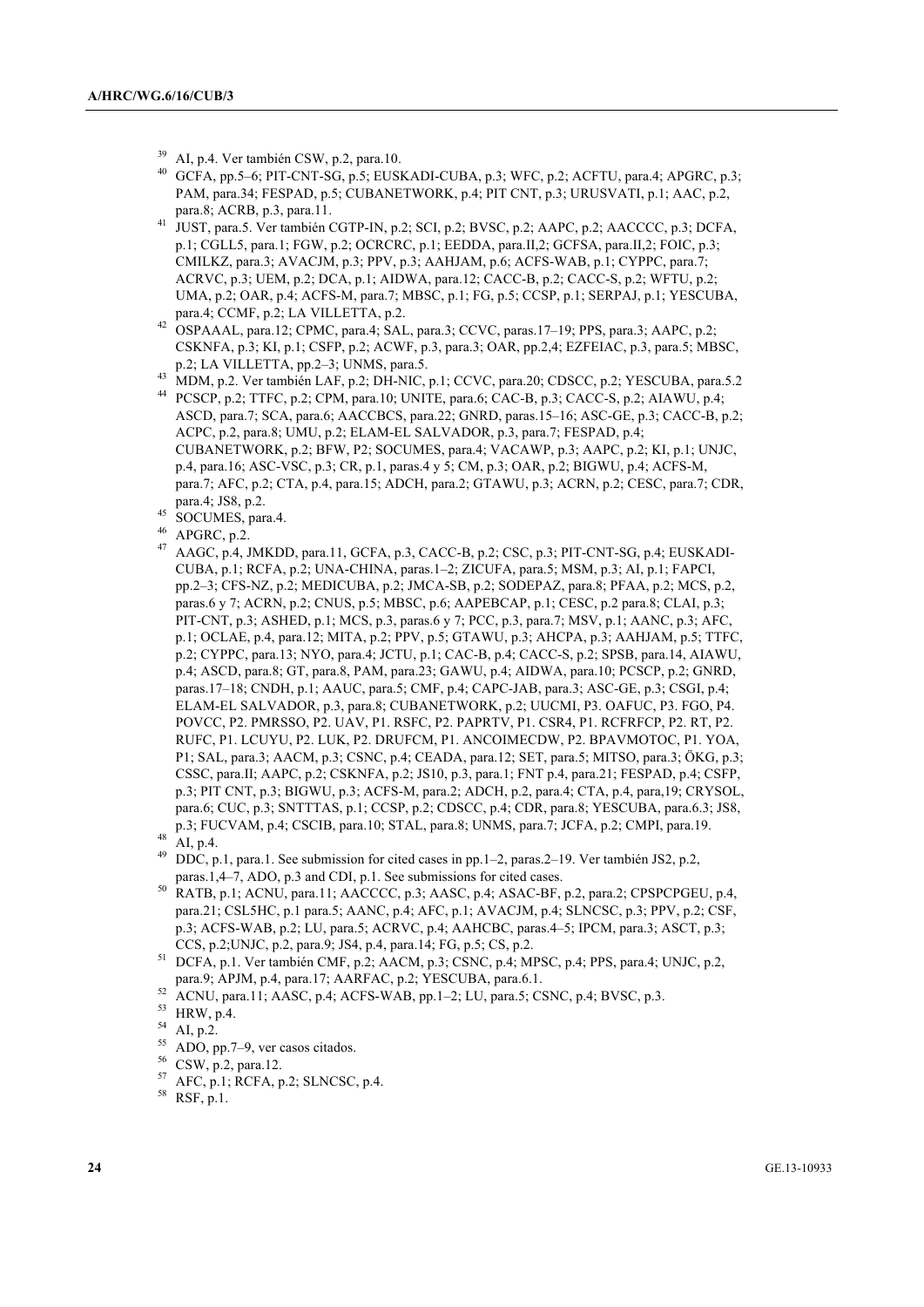- <sup>59</sup> HRW, p.4.
- <sup>60</sup> CCDHRN, p.4, paras.23–25. HRW, p.1.
- <sup>61</sup> JS1, p.2 para.C. Ver también CCDHRN, 4 y ADO, pp.2–3.
- $62$  HRW, p.1.
- <sup>63</sup> JS1, p.1; AI, p.2. Ver también CCDHRN, p.4, para.25 y CSW, p.3, para.19.
- $^{64}$  HRW, p.2.
- AI,  $p.5$ .
- <sup>66</sup> SPC, p.2.
- <sup>67</sup> GIEACPC, pp.2–3.
- <sup>68</sup> UNMS, para.8; ZICUFA, para.6; GCFA, p.4; UNA-CHINA, para.4; FOC, p.3; PPV, p.5; GTAWU, p.3; TTFC, p.2; PCSCP, p.3; GNRD, paras.19–20; CAPC-JAB, para.3; ASC-GE, p.3; ELAM-EL SALVADOR, p.3, para.9; FESPAD, p.4; CUBANETWORK, p.3; AACM, p.3; CESPEC, p.2; CEADA, paras.14–15; MITSO, para.3; AAPC, p.3; INVISSIN, p.1; BIGWU, p.5; ACFS-M, para.5; CSFP, p.3; AARFAC, p.2; SNTTTAS, p.1; CCSP, p.3; CDR, para.6; FUCVAM, p.4; ACRMJMAC, p.3; CSCIB, para.8; STAL, para.9.
- $^{69}$  HRW, p.1.
- $70$  AI, p.3.
- $71$  ADO, pp.2-3.
- <sup>72</sup> CCDHRN, p.5, para.28.
- <sup>73</sup> CCDHRN, p.5, para.29 and AI, p.3. Ver también Provene, pp.1–2 y JS7, p.5, para.10.
- <sup>74</sup> GTAWU, p.3; CSC, para.12; TTFC, p.2; JCTU, p.1; PFAA p.2; ACRN, p.3; FEU p.4, para.13; AANC.p4; ELAM-EL SALVADOR, p.4; para10; FESPAD, p.4; AACM, p.3; CEADA, paras.14–15; APYMEC, para.9; CCS, p.1; UNJC, p.3, para.10; CSFP, p.3; PIT CNT, p.3; CNTP, p.2; AANC, p.4. Ver también OAR, p.4; INVISSIN, pp.1–2; BIGWU, p.5; ACFS-M, para.5; JS8, p.1; ACRMJMAC, p.3; CSCIB, para.10.
- $^{75}$  JMKDD, para.10; WFTU, p.2; ACRN, p.3.
- <sup>76</sup> HRW, p.1. Ver también AI, pp.3–4.
- <sup>77</sup> HRW, p.5.
- $^{78}$  HRW, p.4.
- $^{79}$  AI, p.5.
- JS7, p.3, para.4. Ver también HRW, p.4.
- <sup>81</sup> CCDHRN, p.5, para.33.
- <sup>82</sup> JS3, pp.1–4 y CENINFEC, p.5. Ver también JS7, p.3, para.5.
- 83 CGSCPM, p.3; HSA, p.2; FPTL, para.2; FAPCI, p.3; MEDICUBA, p.1; GCFSA, para.II,3; IMC, paras.1–10; SLNCSC, p.4; GTAWU, p.3; AACE, p.2; GNRD, para.22; CNDH, p.2; ASC-GE, p.3; CSGI, p.5; UGOCM, p.2; AACM, p.4; CESPEC, p.2; CEADA, para.16; SET, para.5; CGTP-IN, p.2; PJR, para.5; AAPC, p.3; UNJC, p3, para.12; CNTP, p.2; FEU, pp.2–3, para.7; FESPAD, p.4; JS10, p.4, para.3; OAR, pp.2–3; BIGWU, pp.3–4; AENBC, p.4; AAR; ACNU, para.8; RICC, p.2; TSC, p.2, para.2; FNT, p.4, para.27; FG, p.5; CSL5HC p.2, para.12; RICC, p.2; TSC, p.2, para.2; PCC, p.2, para.4; FNT, p.4, para.27; FG, p.5; CSL5HC p.2, para.12; SNTTTAS, p.1; ACGC, p.2; CCEH, p.2; MEC, p.3; ACRMJMAC, p.3; CSCIB, para.9; UNMS, para.9.
- <sup>84</sup> FAPCI, p.4; DCFA, p.1; ver también IMC, paras.4–10; GTAWU, p.3; TTFC, p.2; GNRD, para.22; CNDH, p.2; ASC-GE, p.3; ELAM-EL SALVADOR, p.4, para.11; FESPAD, p.4; CUBANETWORK, p.3; UUCMI, P3. APAUPRB, p.4; SPAIC, p.2; POVCC, p.2; CRCAL, p1; PMRSSO, P2; UAV, P2. RSFC, P2. PAPRTV, P2. CSR, P1. RCFRFCP, P2. RT, P2. RUFC, P2. LCUYU, p.2; LUK, P2. DRUFCM, P2. ANCOIMECDW, P2; AACM, p.4; AAPC, p.3; UNJC, p3, para.12;CSFP, p.3; JS10, p.4, para.3; FNT, p.5, para,31; OAR, pp.2–3; ACFS-M, para.6; CTA, p.3, para.9; AENBC, p.4; AAR; UNA-CHINA, para.9; WFTU, p.2; ZICUFA, para.7; PIT-CNT-SG, p.4; CCSP, p.1; EUSKADI-CUBA, p.3; AMCRG, p.1; CCEH, p.2; FUCVAM, p.5; MEC, pp.2–3; STAL, para.10; JCFA, p.2; CSC, para.13; JMKDD, para.14.
- <sup>85</sup> CBB, p.3; RCFA, p.2; FOC, p.2; GCFA p.5; FEU, pp.2–3, para.7; OAR, p.3; MEC, p.3.
- <sup>86</sup> CSW, p.3, paras.16 and 17; see submission for cited examples. Ver tambien JS7, p.5, para.10. <sup>87</sup> IMC, para.11; AACM, p.4; SET, para.5; OAR, p.3; CLAI, p.3; CCEH, p.2; MEC, pp.3–4; ACRMJMAC, p.3.
- <sup>88</sup> AAGC, p.3; ACNU, para.9; CACC-B, p.3; CACC-S, p.3; FAPCI, p.3; MEDICUBA, p.1; OCRCRC, p.1; SODEPAZ, para.3; ASLGC, p.2; MSV, p.2; ACRN, p.3; AANC, p.3; ACPC, paras.4 y 6; CNTP,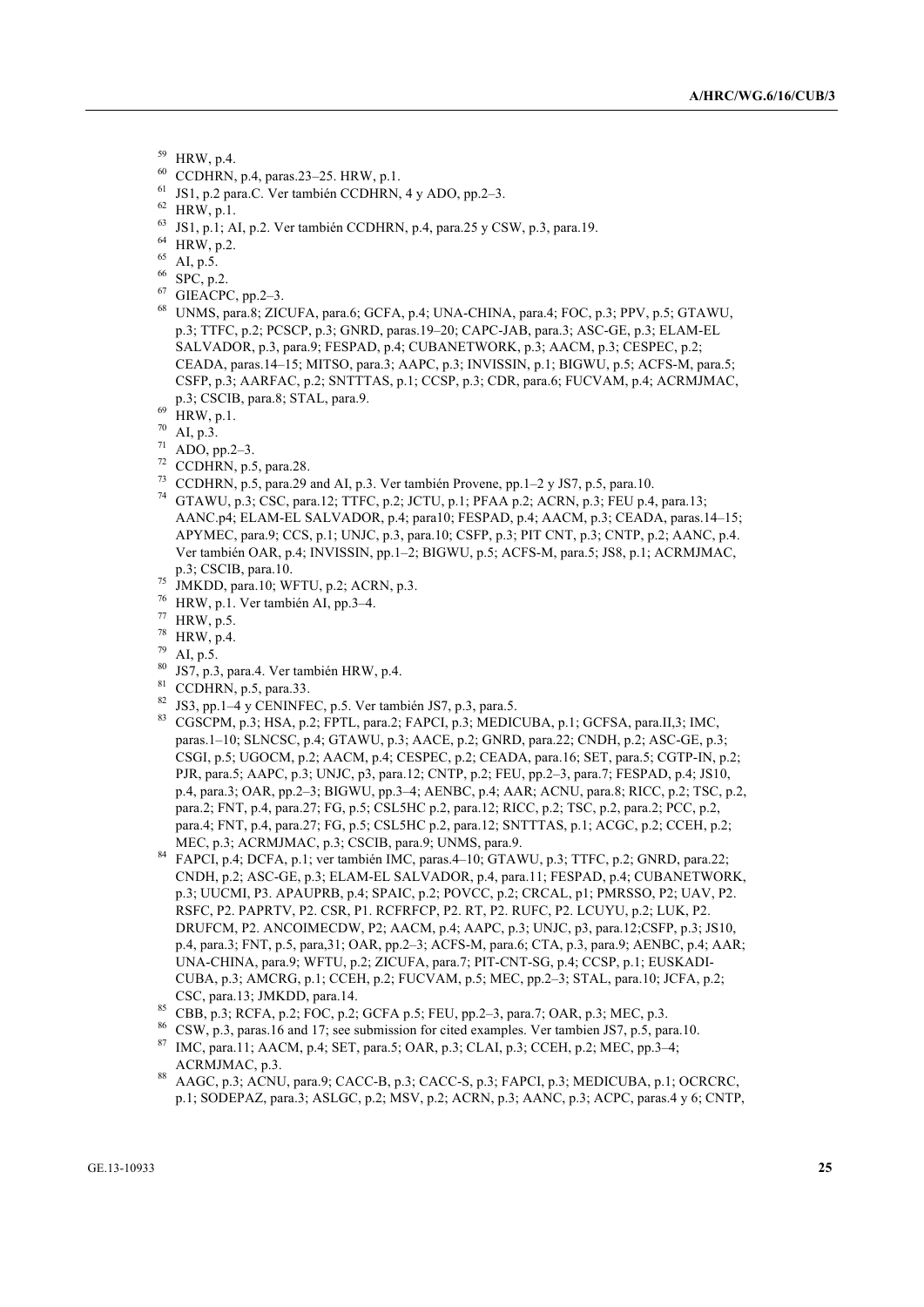p.2; ANAP, p1, para.2; EZFEIAC, p.2, para.3; MDD, p.2; OCLAE, p.2, para.4 y p.4, para.14; CESC p.2 para.3; FEU, p.3, para.9; SCP, p.2, para.6; UPEC, p.2 para.2; MITA, p.2; AVACJM, p.4; LU, paras.7–8; PJA, paras.6–8; TCSQC, para.13; CRCAL, P1. PMRSSO, P2. UAV, P2. RSFC, P2. PAPRTV, P1. CSR, P1. RCFRFCP, P2. RT, P2. RUFC, P2. LCUYU, P2. LUK, P2. DRUFCM, P2. ANCOIMECDW, P2; AACM, p.4; CESPEC, p.2; CEADA, para.19; MJP, p.2; APYMEC, para.10; AAPC, p.3; UNJC, p.3, para.13; CSFP, p3; FNT, p.4, para.27; UMA, p.2; OAR, pp.2–3; BIGWU, p.4; ATBC, p.1; CUC, p.3; IPL5, p.3, para.5; YESCUBA, para.8; SOCUEST, p.2.

- <sup>89</sup> WFTU, p.2; GCFA, p.4; JMKDD, para.14; FAPCI, p.4; CECG, p.3; AACCCC, p.4; MCS, p.3, para.12; TTFC, p.2; ACRVC, p.4; NYO, para.6.b; SPSB, para.16; AIAWU, p.5; PAM, para.29; PCSCP, p.4; GNRD, para.21; CNDH, p.2; ELAM-EL SALVADOR, p.4, para.13; LFB, p.2, para.4; FESPAD, p.4, para.4; FNT, p.5, para, 30 CUBANETWORK, p.3; AAPC, p.3; CITU, para.5; CCSP, p.4; CSCIB, para.9; STAL, para.11.
- <sup>90</sup> SPP, p.1; ELAM-EL SALVADOR, p.4, para.12; FSPJ, p.1; CUBANETWORK, p.3; UNAMUP, p.2; UGOCM, p.1; ACC-S, p.1; IPCM, para.2; MCSC-JMP, p.2; CSSC, para.VIII; APYMEC, para.13; AAPC, p.3; CSKNFA, p.4; UMMEP, para.9; CCS, p.1; UNJC, p.3, para.14; CSFP, p3; PIT-CNT, p.5; ACRN, p.3 y p.5; FNT, p.4, para.27; AACC, p.3, para.9; INVISSIN, p.1;IMAUDC, p.2; CYPCFA, para.10; CCFA-T, p.3; ACFS-M, paras.6,13; CRYSOL, para.2; AACCBCS, para.15–23; ACRVC, pp.2,6; CECG, p.2; CAPC-S, para.7; CONADESOPAZ, p.2; CPPC, para.8; FOIC, p.3; GAWU, p.4; UNA-CHINA, para.6; ZICUFA, para.7; FMC, p.1, para.3; PIT-CNT- SG, p.5; CESC, para.3; AANC, p.2; AFC, p.1; CAPC-J, p.4; RICC, p.3; CPSPCPGEU, p.4, para.19; CSL5HC, p.1; FRENADESO, p.1; MCS p.3, para.9; LFB p.2, para.1; OCLAE, p.3, para.10; JS5, p.4; UPEC, p2, para.3; JS11, para.10; CCSP, p.3; CDR, para.2; FUCVAM, p.4; CAPC-MJV, para.8; CSCIB, para.9; STAL, para.11; FENATRANO, p.4.
- 91 EUSKADI-CUBA, p.1; UNA-CHINA, para.7; FOC, p.2; ZICUFA, para.11; FAPCI, p.3; AACCCC, p.4; CECG, p.4; MEDICUBA, p.1; SODEPAZ, para.3; ASC-VSC, p.3; ASHED, P.2; TSC, p.2, para.5; MSV, p.2; CAPC-J, p.4; AANC, p.3; AFC, p.1; MITA, pp.2–3; AVACJM, pp.2,6; SLNCSC, p.2; LAF, p.1; CNSCC-L, p.6; PPV, p.5; AHCPA, p.2; TTFC, pp.1–2; ACFS-WAB, p.2; SFWU, p.1; LWU, p.2; SPSB, para.15; CUBPCUB, p.1; ASCD, para.3; HOLA, p.3; PAM, paras.13 y 27; AIDWA, para.6; PCSCP, pp.1 y 3; TCSQC, para.7; CNDH, p.2; CAPC-JAB, para.6; ASC-GE, p.3; CAPC-JMH, para.8; FU, p.2; CUBANETWORK, p.3; CESPEC, pp.2–3; CEADA, para.18; CAPC-OJMA, para.8; ACC-S, p.1; CSCC, p.1; UMMEP, para.9; LFB, p.2, para.3; IMAUDC, p.2; ACFS-M, paras.6,13; CTA, p.4, paras.22 y 24; AARFAC, p.4; CESC, para.3; FNT, p.4, para.28; PCC, p.2, para.5; CCSP, p.3; DGCG, para.10; FUCVAM, p.4; JMKDD, paras.15; CMPI, para.21.

- <sup>93</sup> AI, p.1; CCAW, p.1, paras.1–2. Ver también ADO, pp.2–3, and CCCMT, p.1.<br><sup>94</sup> AIC = 5 cm 12
- AJC, p.5, para.12.
- $^{95}$  HRW, p.3 and AI, p.3. Ver también JS7, p.5, para.9.
- <sup>96</sup> AI, p.3.
- <sup>97</sup> RSF, p.4.
- $^{98}$  HRW, p.5.
- $^{99}$  JS2, p.2. See submission for cases cited.
- ADO, pp.4–7;
- <sup>101</sup> JS7, p.5, para.8; ADO, p.3; AJC, p.4, para.9 and AI, p.4.
- <sup>102</sup> RSF, p.1.
- <sup>103</sup> RSF, p.4.
- $104$  AI, p.2.
- $105$  HRW, p.3.
- <sup>106</sup> CENINFEC, p.3.
- $^{107}_{108}$  HRW.
- 
- CENINFEC, p.3. Ver también JS7, para.11.
- $^{109}_{110}$  HRW, p.3.
- $^{110}$  AI, p.5.
- <sup>111</sup> APC, paras.11–12; SOCIM, p.2; JMCA-SB, p.2; EGITIM-SEN, pp.2–3; SCPS, pp.2–3; SCCF, para.III,10; SCF, p.3, para.3; SCMIE, p.4; NHKM, p.3; SOCUEST, p.3;
- $112$  SPC, p.2. Ver también ANDES, para.8.
- <sup>113</sup> UPEC, p.2, para.1.

 $^{92}$  HRW, p.1.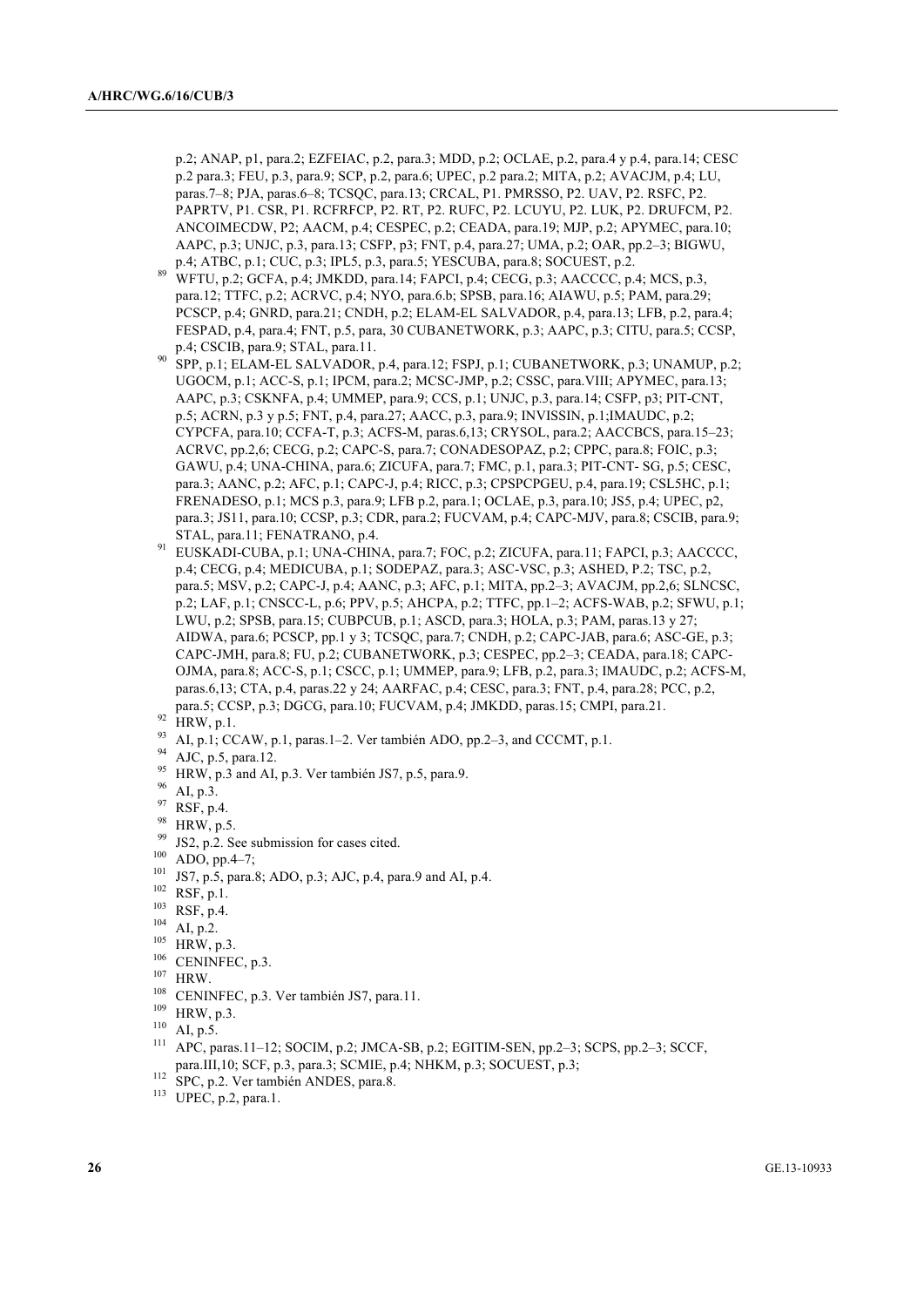- <sup>116</sup> UNJC, para.6; ÖKG, p.2; ILF, para.6; para.6; CPLC, p.3, para.9; FNT, p.3, para.17; FEU, p.5; BTJ, p.4, para.9; FGT, p.2; CS, p.2.
- <sup>117</sup> FAPCI, p.3 y ACNU, para.12; CFS-NZ, p.2; ACJM-RG, pp.5–6; CAPC-JM-JCM-JM, para.3,7; ACB, p.2; AVACJM, p.5; SLNCSC, p.3; CNSCC-L, p.7; GTAWU, p.2; AAHJAM, p.4; CSF, p.3; ACFS-WAB, p.1; ACRVC, p.5; TCSQC, para.6,12; CAPC-JAB, para.12; CAPC-JMH, para.12; CAPC-LEGHH, para.12; FRG78, para.4; PFAA, p.3; AACM, p.4; CESPEC, p.2; CAPC-OJMA, para.12; MPSC, p.3; ÖKG, pp.2–3; PJR, para.3; CAL, p.1; ILF, para.6; JUST, para.10; ANPG, p.3; UBES, p.3; ASCT, pp.3–4; JS9, p.1; CSCC, p.3; CSSC, paras.III,V; UST-BR, p.3; AIPSO, p.4; UMMEP, para.13; ASCMTH, p.1; FEU, p.3, para.8; UMA, p.2; OAR, pp.4–5; CCFA-T, p.3; CCHDH, p.5, paras.15–17; BTJ, pp.2–3, paras.1, 6 y 10; CGTB, p.2; AARFAC, p.3; CAPC-L, p.1; ANAP, p.1, para.2.
- <sup>118</sup> EEDDA, para.II,2; GCFSA, para.II,4; CMILKZ, para.5; PPV, p.3; UEM, p.2; SCA, para.5; CMF, p.2; CUBANETWORK, p.2; UNAMUP, p.1; JUST, para.4; APYMEC, para.11; ANDES, para.6; UMA, p.2; UPMP, para.5; AFC, p.2; FEU, p.4, para.1; ACPC, p.2, para.9; SCAR, p.3; CCMF, p.2; SINDISERVICOS, p.3.
- <sup>119</sup> OSPAAAL, para.13; CSC, para.10; ACWF, p.3, para.4; CGSCPM, p.3; ACJM-RG, p.6; CMILKZ, para.5; LAF, p.2; ANAIC, p.2; LWU, p.1; SPC, p.2; CMF, p.2; CSGI, p.4; ACGC, p.2; CNUS, p.4; AFC, p.2; UMU, p.4; DH-NIC, p.1; JUST, para.4; UBES, p.3; CM, p.2; FGW, p.2; APSM, p.2; MBSC, p.1; CDSCC, p.4; YESCUBA, para.4; JS8, p.3; SINDISERVICOS, p.3.
- <sup>120</sup> OSPAAAL, para.13. Ver también CGSCPM, p.3; FMC, p.2, para.9; UMU, p.5; BFW, P2. CM, p.2; APSM, p.3; MBSC, p.2.
- 121 AACCCC, p.4; GNRD, para.23; MITA, p.3; AVACJM, p.5; SLNCSC, p.3; PPV, p.3; GTAWU, p.3; AHCPA, p.3; TTFC, pp.2–3; CYPPC, para.9; ACRVC, p.6; PCSCP, p.4; CNDH, p.2; CMF, p.2; ASC-GE, p.4; FU, p.2; ELAM-EL SALVADOR, p.4, para.14; FESPAD, p.4; PMRSSO, P2. UAV, P2. RSFC, P2. PAPRTV, P2. CSR, P2. RCFRFCP, P2. RT, P2. UUCMI, P3. RUFC, P2. LCUYU, P2. LUK, P2. DRUFCM, P2. ANCOIMECDW, P2. FBTU, P2; AACM, p.4; CEADA, para.20; APYMEC, para.11; AAPC, p.4; BIGWU, p.4; ACFS-M, para.8; CTA, p.3, para.6; CSFP, p.3; AACE, p2; ACRN, p.3; CSL5HC p.1, para.8; EZFEIAC, p.2, para.4; CCSP, p.4; VPDF, p.1; DGCG, para.7; YESCUBA, paras.1.2 y.1.3; FUCVAM, p.5; CSCIB, para.10; UNMS, para.10.
- <sup>122</sup> AAGC, p.4; CGSCPM, p.2; GCFA, p.5; AACCBCS, para.9; BVSC, p.2; CSFP, p.3.

- <sup>124</sup> CACL, p.1, para.6. Ver también AACCBCS, para.9; AACE, p.2; MPSC, p.4.
- <sup>125</sup> ACWF, p.4, para.5.
- <sup>126</sup> ACNU, para.15. Ver también BVSC, p.2.
- <sup>127</sup> CACC-B, p.1; CACC-S, p.1; CAC-B, p.3; CACL, p.1. Ver también ASCD para.9; CFV, paras.8–10.
- <sup>128</sup> HOLA, p.5. Ver también ANDES, para.16, MSV, p.2 y SPP, p.1; CNUS, p.1; BPUIE, paras.3–4; CTE, paras.3 y 7; CDSCC, p.2.
- $129$  AI, p.3.
- 130 CTC; SNTTP, SNTS; SNTAG; SNTCUL; SNTHT; SNTQME; SNTT; SNTE; SNTAP; SNTIL; SNTA; SNTIE; SNTAZ; SNTM; SNTC; SNTGA; CGTB, p.3. Ver también LU, paras.12–15.
- <sup>131</sup> CSC, para.8; EEDDA, para.II,3; GCFSA, para.III,4; SLNCSC, p.3; SPC, p.2; DH-NIC, p.1; CUC, p.2; BPUIE; CACSH, para.2.
- <sup>132</sup> UMU, p.4; MPSC, p.3; ÖKG, p.2; MCSC-JMP, p.1; ASPECOC, p.1; AAPEBCAP, p.1; PIT-CNT, p.4; FNT, p.2 paras.8 y 9; SETD-B, p.1; JV, p.1; MCSC, p.1; CUC, p.2; APSM, p.1; MNJSCC, p.1; MCSC-COLCUBA, p.1.
- <sup>133</sup> WFTU, p.4; CAMICUBA, para.11; GAWU, p.2; CITU, para.11; FU, p.3; RATB, p.1; RCFA, p.2; ACNU, para.18; AHCPA, p.3; TÜDEF, para.3; MMC, p.3; AAHCBC, para.6; CSCC, p.3; ASENECUBA, p.2; CSKNFA, p.3; ASCMTH, p.1; SOCUTRAS, p.2–3; SCU, p.2; STAL, para.6.
- <sup>134</sup> SLNCSC, pp.2–3, paras.7 y 10.
- <sup>135</sup> ACNU, para.22; FAPCI, p.2; UNJC p.3, paras.11 y 23; ANEC, p.4, para.19; AACCBCS, para.10.
- <sup>136</sup> CACC-B, p.1; CAC-B, p.1; CACC-S, p.1; ADCH, para.5.
- <sup>137</sup> AAGC, p.4; CETIM, p.2; Ver también PJR, para.3; UST-BR, p.3; CSFP, p.4; ACPA para.7; ANAP, p.4, para.11.

<sup>114</sup> HOLA, p.4 and SCJM, paras.8–9. Ver también OPJM, paras.1–7; SEAP, p.5, para.23; ACRN, p.3, SOCUENF; SOCUMES, UNAICC.

 $115$  ADO, p.1.

<sup>123</sup> CACL, p.1, para.3.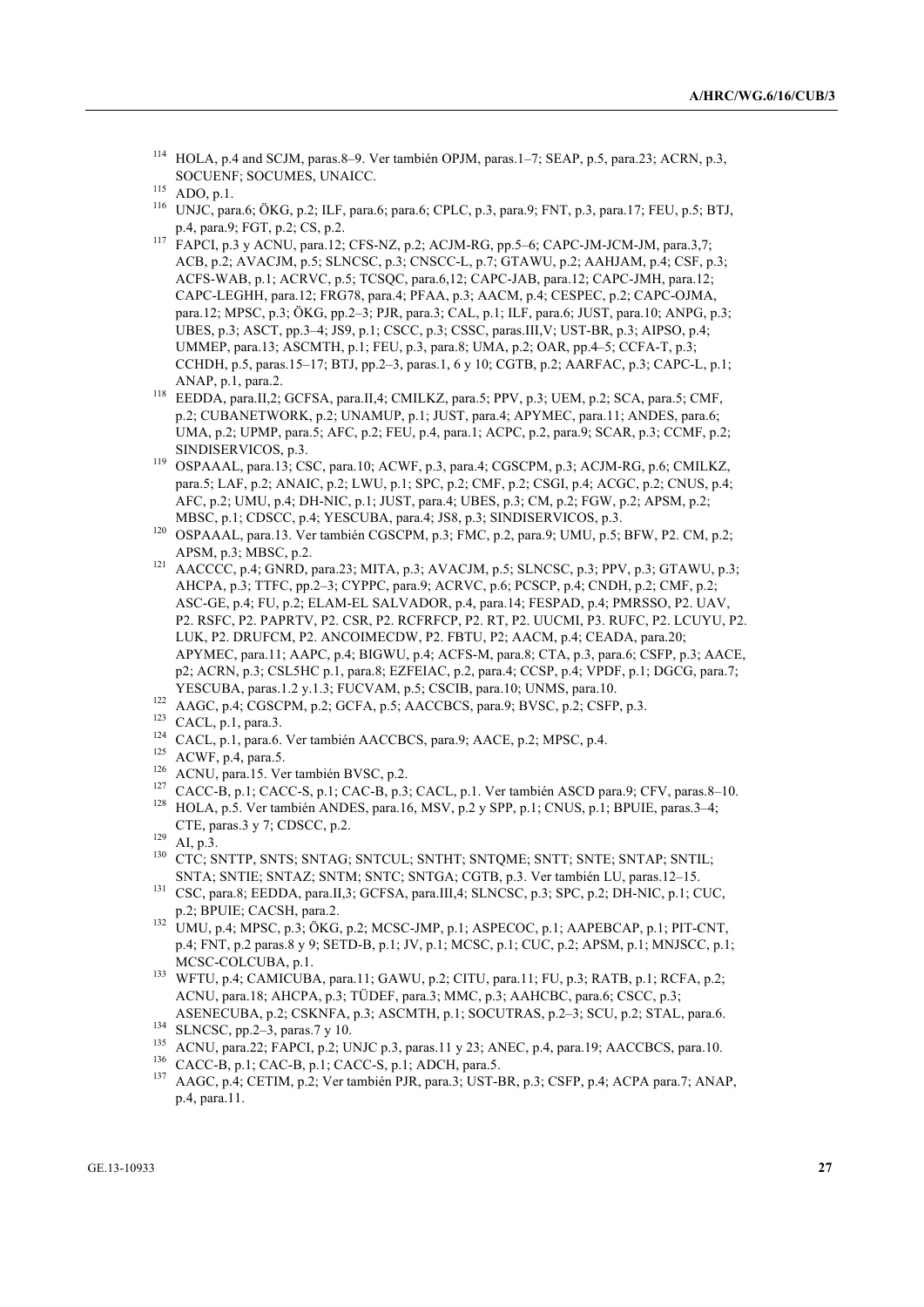- <sup>138</sup> ACNU, para.17. Ver también UNITE, para.4; GAWU, p.2; AARFAC, p.2.<br><sup>139</sup> ACCD, sara 0: v. CCDP, p.4.
- ASCD, para.9; y CSFP, p.4.
- <sup>140</sup> MDM, p.4; RCFA, p.2; ACFTU para.4; WFC, pp.1–2; FPTL, para.1; AAGC, p.4; CUBAPON, p.3; GCFA, p.5; PIT-CNT, p.5; SLNCSC, p.4; GTAWU, p.1; TTFC, p.3; UEM, p.2; NYO, para.8.a; SPSB. para.7; APGRC, p.3; SPC, p.2; PAM, para.34; GAWU, p.2; AIDWA, para.15; CITU, para.7; PCSCP, p.4; GNRD, para.26; ASC-GE, p.4; UMU, p.2; ELAM-EL SALVADOR, p.5, para.17; CUBANETWORK, p.4; SAL, para.3; AACM, p.5; CEADA, para.22; CCVC, para.12; MJP, p.2; LFB, p.3, para.6; SEAP, p.2, para.4; ACRB, p.3, para.11; UST-BR, p.3; AIPSO, p.3; PFAA, p.2; URUSVATI, p.1; ACFS-M, para.1; CTA, p.3.para.8; AARFAC-E, p.5; AAC, p.2, para.8; SNTTTAS, p.1; CCSP, p.4.
- <sup>141</sup> AIDWA, para.32; ELAM-EL SALVADOR, p.5, para.17; CUBANETWORK, p.4; OAFUC, P3. FGO, P4. APAUPRB, P 1. SPAIC, P3. CRCAL, P2. POVCC, P3. PMRSSO, P3. UAV, P3. RSFC, P3. PAPRTV, P2. BFW, P3. CSR, P2. RCFRFCP, P3. RT, P3. RUFC, P3. BUO, P1. LCUYU, P2. LCUYU, P3. LUK, P3. DRUFCM, P2. ANCOIMECDW, P3. BPAVMOTOC, P1. YROZ BL, P2; PCC, p.2, para.3; PFAA, p.2; ACPA, p.1, para.2 y pp.2–3, para.13; ACRB, p.3, para.11; URUSVATI, p.1; AAC, p.2, para.5, AARFAC, p.2; MCS, p.4, para.15; FJM, p.4; ACRN, p.4; CPLC, p.3, para.4; AFC, p.1; ANAP, p.3, para.14; CPLC, p.2, para.5.
- <sup>142</sup> AAGC, p.6, ANAIC, p.1; FGW, p.3; CSC, para.3; PIT-CNT- SG, p.3; FMC, pp.1 y 3; ACWF, p.5, para.8; OSPAAAL, para.17; MDM, p.1; ACNU, para.5; JMKDD, para.15; HRW, p.4; FAPCI, p.5; CFS-NZ, p.3; MEDICUBA, p.1; OCRCRC, p.1; JMCA-SB, p.2; EEDDA, para.IV,1; SODEPAZ, para.1; IMC, para.13; CODECA, p.2; CNSCC-L, p.2; AHCPA, p.2; SVGCFS, para.I,2; EGITIM-SEN, p.2; CSF, pp.1,4; CYPPC, para.6; ACRVC, p.3; CACLH, paras.3–15; AIAWU, p.6; JCFA-MB, p.5; AACE, p.2; NWU, p.5; CMF, p.4; CAPC-JAB, para.1; ASC-GE, p.1; CAPC-LCCS, para.1; FU, p.2; CSGI, p.1; ATO, p.2; ACRG, pp.1–2; CSNC, pp.2–3; CEADA, para.30; SET, para.1; CAPC-OJMA, para.1; SCI, p.3; CCVC, para.2; BVSC, p.3; CP; CNSCS, p.5; VACAWP, p.3; PJR, para.4; ACRU, p.2; JUST, para.8; ASCT, p.1; JS9, p.1; MCSC-JMP, p.1; CSSC, para.VI; ASENECUBA, p.1; UMMEP, para.5; ASPECOC, p.1; FJM, p.4; AASC, pp.1–2; MCSC, p.1; PIT-CNT, p.5;AANC, p.3; SETD-B, p.1; OAR, p.5; CCFA-T, p.3; BIGWU, p.5; ver también NHKM, pp.2,3; EEDYE, p.3; CESC, p.2, para.1; AMAPALC, p.3; AARFAC-E, p.3; JV, p.1; CAPC-AA, para.1.
- 143 GCFA, p.1; NCFA, p.2; RCFA, p.1; LYU, p.2; ZICUFA, para.11; CACC-B, p.2; CACC-S, p.2; LFCA, p.2; CNSC, p.1; AS-ALBA, p.3; AASC, pp.1–2; AAPEBCAP, p.1; CLAI, p.4; EUSKADI-CUBA, p.4; RICC, p.3; ASC-VSC, p.4; ASHED, p.1; ASLGC, p.3; PFAA, p.3; ACRN, pp.4–5; APJM, p.4, para.20; CAPC-J, p.2; FEU, p.5, para.17; MBSC, p.6; AANC, p.2; FJM, p.1; SCF, p.3; JS5, p.4; CAPC-JM-JCM-JM, para.4; CMILKZ, para.11; MITA, pp.4–5; AVACJM, p.3; SLNCSC, p.2; CNSCC-L, p.3; PPV, pp.2, 3–4; ANSOC, paras.7,11; AHCPA, p.2; SVGCFS, para.I,2; AAHJAM, p.3; TTFC, p.3; CSF, pp.1,4; ACFS-WAB, p.2; CYPPC, para.16; LU, para.2; ACRVC, p.6; FCFA, p.2; SFWU, p.1; NYO, para.10.a; ICFA, para.5; FCAM, p.1; LWU, p.2; CAC-B, p.1; CCPO, paras.3–8; JS11, para.6; SCA, para.1; GAWU, p.2: AIDWA, paras.4 and.17; AACCBCS, para.25; PCSCP, pp.1,3,5; PJA, para.9; NWU, p.5; TCSQC, paras.2,8; CNDH, p.3; CMG, p.2; CMF, p.4; ASC-GE, p.2; CAPC-JMH, para.2; CSGI, p.2; ATO, p.2; FRG78, para.6; UMU, p.1; ELAM-EL SALVADOR, p.6, para.24;FSPJ, p.1; FESPAD, p.5; UNAMUP, p.1; SAL, para.2; AACM, p.6; ACRG, pp.1–3; CSNC, p.3; CETIM, p.1; CEADA, para.30; SCI, p.3; CCVC, para.3; BVSC, p.3; CNSCS, p.5; VACAWP, p.3; AAHCBC, para.3; IPCM, para.8; TCE, paras.1,11; UBES, p.3; JS9, p.1; CSSC, para.VI; APYMEC, para.12; UST-BR, p.4; ASENECUBA, p.1; AAPC, p.4; CSKNFA, p.1; UMMEP, para.4; ANDES, p.5; CP; UNJC, p.5, para.25; CSFP, p.6; FNT, p.4, para.22; IPNC, pp.1–2; OAR, p.5; INVISSIN, p.1; IMAUDC, p.1; CYPCFA, para.6; CCFA-T, p.3; ACFS-M, para.12; CTA, p.4, para.21; CRYSOL, para.2; CGLL5, para.3; CCSP, p.1; CONOSUR, para.8; CDR, para.3; JS8, p.4; INCIDE, p.2; STAL, para.12; UNMS, para.14; JCFA, p.1.
- <sup>144</sup> CSC, p.4; PPS, para.1; FAPCI, p.4; CFS-NZ, p.3; OCRCRC, p.1; EEDDA, para.II,1; CAPC-JM-JCM-JM, para.5; CMILKZ, para.3; AVACJM, p.3; SLNCSC, p.2; SETD-B, p.1; CSF, p.1; UEM, p.2; CNDH, p.3; AAUC, para.7; CMG, p.2; CAPC-JAB, para.1; CAPC-JMH, para.1; FU, p.2; MUNZ, p.2; TÜDEF, para.3; CETIM, p.1; MPSC, p.3; ILF, paras.1–2; UBES, p.2; CGTB, p.2; UMA, p.2; ATBC, p.1; SERPAJ, p.1; COPODEHUPA, p.1; CODECA, p.2; UNEAC, p.1; RATB, p.2; FRENADESO, p.1; FG, p.5. Ver también, SOCECS, p.2, para.6; ANAP, p.4, para.15; CONUSI; OSPAAAL, para.5.

<sup>145</sup> HSA, pp.1–2; SOCUTRAS p.3.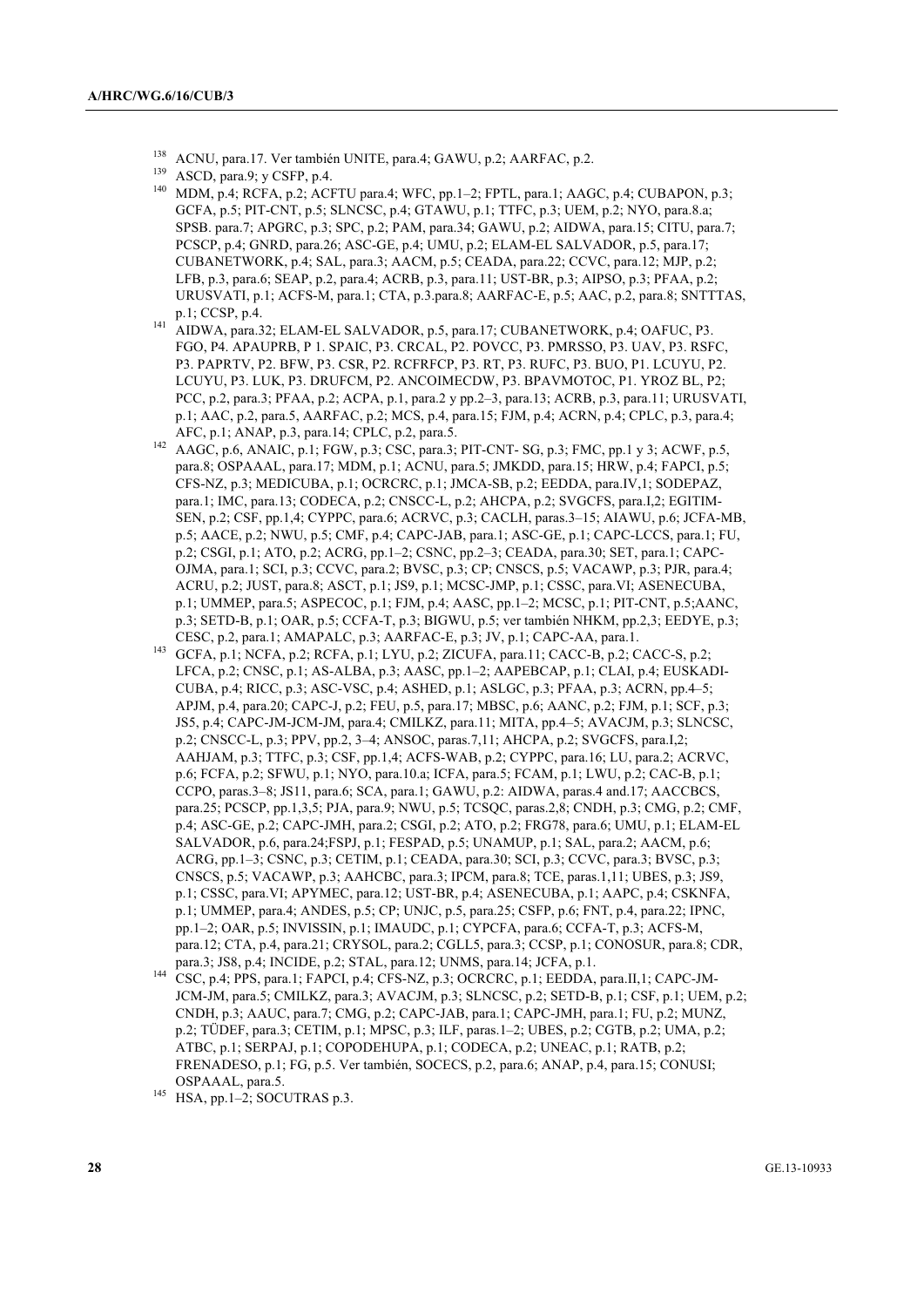- <sup>146</sup> GCFA, p.5; PIT-CNT, p.3; MDM, p.4; EUSKADI-CUBA, p.3; WFTU, p.3; RCFA, p.2; AAGC, p.5; FGW, p.3; PIT-CNT- SG, p.4; ACNU, para.19; WFC, p.1; ACFTU, para.2; ZICUFA, para.9; MSM, p.3; MITA, p.3; MAB, p.4; CAMICUBA, para.10; GTAWU, p.2; TTFC, p.3; CSF, p.2; CYPPC, para.7; UEM, p.2; ANAIC, p.3; ICFA, para.4; FCAM, p.1; LWU, p.1; DCA, p.1; JCTU, p.1;CAC-B, p.4; CACC-B, p.3; CACC-S, p.3; SPSB, para.6; APGRC, p.2, ACJM-B, p.4; DGCG, para.8; HOLA, p.2; PAM, para.32; GAWU, p.3; AIDWA, para.13; CITU, para.7; AACE, p.2; PCSCP, p.4; GNRD, para.24; AAUC, paras.1,6; CMF, p.4; ASC-GE, p.4; SCPS, pp.1–2; MUNZ, p.2; UMU, p.5; FSPJ, p.1; CUBANETWORK, p.4; FGU, P3. SPAIC, P1. POVCC, P1. CRCAL, P1. PMRSSO, P2. UAV, P2. PAPRTV, P2. CSR, P2. RCFRFCP, P2. RT, P2. UUCMI, P3. BUO, P1. LCUYU, P2. LUK, P2. DRUFCM, P2. ANCOIMECDW, P2. YROZ BL, P3. YOA, P1; ACRN, p.3; CNUS, p.3; CSL5HC p.1, para.7; SOCECS, p.2; SCGO, p.2; SCOCCC, p3; SCP, p.2, para.7; PCC, p.2, para.1; ANAP, p.1, para.5; ANEC, p.3, paras.13 y 16; APSM, p.2; ASAC-BF, p.3, para.12; DEF, pp.1,3; AACM, p.4; CSNC, p.3; CEADA, para.21; CGTP-IN, p.2; SCI, p.2; CNSCS, pp.1–2; MITSO, para.3; MPSC, p.3; ÖKG, p.2; ACRU, p.3; JUST, para.2; TCE, paras.3,4; FENAFAR, p.2; ASCT, p.1; APYMEC, para.2; SCCF, para.II,2; UST-BR, p.2; APAEPOCBC, p.2; SCMIE p.2; CSFP, p.4; URUSVATI, p.1; BIGWU, p.4; ACFS-M, para.1; CTA, p.3, para.10; ACOLP, p.1, para.4; ADCH, para.1; CCHDH, p.3, para.8; SCAP; CGLL5, para.8; CGTB, p.2; AAC, p.2, para.5; SNTTTAS, p.1; CCSP, p.3; VPDF, p.1; DGCG, para.8; YESCUBA, para.5.1; JS8, p.3; SOCUEST, p.2; JCFA, p.1; ACFS-C.
- <sup>147</sup> JS6, p.1; SLNCSC, p.2; LAF, p.1; PPV, p.2; UEM, p.2; ANAIC, p.2; NYO, para.8.a; LWU, p.1; APGRC, p.3; JS11, para.3; APAUPRB, P1. GFU, P4. BUO, P1. YROZ BL, P2. YOA, P1; DEF, p.2; MPSC, p.3; ÖKG, p.2; JUST, para.2; APYMEC, para.7; UMMEP, para.7;AASC, p.2; AS-ALBA, p.2; RICC, p.2; FNT, p.2, para.11; CESJ, p.2.para.3; ANEC, p.3, para.16; ASAC-BF, p.3, para.12; STAL, para.1.
- <sup>148</sup> DEF, p.1; MITA, p.4; CSC, para.4; OSPAAAL, para.5; EEDYE, p.3; SCPS, pp.2–3; ACRG, pp.1–2; UMMEP, para.7; AACC, p.2, para.4; SOCUENF; SCAP, para.11.
- <sup>149</sup> CNSCS, p.5, para.3; ver también SCCF, para.III,9; DEF, p.2; CSF, p.2; ACRG, pp.1–2; CSNC, p.3; BVSC, p.3; CSC, p.1; JS9, p.1; SCPA, p.4, para.3; SOCECS, p.3 para.10; SCP, p2; SCMIE, p.3; SCGO, p.6, para.23; SEAP, p.2, para.2; SCU, p.3; SCF, p.3, para.1; ACRMJMAC, p.4.
- 150 SCC, p.2; SCPS, p.2; ATO, p.2; DEF, p.2; CGTP-IN, p.2; SCI, p.3; CNSCS, p.2; MJP, p.1; PJR, para.1; ACRU, p.3; TCE, para.3; FENAFAR, pp.2–3; ASCT, p.1; CSSC, para.V; SCCF, para.II,2; UMMEP, para.7; KI, p.1; BIGWU, p.4; ver también CAPC-AT, para.3.
- <sup>151</sup> CACL, p.2, para.13; ACRU, p.3; CSFP, p.4; CESJ, p.2, para.3; SOCIM, p.2.
- <sup>152</sup> SPC, p.3. Ver también FENAFAR, pp.3–4; SCPA, p.3, para.11; ACOLP, p.2 para.5; CCHDH, p.4, para.8.
- <sup>153</sup> ACNU, para.19; LAF, p.2; AACCBCS, para.8; APSM, p.2; CR, p.2, para.7; MBSC, p.2; SCGO, paras.2 y 4; SINDISERVICOS, p.3.
- 154 PIT-CNT, p.3; ACFTU, para.2; ACWF, p.5, para.7; ZICUFA, para.9; MSM, p.3; FPTL, para.1; WFC, p.1; CMILKZ, para.6; MITA, p.3; TTFC, p.3; ANAIC, p.2; NYO, para.8.a; ICFA, para.4, SPSB, para.6; APGRC, p.2; AIAWU, p.2; CITU, para.7; AACCBCS, para.8; PCSCP, p.4; GNRD, para.24; CMF, p.2; ASC-GE, p.4; UMU, p.2; ELAM-EL SALVADOR, pp.4–5, para.15; FSPJ, p.1; CUBANETWORK, p.4; DH-NIC, p.2; CRCAL, P1. RSFC, P2. RUFC, P2. LCUYU, P2. LUK, P2. DRUFCM, P2. ANCOIMECDW, P2; DEF, p.2; AACM, p.4; CSNC, p.4; CEADA, para.21; TCE, para.6; FENAFAR, p.3; CSSC, para.V; AAPC, p.4; URUSVATI, p.1; CTA, p.3, para.10; FGW, p.3; GCFA, p.5; AARFAC-E, p.4; MCS, p.3, para.14; PCC, p.2, para.1; TSC, p.2, para.3; MSV, p.2; FESPAD, p.4; ACRN, p.4; FNT, p.2 para.9; JS10, p.4, para.3; APSM, p.2; SOCECS, p.2, para.8; CNUS, p.3; PIT-CNT-SG, p.4; CCMF, p.2; JCFA, p.1.
- <sup>155</sup> CACC-B, p.2; CACC-S, p.2; CACL, p.2, para.12; CAPC-CC, para.9; FGW, p.3; GCFA, p.5; PIT-CNT- SG, p.4; ACWF, p.5, para.7; MSM, p.3; FPTL, para.1; OSPAAAL, para.5; WFC, p.1; ver también ACFTU, para.2; FOIC, p.2; CMILKZ, para.6; MITA, p.3; SLNCSC, p.2; CNSCC-L, p.4; PPV, p.2; GTAWU, p.2; AAHJAM, p.6; TTFC, p.3; CSF, p.2; UEM, p.2; ANAIC, p.2; NYO, para.8.a; ICFA, para.4; JCTU, p.1; CAC-B, p.4; SPSB, para.6; APGRC, p.2; AIAWU, p.2; JS11, para.3; CITU, para.7; JCFA-MB, p.3; AACCBCS, para.8; AACE, p.2; PCSCP, p.4; GNRD, para.24; AAUC, para.6; CMF, p.4; CAPC-JAB, para.9; ASC-GE, p.4; CAPC-JMH, para.9; ATO, p.2; UMU, p.2; ELAM-EL SALVADOR, pp.4–5, para.15; FSPJ, p.1; CUBANETWORK, p.4; DH-NIC, p.1; OAFUC, P3. FGO, P4. APAUPRB, P 1. UAV, P2. RSFC, P2. CSR, P2. RUFC, P2. BUO, P1. LCUYU, P2. LUK, P2. DRUFCM, P2. ANCOIMECDW, P2; AACM, p.4; CSNC, p.4; CEADA,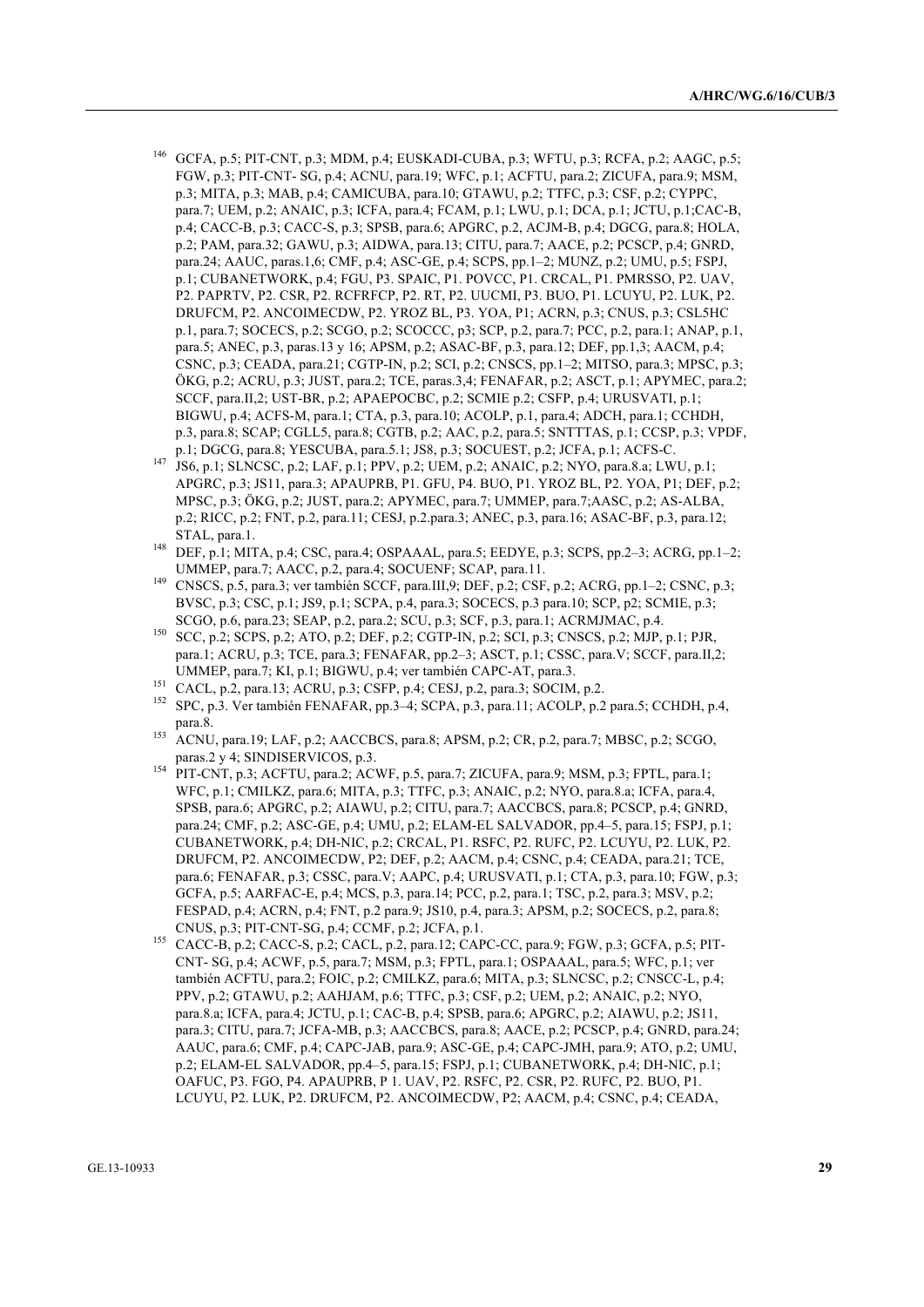para.21; CAPC-OJMA, para.9; CGTP-IN, p.2; BVSC, p.2; CNSCS, p.3; MITSO, para.3; MPSC, p.3; ÖKG, p.2; AAHCBC, para.7; ACRU, p.3; JUST, para.2; ANPG, pp.2–3; UBES, p.2; CSSC, para.V; APYMEC, para.6; UST-BR, p.2; AAPC, p.4; ANAPAFEBECUP, p.2; UMMEP, para.7; SCPA, p.2, para.1; PIT CNT p.3; CNSC, p.1; AARFAC, p.2; AASC, p.4; MCS, p.3, para.14; PCC, p.2, para.1; TSC, p.2, para.3; MSV, p.2; FESPAD, p.4, PFAA, p.2; ACRN, p.4; CNUS, p.3; FNT, p.2 para.9. JS10, p.4, para.3; SCGO, p.4, para.16; OCLAE, p.4 para.11; AACE, p.2; UMA, p.2; URUSVATI, p.1; ACFS-M, para.1; CTA, p.3, para.10; ACOLP, p.2, para.5; CESJ, p.2, para.3; CAPC-AA, para.3; AARFAC-E, p.4; ASAC-BF, p.3, para.12; CUC, p.2; FG, p.8; SOCECS, p.2, para.8; SCOCCC, p.2, para.5; SNTTTAS, p.1; JS8, p.3; CAPC-AA, para.3; CAPC-MJV, para.9; CSCIB, para.10; LA VILLETTA, p.3; STAL, para.5; MNJSCC, p.1; JCFA, p.1; CAPC-SB, para.6; CTB, p.1.

- <sup>156</sup> OSPAAAL, para.9; RCFA, p.2; MJP, p.3; AAHCBC, para.7; CAL, p.1; KI, p.1; AASC, p.4; SNTTTAS, p.1; CTE-P.
- <sup>157</sup> CENINFEC, p.6, paras.45 y 50.
- <sup>158</sup> GTAWU, p.2; DCFA, p.1; OCRCRC, p.1; AMEP-ELAM, para.5; MEDICUBA, p.2; SODEPAZ, para.11; AACCCC, p.3; JS6, p.1; UNAICC, p.4; CAMICUBA, paras.2–4; CYPPC, para.7; UEM, p.2; ANAIC, p.3; DCA, p.1; JCTU, p.1; CAC-B, p.4; CACC-S, p.3;CACC-B, p.3; AIAWU, p.5; HOLA, p.2; GAWU, p.2; CITU, para.11; JCFA-MB, p.3; AACCBCS, para.11; AACE, p.2; MUNZ, p.2; OPJM, para.12; FGU, P3. PHG, P1. YOA, P1; CSNC, p.3; CETIM, p.2; CGTP-IN, p.2; MJP, p.1; MPSC, p.3; JUST, para.3; TCE, para.7; ASCT, p.2; SCCF, para.II,8; AAPC, p.4; APAEPOCBC, p.2; KI, p.1; ADCH, para.1; ver también ACB, p.2; CGTB, p.2; ONLUS, pp.1–2; ACRN, p.4; MSV, p.2; PCC, p.2, para.1; SOCECS, p.2, para.8; VPDF, pp.1y2; JS8, p.3; CONSORCIO, para.2; JCFA, p.1; ACFS-C.
- <sup>159</sup> CPC, p.2; ver también TCE, para.10; CONSORCIO, para.4.
- CGLL5, para.7; GCFSA, para.III,2; CISPC, para.7; GCFA, p.5; MDM, p.4; EUSKADI-CUBA, p.3; ACFTU, para.3; ZICUFA, para.9; MSM, p.3; FAPCI, p.4; CECG, p.3; CPC, p.3; EEDDA, para.III,4; MITA, p.3; CNSCC-L, p.4; PPV, p.3; CAMICUBA, paras.7–9; GTAWU, p.2; AHCPA, p.3; TTFC, p.3; CSF, p.2; NYO, para.8.a; SPSB, para.7; APGRC, p.3; CAPC-S, para.8; AIAWU, p.2; ASCD, para.11; JS11, para.4; DGCG, para.9; GAWU, p.2; AIDWA, para.14; CITU, para.7; PCSCP, p.4; GNRD, para.25; EEDYE, p.2; CMF, pp.2,4; CAPC-JAB, para.9; ASC-GE, p.4; ONLUS, pp.1–2; CAPC-JMH, para.9; ELAM-EL SALVADOR, p.5, para.16; FSPJ, p.1; FESPAD, p.4; CUBANETWORK, p.4; DH-NIC, p.1; FGU, P3. APAUPRB, P 2. SPAIC, P2. POVCC, P1. POVCC, P2. RSFC, P2. UUCMI, P3. RUFC, P2. LCUYU, P2; AACM, p.5; CSNC, p.3; ÜKD, p.2; CETIM, p.2; CEADA, para.23; CAPC-OJMA, para.9; MITSO, para.3; MJP, pp.1–2; APC, para.1–6; PJR, para.1; CAL, p.1; ACRU, p.3; IPCM, para.7; TCE, paras.8–9; ANPG, p.2; UBES, p.2; CSSC, para.IV; APYMEC, para.8; AAPC, p.4; AIPSO, p.3; ANDES, paras.6,9–14; AAPEBCAP, p.1; PIT CNT, p.3; URUSVATI, p.1; ARPFRF, p.1; ACFS-M, para.1; CTA, p.3, para.12; AACC, p.3, para.6; CCHDH, p.4, paras.9–10 and 13; AARFAC-E, p.4; AAC, p.2, para.6; AARFAC, p.3; WFTU, p.3; CCSP, p.4; CDSCC, p.3; CDR, para.12; DGCG, para.9; YESCUBA, para.3; FUCVAM, p.5; CAPC-AA, para.4; CAPC-MJV, para.4; CONSORCIO, para.3; CS, p.1; CSCIB, para.10; JCFA, p.1.
- <sup>161</sup> OSPAAAL, para.10; ÜKD, p.2; APC, para.1–3; ÖKG, p.2; AAHCBC, para.7; UST-BR, p.2; CONSORCIO, para.3.
- <sup>162</sup> OSPAAAL, para.10.
- <sup>163</sup> CPC, p.2; UKD, p.2; UBES, p.2;
- AMEP-ELAM, para.5; MAB, p.4; CAMICUBA, para.2; CSF, p.2; CYPPC, para.7; UEM, p.2; APGRC, p.4; EEDYE, p.2; CSNC, p.3; CETIM, p.2; CGTP-IN, p.2; MJP, p.1; ÖKG, p.2; AAHCBC, para.7; IPCM, para.7; CESJ, p.2, para.3; FG, p.7; MPA, p.3; CUC, p.2; AS-ALBA, p.2; CTB, p.1.
- <sup>165</sup> CACL, p.4, para.24; CSF, p.2; ver también ÜKD, p.2; APC, para.11; ASCT, p.2; ANDES, para.7–8; CONSORCIO, para.6.
- <sup>166</sup> CACL, p.5, para.29. Ver También FNCL, paras.6–8; CAMICUBA, para.3; APC, para.9; ASAC-BF, p.3, para.16; ACGC, p.1.
- <sup>167</sup> JS7, p.9, para.20. Ver también CENINFEC, p.2.
- <sup>168</sup> FASC, p.1; CILCA, pp.4–5; CECG, p.2; OCRCRC, p.1; AMEP-ELAM, para.1; GCFSA, para.II,6; JS6, pp.1–2; CISPC, para.4; UPMP, para.11; CAPC-JM-JCM-JM, para.11; SLNCSC, p.4; CNSCC-L, pp.4–5; PPV, p.4; MAB, p.4; SVGCFS, para.II,4; TTFC, p.3; ACRVC, p.5; UEM, p.2; AACE, p.2; NWU, p.3; CMG, p.2; CMF, p.2; CAPC-JAB, para.4; CAPC-JMH, para.4; CAPC-LCCS, para.4;